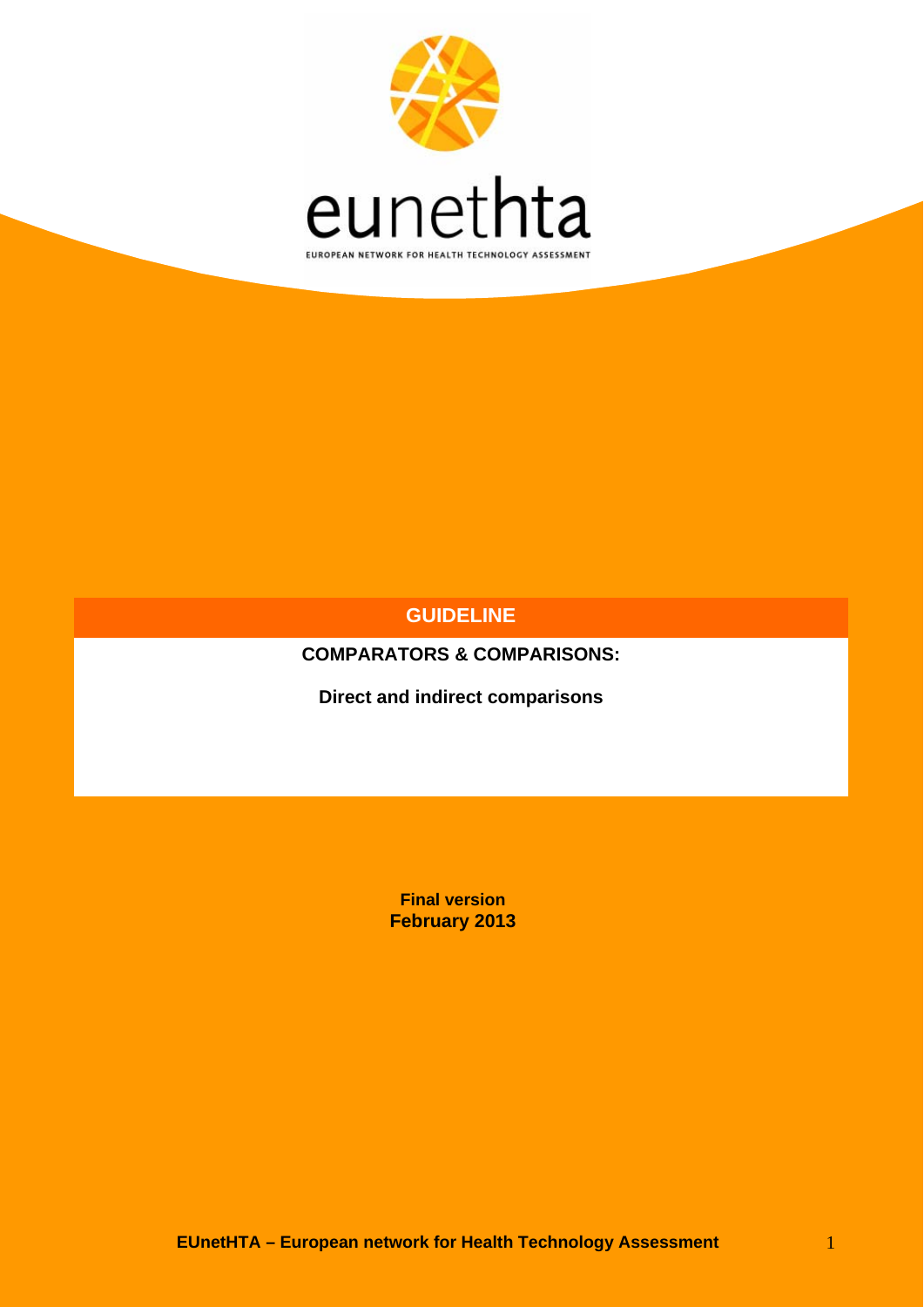The primary objective of EUnetHTA JA1 WP5 methodology guidelines is to focus on methodological challenges that are encountered by HTA assessors while performing a rapid relative effectiveness assessment of pharmaceuticals.

This guideline "Comparators and comparisons – Direct and Indirect Comparisons" has been elaborated by experts from HIQA, reviewed and validated by HAS and by all members of WP5 of the EUnetHTA network. The whole process was coordinated by HAS. As such the guideline represents a consolidated view of non-binding recommendations of EUnetHTA network members and in no case an official opinion of the participating institutions or individuals.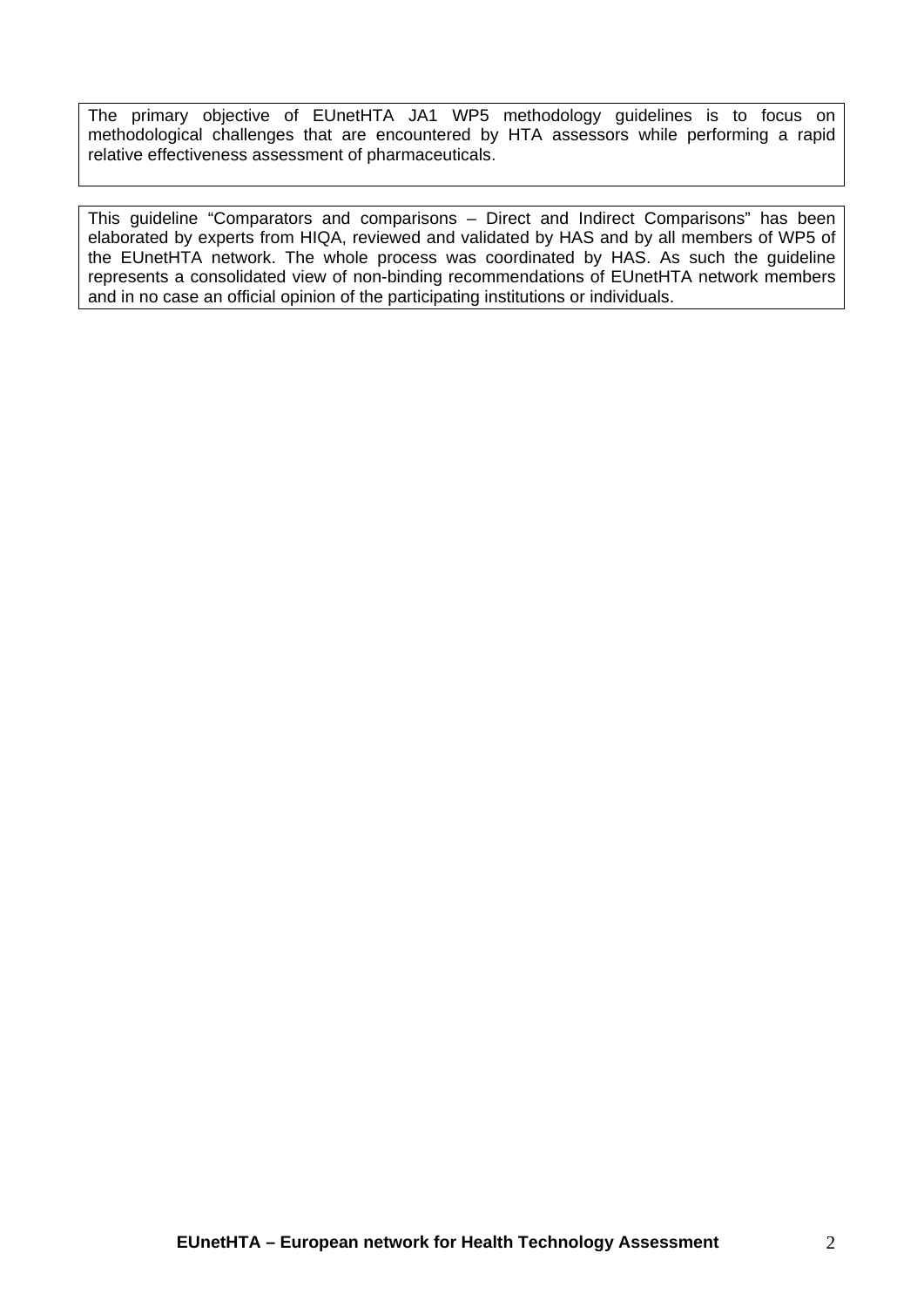# **Table of contents**

| 1.                                                            |  |
|---------------------------------------------------------------|--|
|                                                               |  |
|                                                               |  |
| 21<br>2.2.                                                    |  |
|                                                               |  |
|                                                               |  |
|                                                               |  |
| 3.                                                            |  |
|                                                               |  |
| Annexe 1. Methods of documentation and selection criteria  19 |  |
|                                                               |  |
|                                                               |  |
|                                                               |  |
|                                                               |  |
|                                                               |  |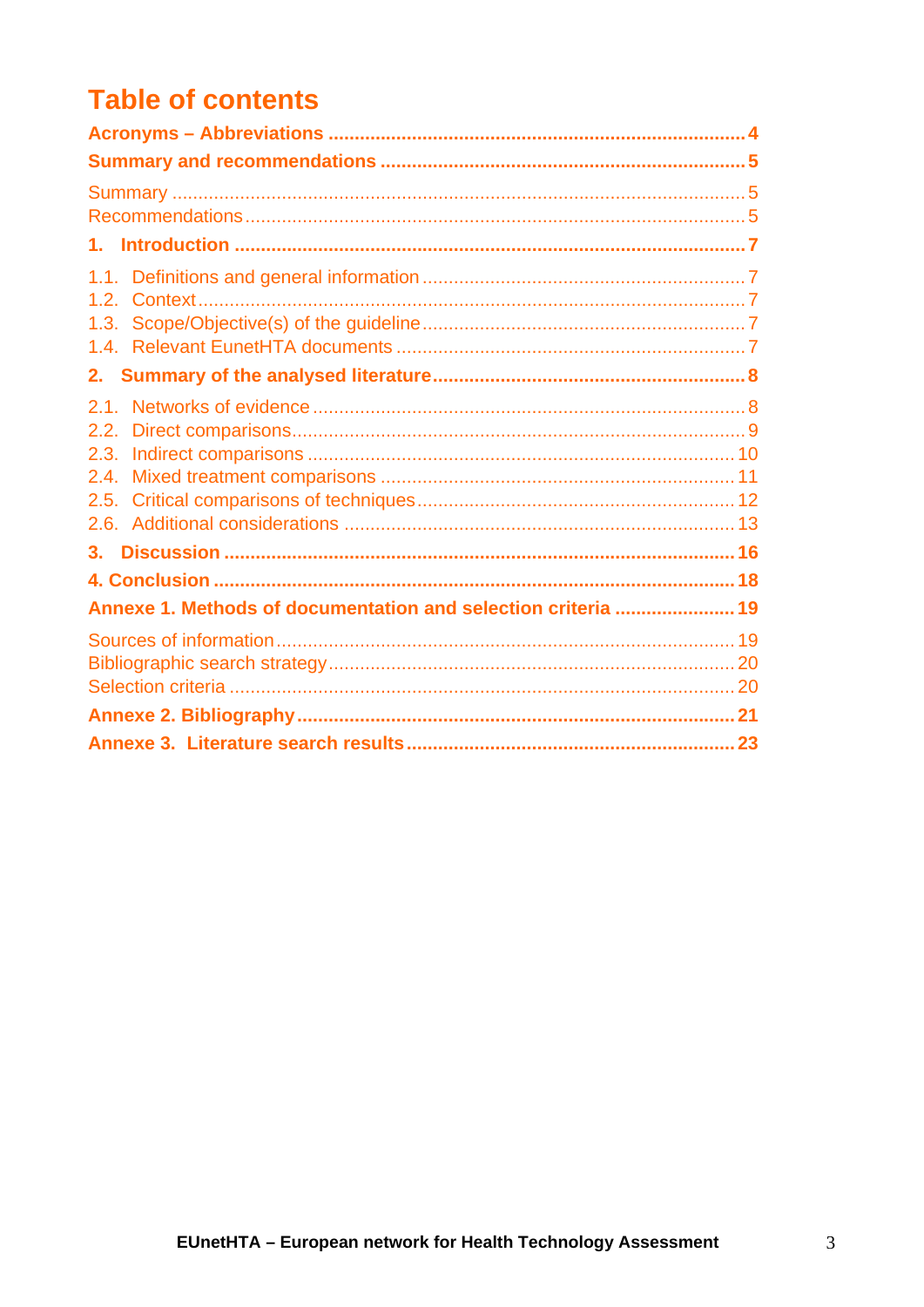# <span id="page-3-0"></span>**Acronyms – Abbreviations**

IPD – individual patient data

MTC – mixed treatment comparison

NICE – National Institute for Health and Clinical Excellence

RCT – randomised controlled trial

REA – relative effectiveness assessment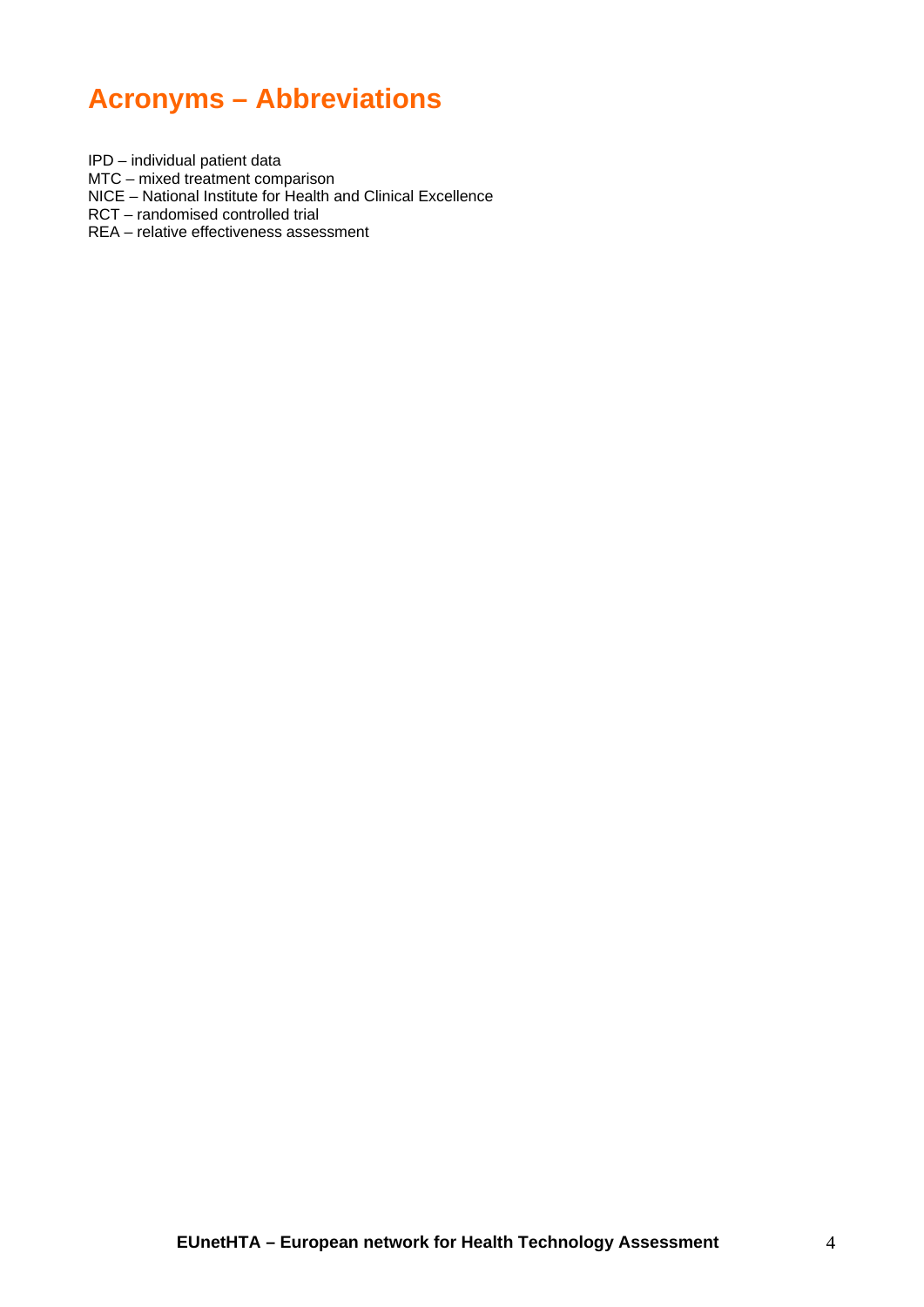# <span id="page-4-0"></span>**Summary and recommendations**

## *Summary*

<span id="page-4-1"></span>To make the best use of available evidence on the efficacy of a treatment, it is common to combine results from several randomised controlled trials (RCTs) in a meta-analysis. This guideline focuses on the methods available for treatment comparisons. Their strengths and limitations are discussed and recommendations are provided in order to support Relative Effectiveness Assessors in their activity. The planning stages of a systematic review are not covered here.

Direct comparisons combine the results of multiple head-to-head trials to generate a pooled estimate of the relative effectiveness of the two treatments using well described meta-analysis methods. These methods can be broadly split into frequentist and Bayesian approaches. When there is no prior expectation about what distributions parameters will take, Bayesian methods generate results that are approximately equivalent to frequentist methods. Bayesian methods can offer more sophisticated techniques than frequentist approaches to incorporate data from other sources such as observational studies. Sometimes insufficient data are available to reliably estimate the relative effectiveness of the two treatments or there may be a need to compare more than two treatments simultaneously in which case multiple treatment comparison methods are required.

Multiple treatment comparisons can be used to infer the relative effectiveness of two treatments in the absence of direct head-to-head evidence or through the combination direct and indirect evidence. A number of methods of multiple treatment comparison are available including Bucher's method of adjusted indirect comparison, Lumley's method of network meta-analysis, and Bayesian mixed treatment comparison (MTC). The comparisons available for analysis form a network of evidence. Depending on the method of multiple treatment comparison used, there may be restrictions on the type of evidence networks that can be analysed. Some methods of multiple treatment comparison produce a measure of inconsistency that can highlight where direct and indirect evidence is divergent. The application of multiple treatment comparison has become increasingly common since first being adopted in the last 1990's. Although Bucher's method of adjusted indirect comparison was initially the most popular methodology, its use has been surpassed by Bayesian MTC in recent years.

There are many issues that must be taken into account when conducting treatment comparisons. It is assumed that the relative effectiveness of a treatment is the same across all studies included in a metaanalysis. Heterogeneity across studies should be measured, reported and, if possible, explained. Study-level covariates can be used to partially account for heterogeneity using a meta-regression approach. If the observed relative effectiveness varies substantially across studies, then combining the results may not be appropriate. If there is substantial heterogeneity, then a random effects model may be preferable to a fixed effect model. Sources of bias such as publication bias may impact on results and attempts should be made to reduce the potential for bias to impact on the analysis. It is useful to assess whether there are influential or outlying observations and to test the impact of these studies using sensitivity analysis. The results of a metaanalysis using Bayesian methods can be sensitive to the choice of priors and sensitivity analysis should be considered to test alternative formulations of priors.

Direct comparison is generally thought to provide the best evidence of relative effectiveness and is in general recommended. However, the use of multiple treatment comparisons allows the consideration of a larger evidence base. When both direct and indirect evidence are available, it may be pragmatic to investigate both first separately and then pool the results. Although Bucher's method of adjusted indirect comparison is the most computationally straightforward of the multiple treatment methods, Bayesian MTC can be used to analyse very complex networks and can incorporate meta-regression to include study-level covariates. The choice of methodology is ultimately context specific and should be appropriate to the data available.

### <span id="page-4-2"></span>*Recommendations*

1. A systematic literature search is a pre-requisite to conducting a direct or indirect comparison. This must be documented according to existing guidelines. A comprehensive review will maximise the evidence base.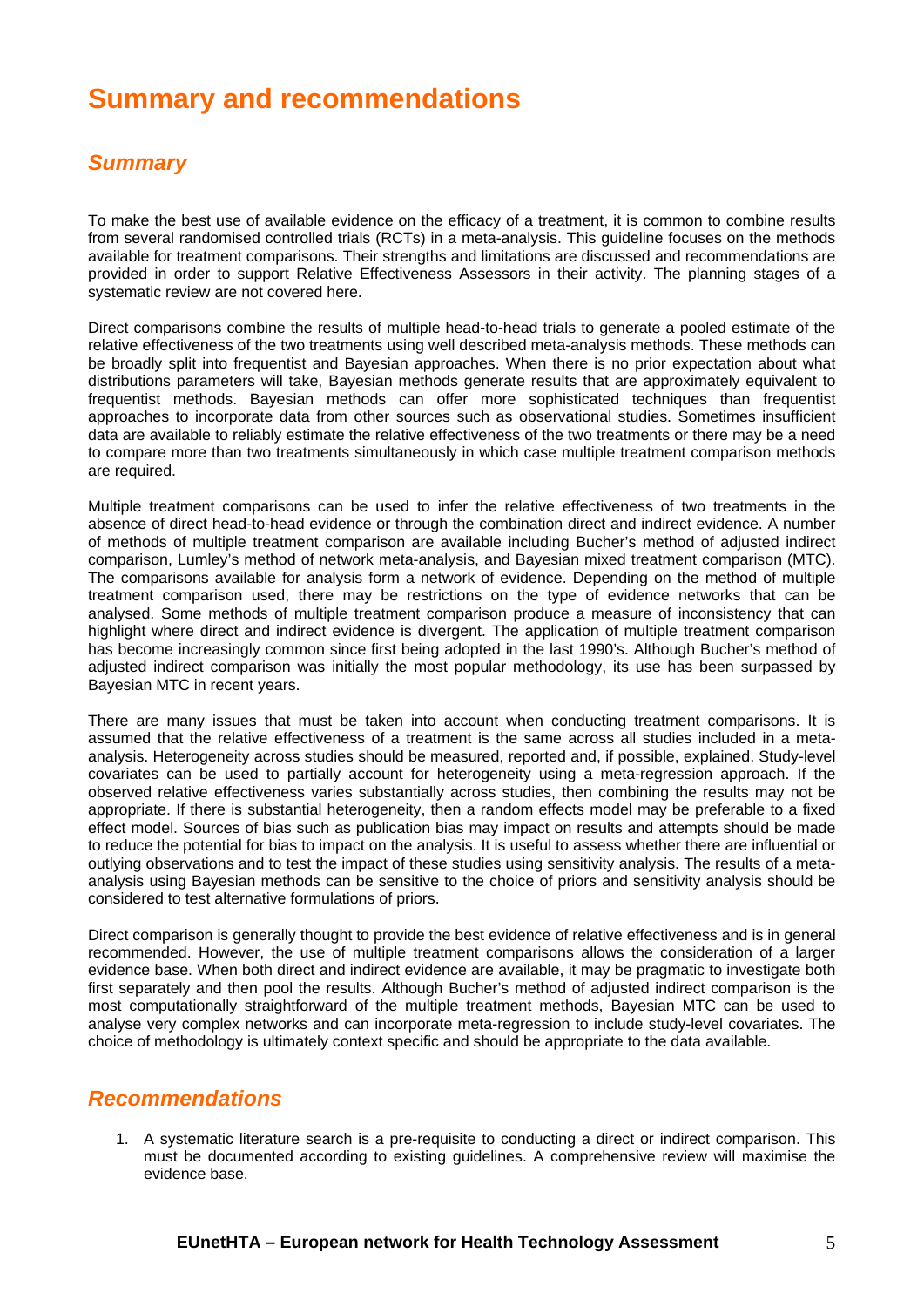- 2. The application of direct or indirect comparisons relies on the assumption that only comparable studies should be combined. Studies that differ substantially in one or more key characteristics (e.g. participants, interventions, outcomes measured) should not be combined. Methods such as metaregression that account for study level covariates may be used, although the power to detect effect differences is reduced.
- 3. The choice between a fixed and random effects model should be made based on the characteristics of the studies being analysed. Heterogeneity should be assessed and a clear justification for the choice of model must be provided. Where a random effects model is preferred, results from a fixed effect model can still be presented in special situations (e.g. few studies and where sample sizes vary considerably).
- 4. Potential sources of bias should be investigated, if identified (e.g. funnel plots for publication bias).
- 5. Attention should be given to determining the presence of outliers or influential observations that may have an undue impact on results. Sensitivity analysis should be used to determine the impact of those influential or outlying studies.
- 6. The choice between direct and indirect comparison is context specific and dependent on the question posed as well as the different evidence available. Where sufficient good quality head-tohead studies are available, direct comparisons are preferred as the level of evidence is high. Should substantial indirect evidence be available, then it can act to validate the direct evidence. When there is limited head-to-head evidence or more than two treatments are being considered simultaneously, the use of indirect methods may be helpful.
- 7. If both direct and indirect evidence are available, they can be evaluated separately. Attempts should be made to explain any discrepancies between the results obtained in terms of study characteristics. In the event of indirect results differing substantially from the direct evidence, there must be close scrutiny of the data, although there is no consensus in the literature on how to deal with these discrepancies.
- 8. Only adjusted methods of indirect comparison that maintain randomisation should be used. Unadjusted indirect comparisons are not recommended.
- 9. The choice of indirect comparison method relies on the network of available evidence. Preference should be given to the most transparent method available (i.e. one should favour Bucher's method of adjusted indirect comparison over MTC if the data permit its usage and the appropriate assumptions are satisfied).
- 10. An indirect comparison should only be carried out if underlying data from comparable studies are homogeneous and consistent, otherwise the results will not be reliable.
- 11. The assumptions made for indirect comparisons must be explicitly stated. Particular attention should be given to the homogeneity, similarity and consistency assumptions. A general assumption of indirect comparisons is that the relative effectiveness of a treatment is the same across all studies included in a meta-analysis.
- 12. When Bayesian methods are applied, the choice of the prior distributions should be justified and documented. In the case of non-informative priors, where alternative specifications exist they should be applied as part of a sensitivity analysis. When informative priors are used, the source of that data must be clearly documented and consideration given to testing the impact of using a non-informative prior in place of the informative prior.
- 13. The complexity of a model is not a measure of its accuracy or utility and preference is for the most parsimonious model whose assumptions can be justified.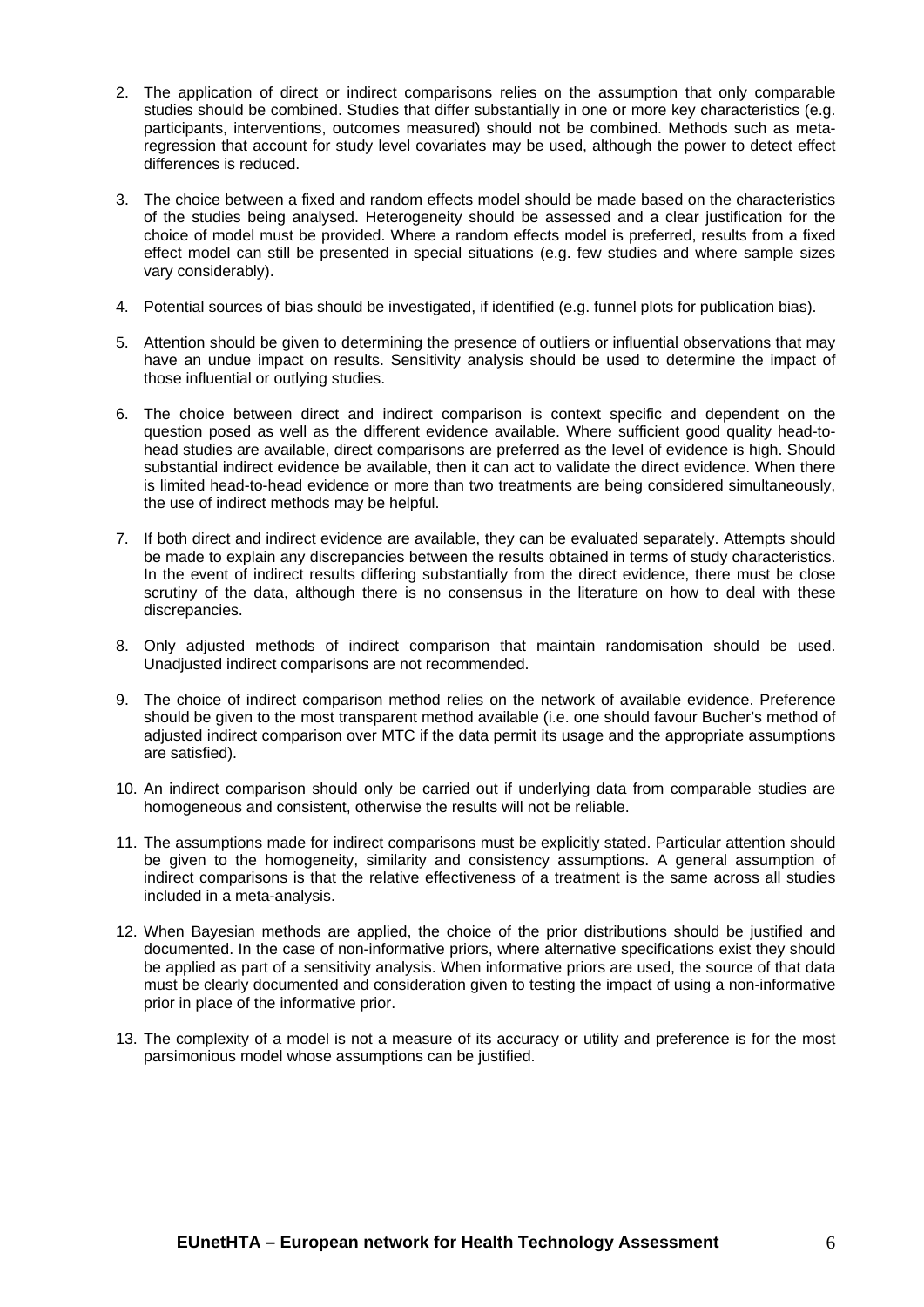## <span id="page-6-0"></span>**1. Introduction**

## <span id="page-6-1"></span>*1.1. Definitions and general information*

Direct comparison – the combination of multiple head-to-head trials to generate a pooled estimate of the relative effectiveness of the two treatments

Indirect comparison – the estimation of the relative effectiveness of two or more treatments in the absence of any head-to-head trials

Multiple treatment comparison – the estimation of the relative effectiveness of three or more treatments

Mixed treatment comparison – the simultaneous estimation of the relative effectiveness of three or more treatments using a combination of direct and indirect evidence

To compare two or more treatments, meta-analytic techniques are generally used to combine the results of multiple studies in an attempt to provide the best evidence base. A meta-analysis is the formal evaluation of the quantitative evidence from two or more studies addressing the same question. This most commonly involves the statistical combination of summary statistics from the various studies, but the term is sometimes also used to refer to the combination of raw data. Direct comparisons enable evidence synthesis based on multiple head-to-head trials. Where direct head-to-head evidence is lacking, indirect evidence can be used to supplement the relative effectiveness data from the direct comparisons available.

## <span id="page-6-2"></span>*1.2. Context*

### **1.2.1. Problem statement**

"What methods for direct and indirect comparisons are used; are more advanced methods like Bayesian mixed treatment comparison used?"

#### **1.2.2. Discussion (on the problem statement)**

A variety of methods are available to conduct direct and indirect comparisons. Each method rests on a number of assumptions about the data used. The choice of method and associated assumptions may impact on the findings of a relative effectiveness assessment (REA).

## <span id="page-6-3"></span>*1.3. Scope/Objective(s) of the guideline*

This guideline is intended to describe the main methods of direct, indirect and mixed treatment comparison available in terms of the types of relationship they can model and the assumptions inherent in them. The guidelines are not intended to give a detailed understanding of the meta-analytic techniques described, but rather to explain the main strengths and weaknesses of the methodologies. The guideline discusses some common issues in meta-analysis that must be considered when interpreting results. Finally, the guideline provides a set of recommendations regarding the use of direct and indirect comparisons in a relative effectiveness assessment (REA).

## <span id="page-6-4"></span>*1.4. Relevant EunetHTA documents*

Not applicable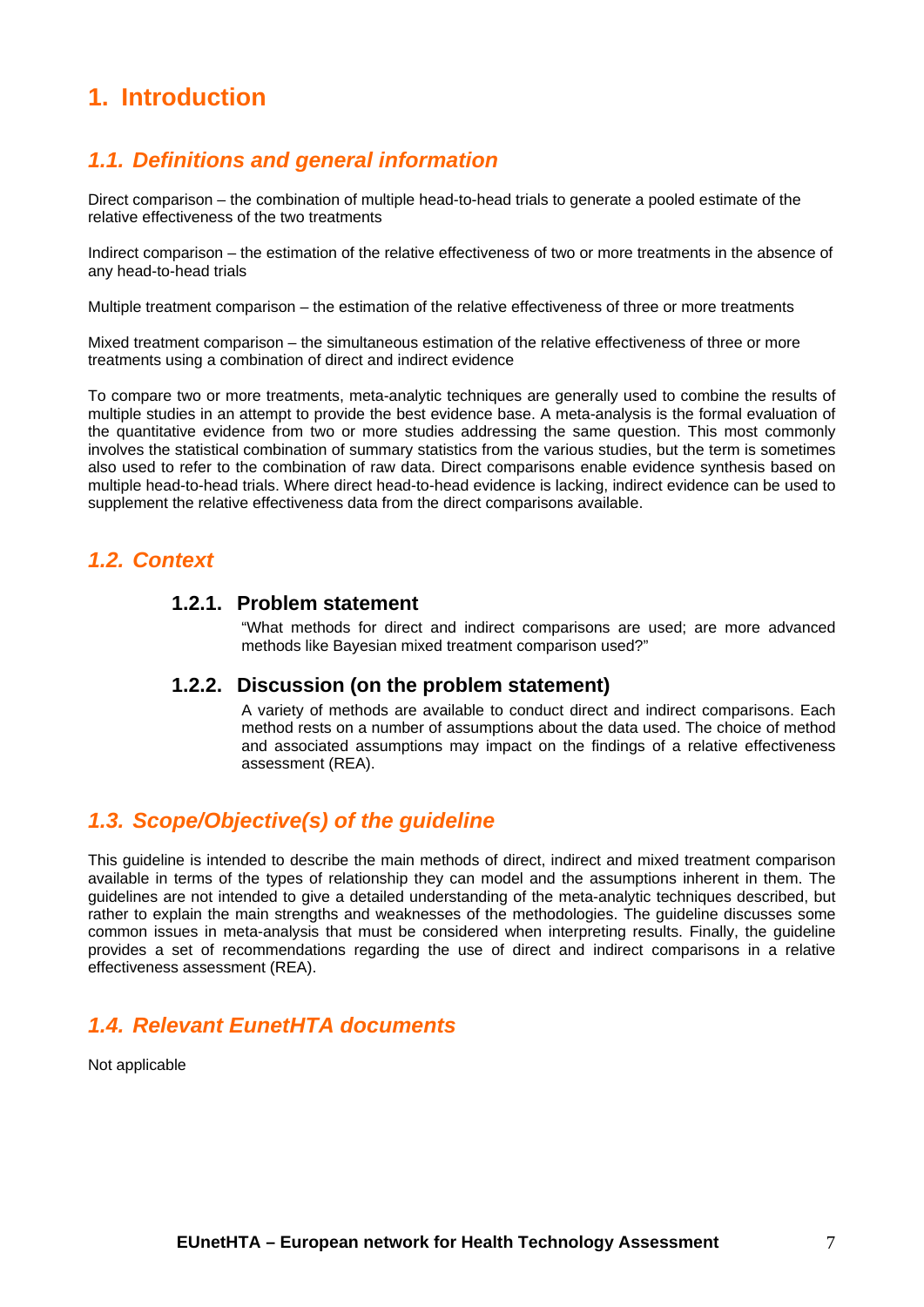## <span id="page-7-0"></span>**2. Summary of the analysed literature**

The relative effectiveness of two treatments is generally measured in a randomised controlled trial (RCT) setting. To make the best use of the available evidence base it is common to combine results from several trials in a meta-analysis. The process of combining RCT results involves some form of weighted average usually related to precision of the treatment effect estimation. In cases where two treatments are being compared, there is sometimes insufficient data available to reliably estimate the relative effectiveness of the two treatments in which case it may be possible to estimate the relative effectiveness using an indirect comparison.(1) For the purposes of this document it is presumed that sufficient data of acceptable quality are available to justify a meta-analysis. It is also assumed that the collection of the data contributing to the comparisons involved an exhaustive search of published and unpublished trials and a rigorous selection process based on the methodological quality of the trials.

## <span id="page-7-1"></span>*2.1. Networks of evidence*

The studies available for analysis form a network of evidence. Depending on the method of comparison used, there may be restrictions on the type of networks that can be analysed. For direct comparisons only a standard pair-wise meta-analysis can be used. Networks can include: a star pattern in which two or more treatments have a common comparator (e.g. A-B, C-B, D-B); a ladder where treatment comparisons appear in a sequence (e.g. A-B, B-C, C-D); a closed loop in which there is both direct and indirect evidence (e.g. A-B, A-C, C-B); or a complex combination of patterns such as a closed loop with a star (see Figure 1 for examples).(5)

Figure 1. Types of evidence network

Direct, or standard pair-wise, meta-

analysis  $A \rightarrow$  **B** 





Direct and indirect: extended network

Indirect: ladder Direct and indirect: closed loop Direct and indirect: network



Direct and indirect: multi-loop

Indirect: simple star Indirect: star with pair-wise contrasts



with a closed loop

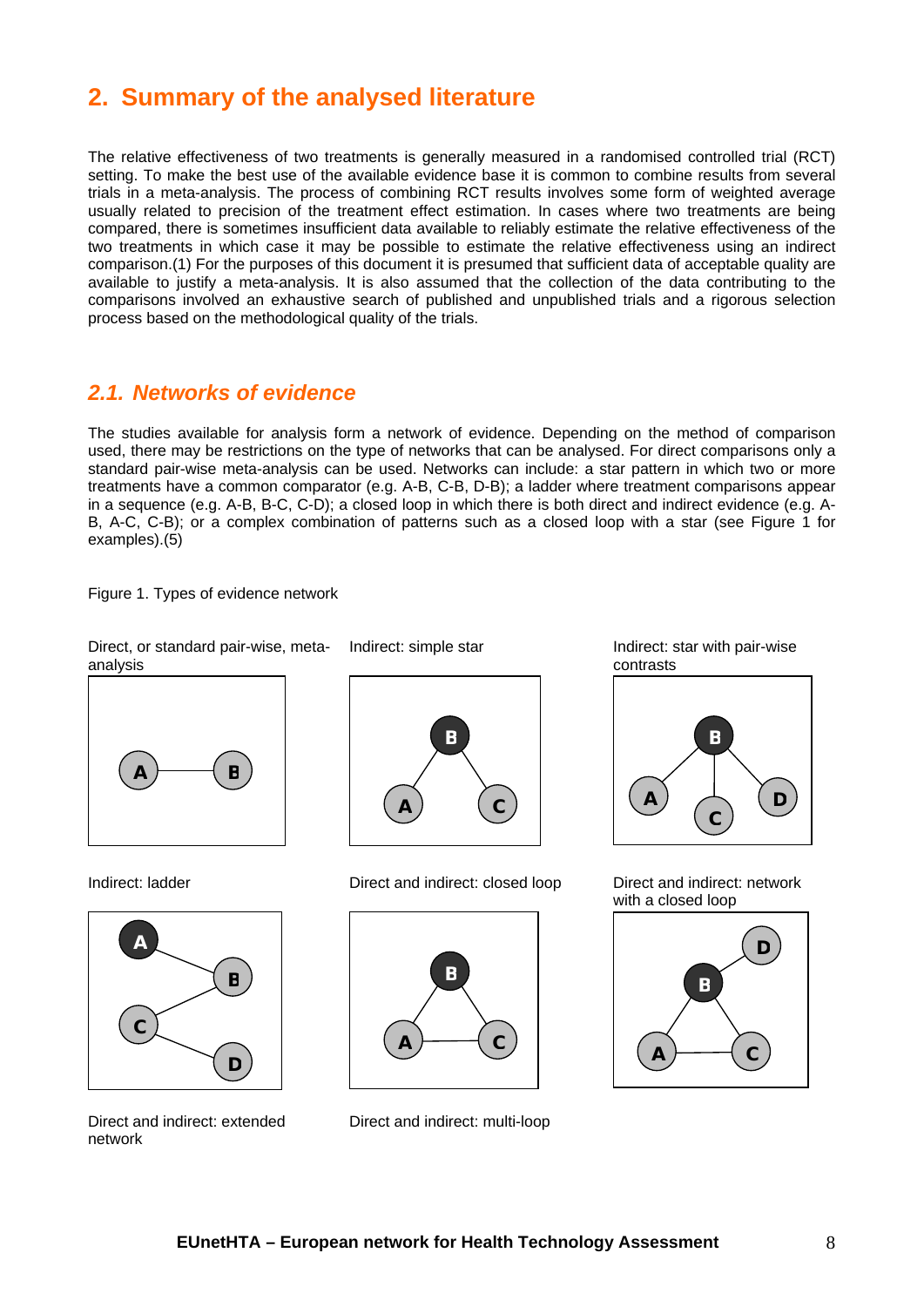

## <span id="page-8-0"></span>*2.2. Direct comparisons*

Direct comparisons involve a meta-analysis combining the results of multiple trials that all compare the treatment of interest to the same comparator (e.g. placebo). Meta-analysis involves the computation of a summary statistic for each trial followed by the combination of these studies into a weighted average.(2) Outcomes can be expressed as binary or continuous data. The summary statistic can be odds ratios, risk ratios, risk differences, hazard ratios, differences in means or effect sizes (standardised mean differences). The same summary statistic must be computed for each study. Standard meta-analytic techniques are applied for direct comparisons. The primary decision in direct comparisons relates to the choice between fixed and random effects meta-analysis (see 3.6.2 below). Approaches to direct comparisons meta-analysis can be sub-divided into two methodologies: frequentist and Bayesian. The former are standard for direct comparisons primarily due to the ease of application and the variety of software packages available to apply them.

#### **2.2.1. Frequentist approach**

The frequentist methods available for direct comparison meta-analysis are divided into fixed and random effects methods. Fixed effect models include inverse variance, Mantel-Haenszel and Peto methods. Inverse variance methods can be used to pool binary or continuous data and weights are proportional to the inverse squared standard errors of the studies. Inverse variance methods are less reliable when data are sparse. The Mantel-Haenszel method provides more robust weighting when data are sparse and gives similar weights to inverse variance methods when data are not sparse, but may lack credibility when there are low numbers of events. The Mantel-Haenszel method can be applied to both binary and continuous data. The Peto method is used for odds ratios and can be extended for pooling time-to-event data. Peto's method has been shown to fail when treatment effects are very large and when the sizes of the trial arms are very unbalanced. The Peto method performs well when event rates are very low. Fixed effect methods tend to give small weights to small studies and large weights to large studies.

The most common random effects model is DerSimonian and Laird. A heterogeneity statistic is incorporated into the computation. When the heterogeneity statistic is small then the weights are equivalent to those given by the inverse variance method. With increasing heterogeneity the weights for each studies become increasingly similar to each other. The consequences of this property are that small studies get weights more similar to larger studies and the confidence intervals around the pooled estimate become wider than would be observed in the fixed effect meta-analysis. The differences between fixed and random effects are discussed further in section 2.6.2.

For certain outcomes, such as rate ratios, a study with zero cases can be problematic for some weighting approaches such as the inverse-variance method. The common solution to this problem is to apply a continuity correction by adding a constant (typically 0.5) to the number of cases. The constant may be added to all studies, only to all studies with zero cases or only to all study arms with zero cases. The addition of a constant can be done irrespective of whether any of the studies have zero cases. The use of a continuity correction can impact on the significance and interpretation of results.(3)

While meta-analyses typically combine study level effect estimates, it is also possible to pool individual patient data (IPD) from studies. Use of individual data can improve the ability to include comparable subgroups or common outcomes which may not be reported in published studies. Analysis of patient data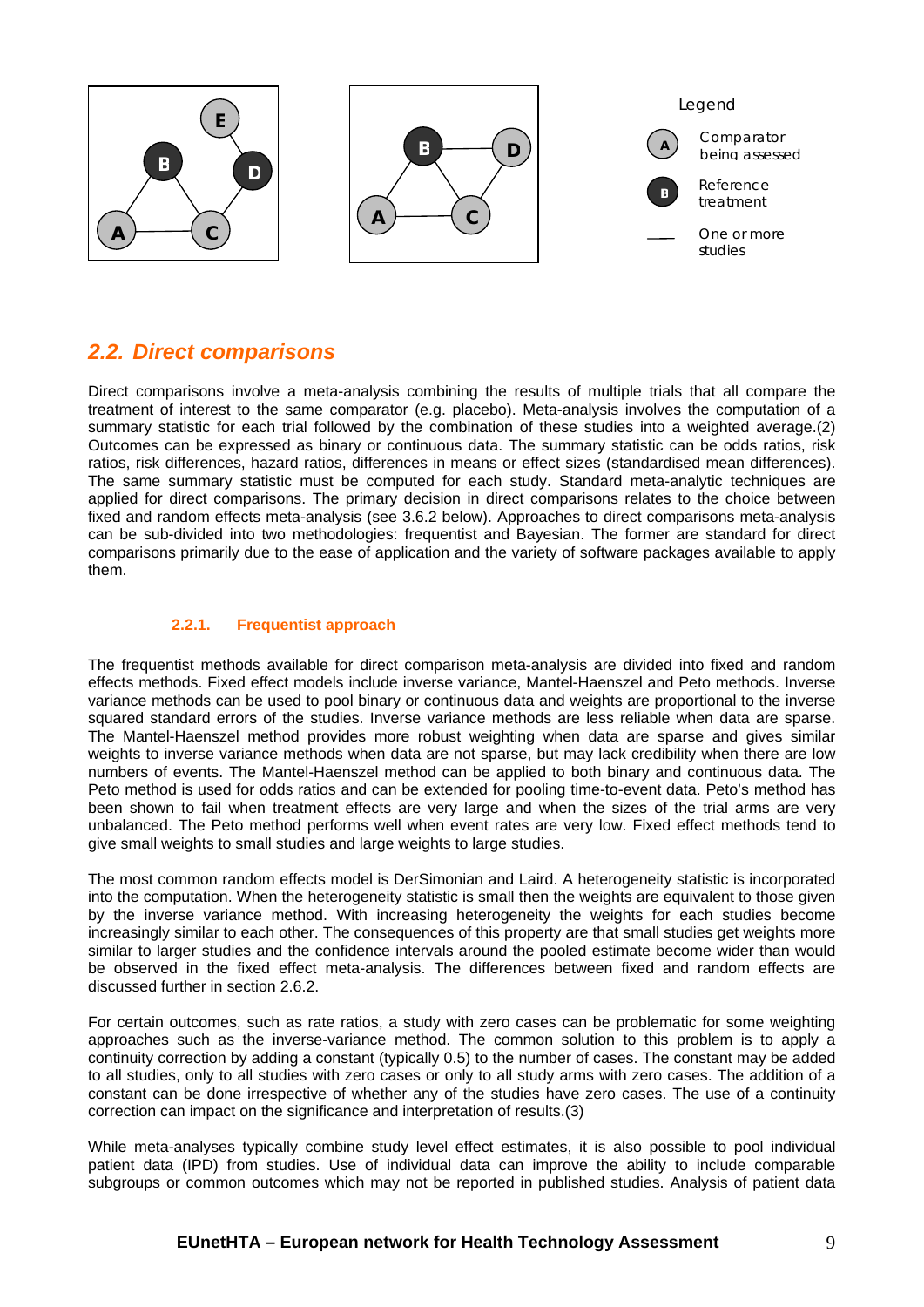also enables more detailed time-to-event to be combined. The methods of IPD meta-analysis can be broadly classified into two groups: a one-step analysis, in which all patients are analysed simultaneously as though in a mega-trial, but with patients clustered by trial; or a two-step analysis in which the studies are analysed separately, but then summary statistics are combined using standard meta-analysis techniques. Hybrid methods are also available to combine individual patient data and aggregate study data. By modelling the individual risk across hundreds or thousands of patients, IPD meta-analyses generally have much higher power to detect differences in treatment effect than the equivalent aggregate data analyses that may have few studies. The main disadvantage of IPD meta-analysis is that it may not be possible to acquire individual level data from all relevant studies.

#### **2.2.2. Bayesian approach**

Bayesian methods for meta-analysis of direct comparisons are analogous to frequentist methods with the primary distinction being the use of prior distributions for the mean of the overall estimate, the means of the individual estimates of each study, and the between-study variance (for random effects models).(4) Priors provide an expectation of the distributions that parameters will take. Priors can be defined as non-informative or informative distributions. The former are used to make inferences that are not greatly affected by external information. The latter are based on some prior knowledge and have a stronger influence on the posterior distribution and hence on the estimate of relative effectiveness. The use of non-informative priors will generally result in effect estimates that are comparable to those in a frequentist approach. However, in some instances (e.g. expert opinion available in absence of collected data) it may be appropriate to form informative priors by way of other data. The use of informative priors is likely to generate results that depend on the choice of prior distribution and may differ to those from a frequentist approach.

The strength of Bayesian approaches in this context is that they can incorporate data from a wide variety of sources and are not restricted to using data from RCTs. For example, expert opinion can be used to elicit useful information that can then be incorporated into a Bayesian meta-analysis. While model flexibility is a strength of Bayesian methods, it is also a potential weakness as additional information may be incorporated in a biased or non-transparent manner. The use of informative priors must be accompanied by a justification and a clear description of how they were generated to maintain transparency.

## <span id="page-9-0"></span>*2.3. Indirect comparisons*

The need for indirect comparisons arises when comparing treatments A and B, but the only available evidence comes from studies comparing A to C and B to C. By using a common comparator, in this case treatment C, it is possible to generate an indirect comparison of treatments A and B. For a variety of reasons, placebo-controlled trials are commonly conducted in preference to head-to-head trials giving rise to the need for indirect comparisons.(5,15)

Methods for indirect comparisons have only been readily applied since the late 1990s and have quickly gained popularity. In unadjusted indirect comparisons, the results from individual arms of different trials are compared naïvely as if they were from a single controlled trial.(6) Adjusted indirect comparisons preserve randomisation and should always be used in preference to unadjusted methods.

#### **2.3.1. Unadjusted indirect comparison**

Unadjusted indirect comparisons combine study data as though they had come from a single large trial.(1) A weighted summary effect is computed for all study arms involving treatment A and is compared to a weighted summary effect for all study arms including treatment B. The two summary effects are then compared to determine the relative effectiveness of treatment A compared to treatment B.

The primary flaw of this approach is that it ignores the randomised nature of individual trials. Glenny et al. showed that when compared to direct estimates, unadjusted direct comparisons resulted in a large number of discrepancies in the significance and direction of relative effectiveness.(14) Although theoretically unbiased, this method clearly results in unpredictable results and is flawed by not acknowledging randomisation. As such this method of indirect comparison should not be used.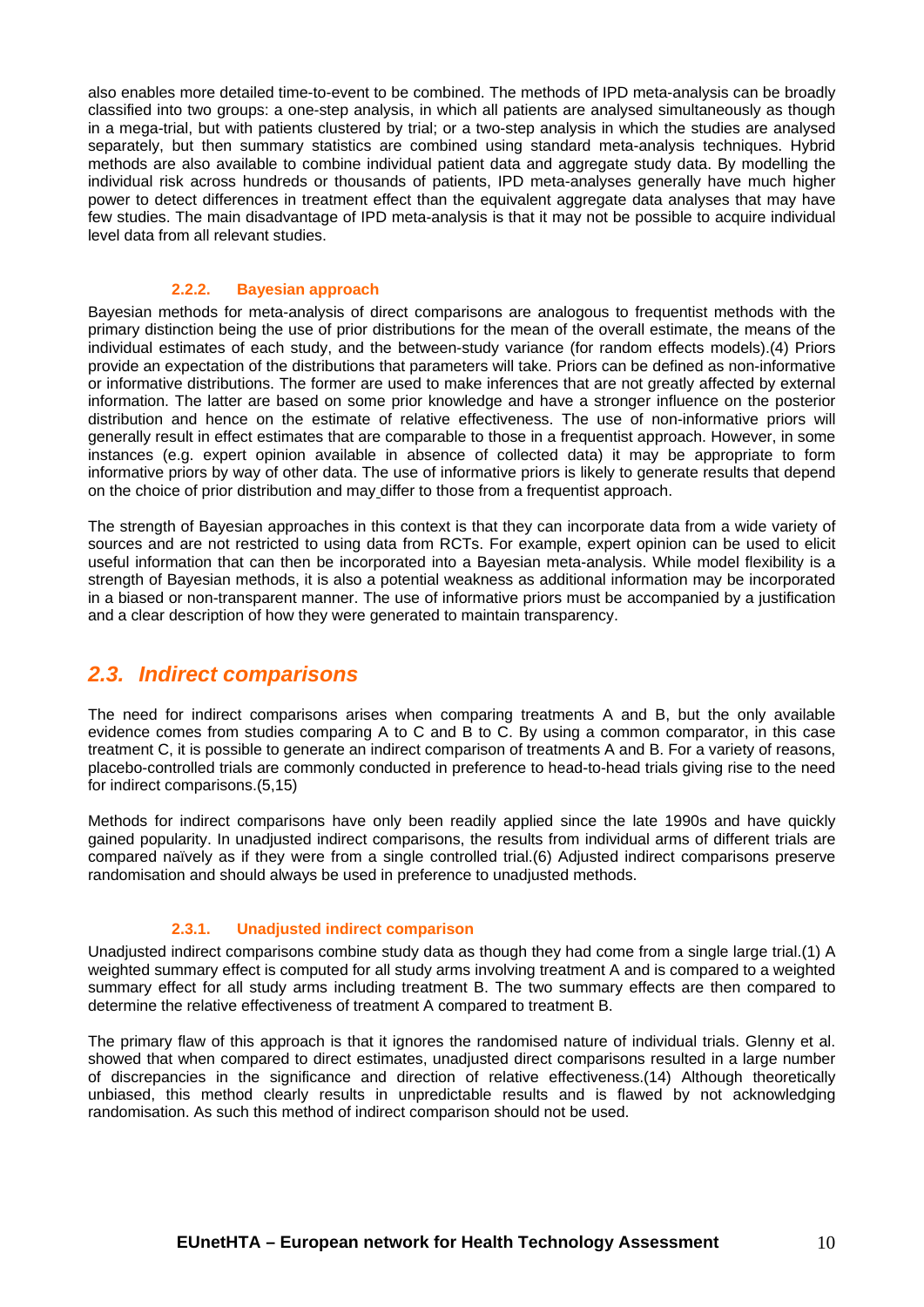#### **2.3.2. Bucher's method of adjusted indirect comparison**

Bucher et al. presented an adjusted indirect method of treatment comparison that can estimate relative treatment effects for star pattern networks.(7) This method is based on the odds ratio as the measure of treatment effect, although it can be trivially extended for other measures.(5) This method is intended for situations where there is no direct evidence (e.g. we wish to compare treatments A and B, but the only evidence is through comparison with C). Certain more complex networks including closed loops can be analysed, but only in the form of pair-wise comparisons. As the method assumes independence between the pair-wise comparisons, it cannot readily be applied to multi-arm trials where this assumption fails.

Bucher's method of indirect comparison also assumes that the relative effectiveness of a treatment is the same across all trials used in the comparison. The assumption of constant efficacy requires all trials included in the analysis to be equivalent and attempting to measure the same treatment effect – that is, the results of one set of trials (A vs. B) should be generalisable to the other set of trials (A vs. C). Determining whether the assumption of generalisability holds is a subjective assessment based on a detailed review of the included studies in both comparisons. Were the sets of studies treating the same indications in comparable populations, and were they applying the common treatment in the same manner (e.g. dosing and frequency)?

## <span id="page-10-0"></span>*2.4. Mixed treatment comparisons*

A mixed treatment comparison combines direct and indirect evidence to determine the relative effectiveness of a treatment compared to two or more other treatments.

#### **2.4.1. Lumley's method of network meta-analysis**

The method of network meta-analysis proposed by Lumley allows the combination of both direct and indirect evidence.(8) In the subsequent text, 'network meta-analysis' refers specifically to the Lumley method. This methodology requires the data to contain a closed loop structure. Depending on the complexity of the closed loop design, it is generally possible to compute relative effectiveness by a number of routes. It is possible to compute the amount of agreement between the results obtained when different linking treatments are used. This agreement forms the basis of an incoherence measure which is used to estimate the consistency of the network paths. Incoherence is used to compute the 95% confidence interval for the indirect comparison.

As with Bucher's adjusted indirect comparison method, it is assumed for network meta-analysis that the relative effectiveness of a treatment is the same across all trials used in the comparison. Network metaanalysis also does not automatically account for correlations that may exist between different effect estimates when they are obtained from a single multi-armed trial. In trials with more than two treatment arms, estimates of relative treatment effects will be correlated due to the structure of the network of evidence. For example, in a multi-arm placebo-controlled trial the comparison between any two treatments will be correlated with the comparison of each of those treatments with placebo. Accounting for this correlation is possible and can impact on the confidence interval around the relative treatment effect.

#### **2.4.2. Bayesian mixed treatment comparison**

Bayesian mixed treatment comparison (MTC) meta-analysis is a generalisation of standard pair-wise metaanalysis for A vs. B trials to more complex networks of evidence.(9) Any combination of studies can be combined as long as all are connected in some way. Both direct and indirect evidence can be combined and there is no restriction to the number of arms in any given trial. Bayesian MTC facilitates simultaneous inference about all of the treatments included in the analysis, allowing estimation of effect estimates for all pair-wise comparisons and for treatments to be ranked according to relative effectiveness. Bayesian MTC is implemented in a Bayesian framework which provides more sophisticated methods for incorporating other sources of data such as observational studies or expert opinion. Methods have also been proposed and applied that combine Bayesian MTC and meta-regression which enables the incorporation of study-level covariates (e.g. setting, average patient characteristics, year of publication) in the Bayesian MTC framework as a means to reduce inconsistency although this adaptation has implications for compromised power.(10, 11) Such covariates could potentially account for some between-study heterogeneity.(12)

As with the other approaches, a Bayesian MTC assumes that the true effect of a given treatment is the same in all trials included in the indirect comparison.(5) Bayesian MTC models assume that the correlation terms in the variance-covariance matrix have the same value and that the event rates, on the logit scale, follow a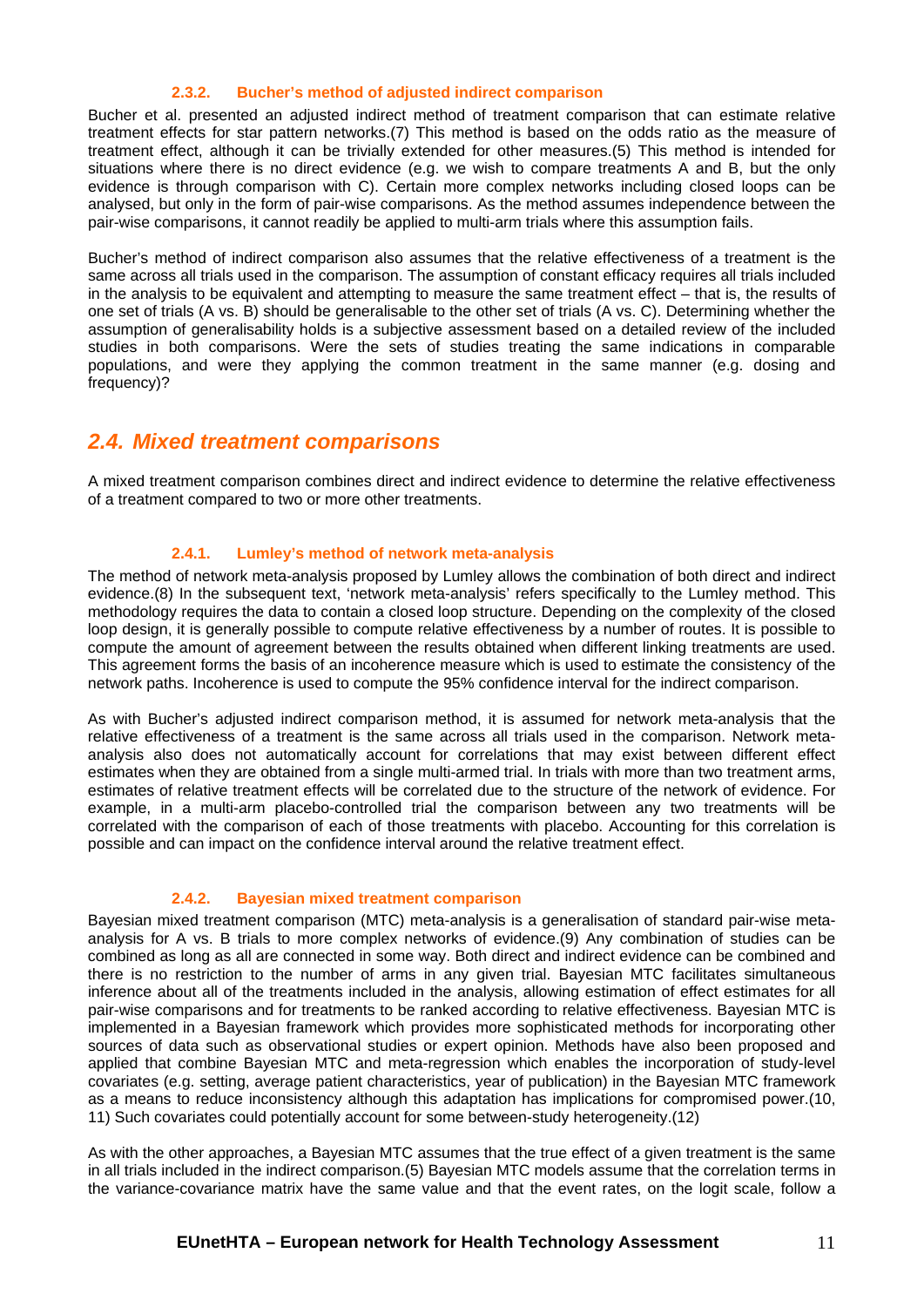multivariate normal distribution. Being a Bayesian approach, there is scope for defining informative priors. While priors may be legitimately generated, it is critical that they are credible and clearly justified.

#### **2.4.3. Other approaches**

The confidence profile method provides a general framework for carrying out multi-parameter metaanalysis.(13) As well as incorporating trials with different treatment comparisons, it can encompass different designs, outcomes and measures of effect. The confidence profile method also allows explicit modelling of biases. Although this method is typically implemented as a fully Bayesian model, it can be formulated without prior distributions and fitted using maximum likelihood methods.(14) Where there is direct and indirect evidence available, cross-validatory predictive checking can be used to determine evidence consistency.(5) If different doses of the same pharmaceutical were studied, looking at dose-response relationships can also generate cross-validatory information, provided the trial populations are comparable. The models available for this methodology are based on fixed-treatment effects although both fixed and random study-effects are possible. It is presumed that it is valid to combine the studies – that is the studies are measuring the same treatment effect.

Regression techniques can be used to combine trial data to evaluate relative effectiveness. Where the primary outcome is binary and data are available in the form of 2×2 frequency tables for each study, logistic regression can be used. Generalised linear mixed models (GLMMs) have also been proposed as a method of combining trial data in a regression framework.(14) GLMMs can be applied to individual level patient data which can be difficult to obtain. The advantage of regression techniques is the potential for including study level covariates that may be used to explain heterogeneity in the measured effects.

## *2.5. Critical comparisons of techniques*

<span id="page-11-0"></span>A number of reviews have compared the methods of direct, indirect and mixed treatment comparison outlined above. Comparisons have generally revolved around discussion of the principles and assumptions of each method followed by application to a sample dataset to compare the estimates generated by each method.

In terms of direct comparisons, frequentist and Bayesian approaches have been compared by Vandermeer et al.(15) The authors investigated six outcomes relating to treatment for chronic insomnia. The two approaches produced very similar results, although the Bayesian approach yielded wider credible intervals (analogous to frequentist confidence intervals). The two approaches are essentially equivalent when noninformative priors are used. However, in a given context there may be multiple ways to define noninformative priors and sensitivity to the choice of priors was noted for certain parameters.

Glenny et al. used a sample data set of 15 trials to compare a variety of methods for indirect comparison.(14) They compared Bucher's method of adjusted indirect comparison (inverse variance, fixed and random effects), meta-regression (weighted linear and random effects), logistic regression and mixed models (that combined fixed and random effects). With the exception of the mixed models, the other seven models gave comparable effect estimates and confidence bounds. The mixed models, however, produced slightly lower estimates and larger confidence intervals.

Methods of indirect treatment comparison were compared by Edwards et al.(16) Using a single common comparator for indirect comparison is relatively inefficient in mathematical terms. Four times the amount of data are required to provide the same precision around an indirect comparison as would be required for a direct comparison. Furthermore, the use of a single comparator limits the number of RCTs available for inclusion in the analysis as only three treatments can be compared in any single analysis. Bias may also be introduced by 'lumping' individual treatments into convenient categories (e.g. drug classes) to achieve maximum statistical power with the available RCTs.

Bayesian MTC and Bucher's adjusted indirect comparison method were compared by O'Regan et al. across a range of network types. (17) They found that in most cases the two methods produced similar results although there were a limited number of instances where they produced estimates that differed in direction. For single and multi loop networks the results were very similar although it was remarked that results could be expected to differ for general single loop networks on the grounds that the Bayesian MTC approach is based on all available information. For star shaped networks the results were equivalent and, given the ease of applying Bucher's method of adjusted indirect comparison, it may be preferable over the more complex Bayesian MTC.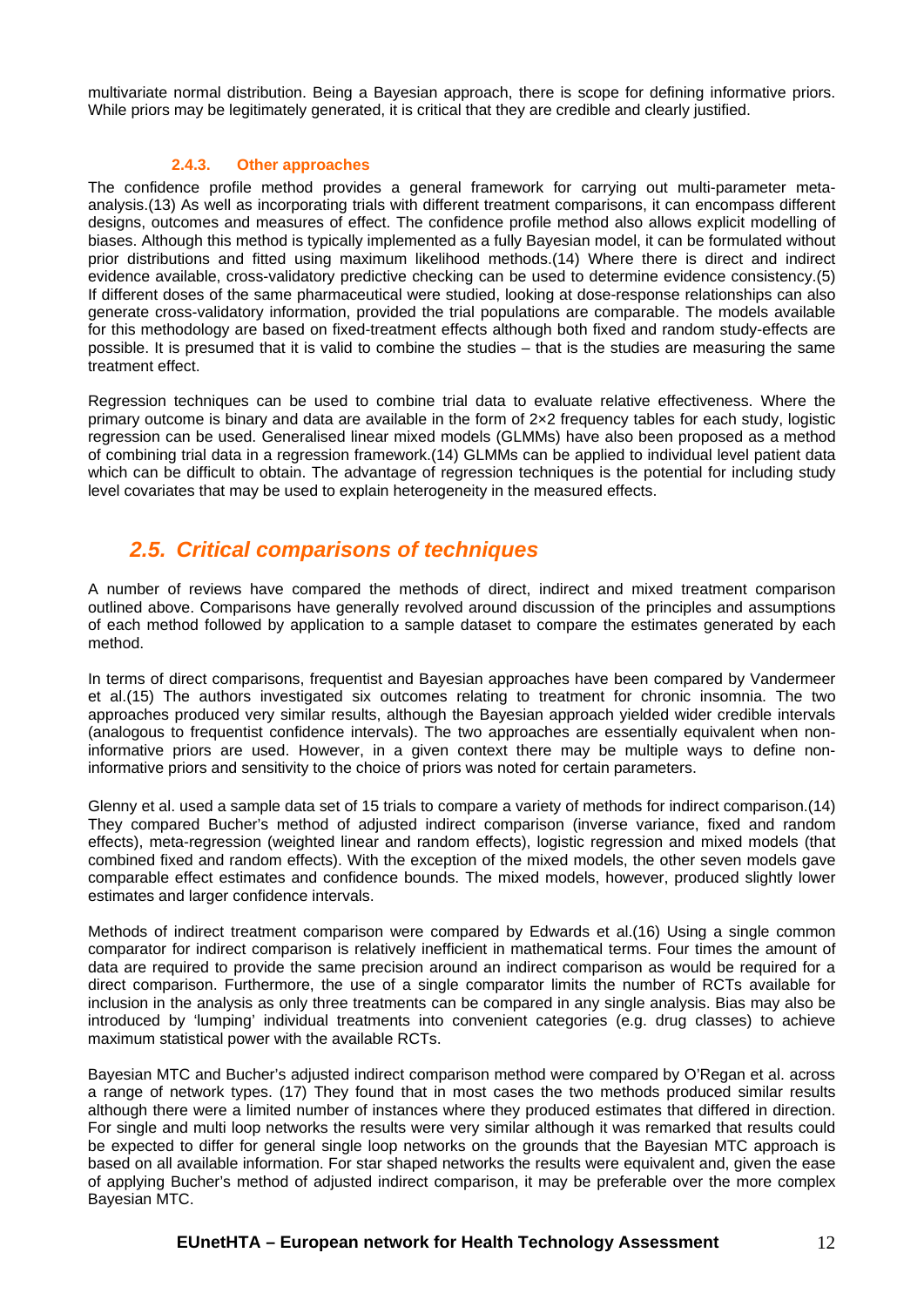Wells et al. compared Bucher's method of adjusted indirect comparison, network meta-analysis, the confidence profile method and Bayesian MTC.(5) Each method was applied to sample data followed by a discussion of the relative merits of each approach. Bucher's method of adjusted indirect comparison was extended to apply to relative risks, hazard ratios, risk differences and mean differences. The method was also adapted to be applicable to ladder networks. The authors conclude that although Bucher's adjusted indirect comparison method cannot always be applied, the simplicity of its application and interpretation is considered highly advantageous.

#### **2.5.1. Usage in practice**

As part of the literature search, on the basis of abstracts it was possible to classify papers that applied Bucher's adjusted indirect comparisons, Lumley's network meta-analysis and Bayesian MTC. There were also a number of studies that applied Bayesian methodology that could not be classified as either network meta-analysis or MTC. There were 40 studies identified that applied Bayesian MTC, making it the single most popular methodology. There were 27 and 24 studies applying network meta-analysis and Bucher's method of adjusted indirect comparison, respectively. Other Bayesian methods were used in 18 studies. One paper was identified that applied a naïve approach to indirect comparison. Lumley's network meta-analysis and Bayesian MTC appear to be gaining popularity, while Bucher's adjusted indirect comparison method appears to no longer be commonly used. The total number of published multiple comparisons is increasing year on year peaking at 34 in 2009, the last full year included.

Song et al. conducted a survey of systematic reviews published between 2000 and 2007 that used multiple comparisons.(6) They observed a year on year increase in the number of published papers that contained indirect comparisons. By 2007 the most common method was Bucher's method of adjusted indirect comparison. The results of the survey included an assessment of methodological problems found in published indirect comparisons. These problems include: poor understanding of underlying assumptions; use of flawed or inappropriate methods; inadequate comparison and inappropriate combination of direct and indirect evidence; incomplete literature search; and poor assessment of trial similarity. While methods for indirect comparison are widely available and frequently applied, they are often used without understanding and in situations where it may be inappropriate. In some instances, insufficient detail is provided in the published study to fully evaluate whether the findings are either accurate or valid. Further work by this group has found that significant inconsistency between direct and indirect comparisons may be more prevalent than previously observed.(18)

A systematic review by Schöttker et al. investigated multiple comparisons published between 1999 and 2008.(19) They found Bucher's method of adjusted indirect comparisons to be the most common methodology but noted the increasing popularity of Bayesian MTC. They also looked at the number of discrepancies in results where both direct and indirect comparisons were used. Discrepancies were highest when unadjusted indirect comparisons were used, followed by meta-regression, Bucher's adjusted indirect comparison and Bayesian MTC. Discrepancies were most commonly found where the assumption of between-study homogeneity did not hold.

## <span id="page-12-0"></span>*2.6. Additional considerations*

The application of meta-analysis is multi-faceted and requires giving consideration to a wide range of issues that are not necessarily related to the methodology being used. Some of the key issues are outlined below.

#### **2.6.1. Heterogeneity**

It is assumed that the relative effectiveness of a treatment is the same across all studies included in a metaanalysis – that is, we assume similarity of studies. If the results of the studies are very different then we observe heterogeneity and combining the results may not be appropriate.(20) Three broad forms of heterogeneity have been identified: statistical, where effect estimates vary more than expected by chance alone; clinical, due to differences in patient populations or study settings; and methodological, arising from differences in study design and analysis.(21) It is possible to test for heterogeneity to provide evidence for whether or not the study results differ greatly. This is not an optimal way to assess heterogeneity and, where significant heterogeneity is observed, it is critical to closely examine the studies being combined. There can be many causes of heterogeneity such as variations in study design, study subjects, setting, geographic location, and outcome measures. In some instances it will be possible to partially explain heterogeneity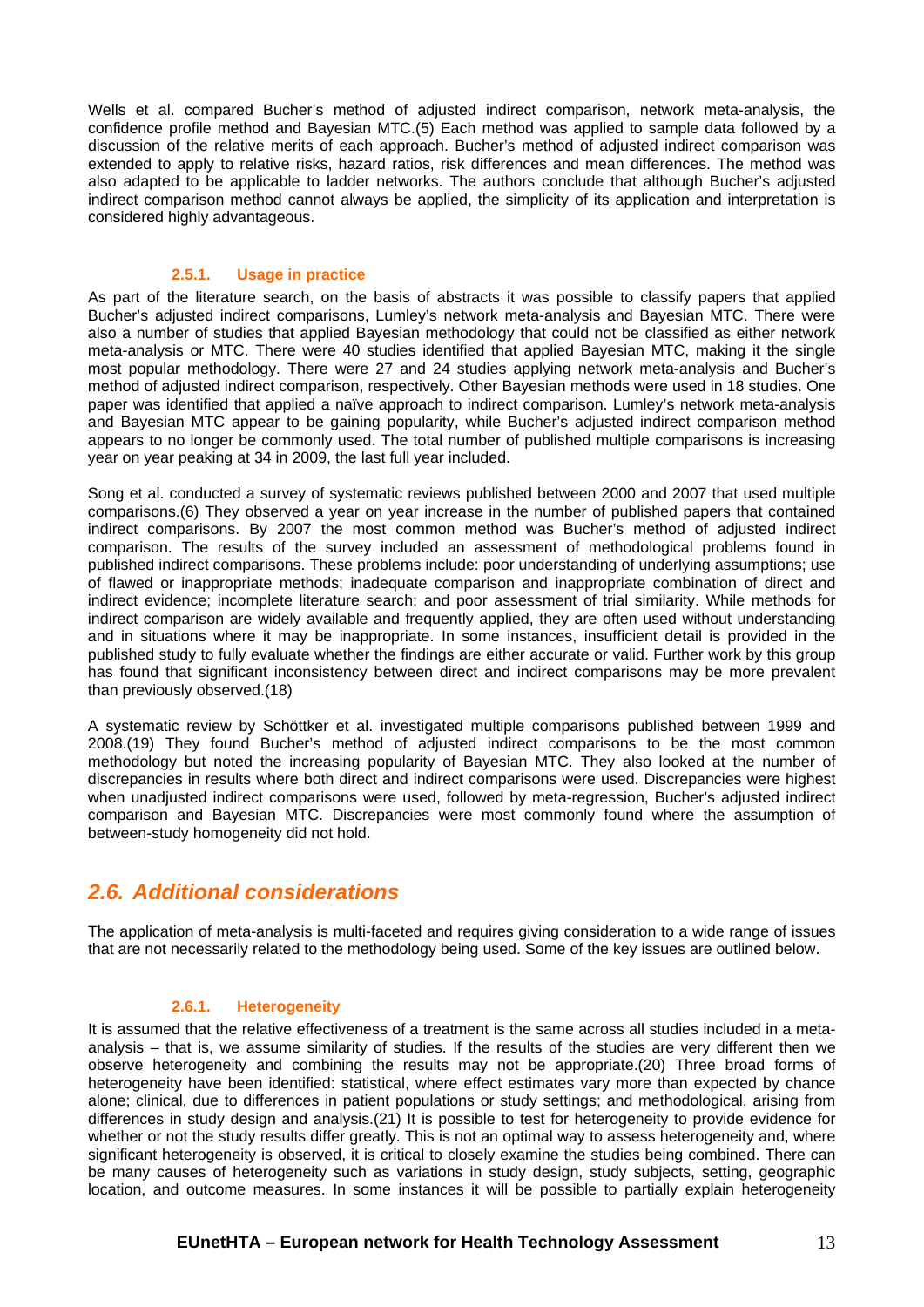between studies by differences such as those listed above. Even if the variability can be explained, there must still be a decision whether or not to proceed with the meta-analysis and whether to consider subgroup analyses. A subgroup analysis can involve including studies that are considered equivalent according to a more narrowly defined set of criteria (e.g. age range of study participants).

Inconsistency is a measure of how closely a network of evidence fits together. A measure of inconsistency can be calculated within Bayesian MTC while Lumley's method of network analysis estimates incoherence which is analogous to inconsistency, but is calculated in a different manner. In mixed treatment comparisons, consistency between direct and indirect evidence is assumed. That is, if direct evidence suggests that treatment A is better than treatment B, then that evidence should not be contradicted by the indirect evidence. Depending on the amount of evidence available, indirect comparisons can sometimes generate estimates of relative effectiveness via two or more different paths. In comparing treatments A and B, the relative effectiveness should be similar whether derived via common comparator C or D. A statistically significant difference in the estimate of relative effectiveness would indicate inconsistency. A difference in direction of relative effectiveness, even if not statistically significant, would also raise concerns about consistency. In a multiple treatment comparison involving both direct and indirect evidence, the evidence network can become very complex with many comparisons based on only one or two studies. With increasing complexity and greater numbers of treatments the prospect of inconsistency increases. There is also a power trade-off between the number of pair-wise comparisons and the number of studies included in the analysis – too many comparisons with too few studies and the analysis may be underpowered to detect true differences.(10) Understanding the cause or source of inconsistency in a complex network can be difficult to determine, which raises questions about how elaborate an evidence network should be in order to be accepted for analysis. In the context of a multiple treatment comparison, the presence of heterogeneity may mask inconsistency. If relevant heterogeneity is present, it is not advisable to proceed with a multiple treatment comparison.

#### **2.6.2. Fixed and random effects**

In fixed effect meta-analyses the true effect of treatment is assumed to be the same in each study. Use of a fixed effect model therefore follows from the assumption that variability between studies is entirely due to chance. In a random effects meta-analysis the treatment effect in each study is assumed to vary around an overall average treatment effect.(2) As the random effects model assumes a different underlying effect for each study it tends to result in wider confidence intervals than the fixed effect model.(20) When the reported effect sizes are homogeneous the fixed and random effects approaches yield very similar results. The choice between random and fixed effect models is context specific and the decision is often made following an assessment of heterogeneity. Examples of common heterogeneity measures include  $I^2$  and Q. Substantial heterogeneity suggests use of a random effects model but also raises the question of whether the studies are actually comparable. The use of random effects has implications for the interpretation of results and the distribution of effect estimates should be discussed.(11) A measure of heterogeneity should be reported to support the choice between a fixed and random effects model. If relevant or explicable heterogeneity is present then using a fixed effect model would not be correct. In such instances a fixed effect model should only be presented in special situations (e.g. few studies and where sample sizes vary considerably).

#### **2.6.3. Publication bias**

The issue of publication bias arises due to journals being more likely to publish studies showing beneficial effects of treatments while equally valid studies showing no significant effect remain unpublished.(22) The consequence of this bias is that a meta-analysis will show a spurious significant effect. Publication bias may be detectable using funnel plots or regression techniques but these are not particularly powerful techniques.(23) Asymmetry in a funnel plot may indicate publication bias or it may be a reflection of how comprehensive the search strategy has been. English language bias and citation bias are forms of publication bias in which studies with negative findings are more likely to appear in non-English language publications and are less likely to be cited, respectively. It is of critical importance that the search strategy element of the systematic review is as comprehensive as possible and that clinical trial registers are searched, where possible. The presence of publication bias can impact on any meta-analysis irrespective of the methodology used (i.e. direct, indirect or mixed treatment comparison).

#### **2.6.4. Outlier analysis and influential studies**

The results of a meta-analysis may be overly influenced by one or a small number of studies. Similarly, some studies may be outliers in a statistical sense. Outliers and influential studies are not synonymous: an outlier

#### **EUnetHTA – European network for Health Technology Assessment** 14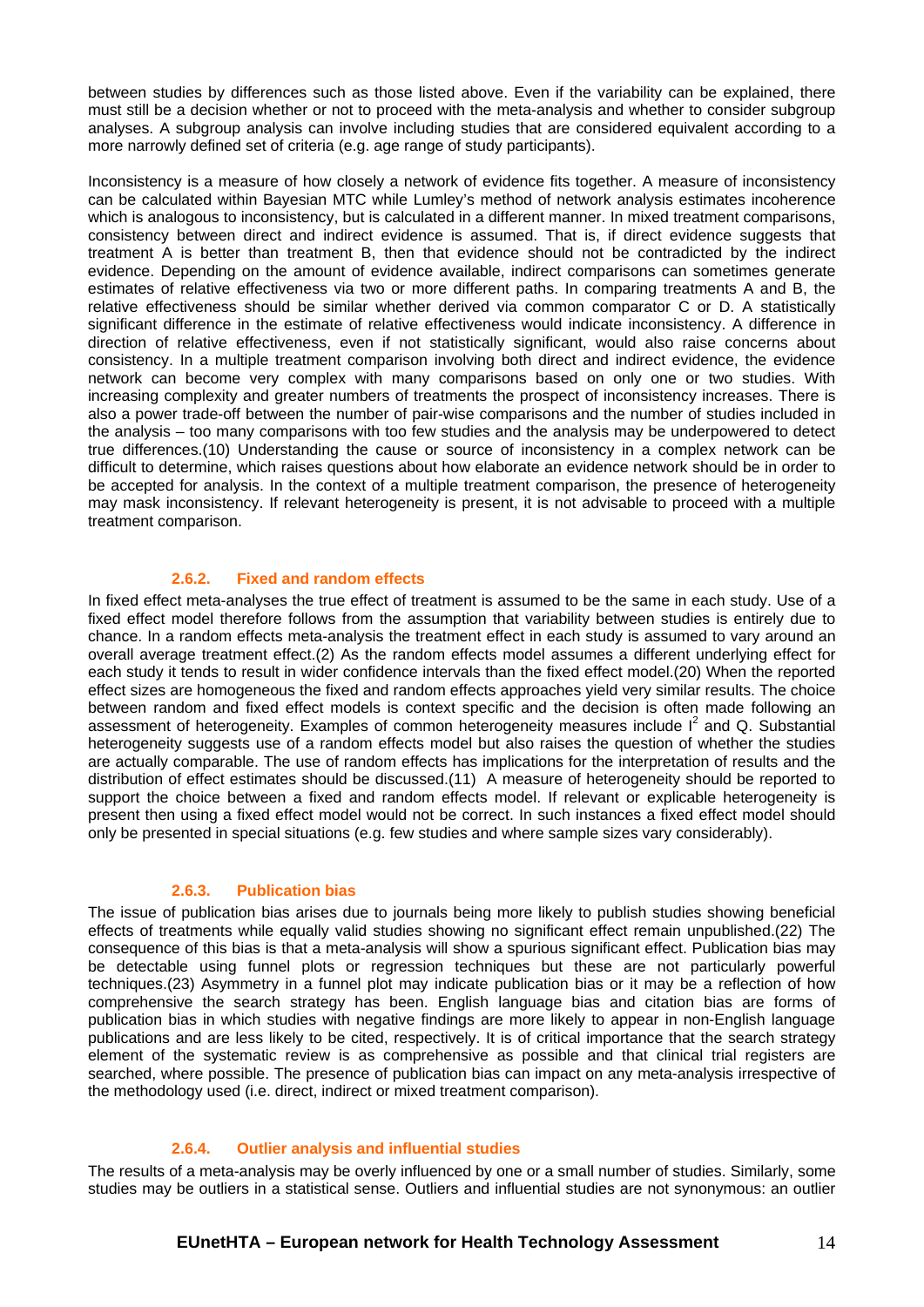need not necessarily be influential and an influential study need not be an outlier. A first step is to visually inspect a forest plot to identify any unusual data points or where the pooled estimate appears to be driven by a single or small number of studies. In conventional direct comparisons, metrics such as Cook's distance can be used to identify influential studies and standardised study-level residuals can be used to identify outliers.(24) In Bayesian MTC, visual inspection of QQ-plots has been used to identify outliers.(9) Sensitivity analysis techniques can be used to determine the impact of influential studies and outliers on the results of a meta-analysis. For example, an analysis can be conducted with and without a particular study to determine the impact of that study on the results.(25) It is also useful to characterise outliers and gain an understanding of why they might be different from other studies.

#### **2.6.5. Sensitivity to priors in a Bayesian approach**

A common criticism of Bayesian techniques is that they rely on the use of priors for key parameters. A point of criticism is that priors are subjectively chosen. In reality, most Bayesian analyses employ vague or noninformative priors. However, even with a non-informative prior, assumptions are made about the distribution of that prior and often there are alternative formulations available so the use of sensitivity analysis is important.(26) For a number of example analyses, Wells et al. found that the Bayesian methods were insensitive to the prior chosen for the mean, but were sensitive to the prior chosen for the between study variance.(5) They also found that the between study prior sensitivity was directly related to the number of studies included in the analysis. A sensitivity analysis in this context is not trivial as there will be a number of parameters with specified priors and there may be several potential priors for each parameter. In the event that conclusions on the effects size are affected by the choice of prior then additional evidence will have to be gathered to justify the choice of priors.

#### **2.6.6. Dose-response issues**

For addressing the issue of REA of pharmaceuticals, it is also important to define which doses of pharmaceuticals have been compared and to address the question of whether the dose-response relationships of the individual pharmaceuticals allow extrapolation to other doses. In sponsored trials there is also a risk that the comparator treatment may be administered at a sub-optimal dose or frequency to show the active treatment in a more favourable light. For trials to be considered comparable it is therefore important to assess the comparability of treatment regimens across the included trials.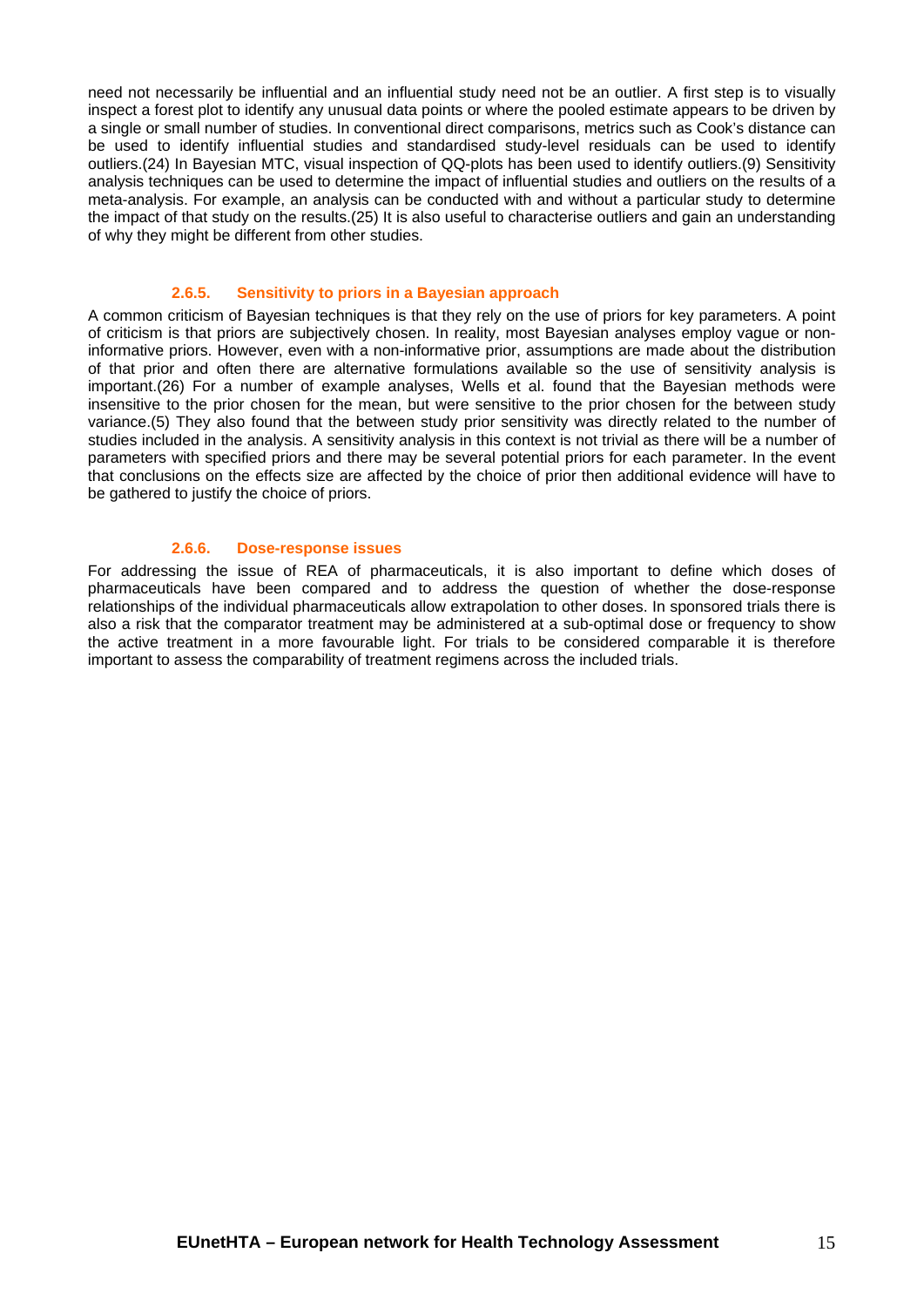## <span id="page-15-0"></span>**3. Discussion**

Direct comparisons require a number of head-to-head studies to estimate the relative effectiveness of two treatments. Should a third treatment be considered, unless sufficient studies were three-arm trials, a direct comparison is no longer possible and a multiple treatment comparison would be required.(11) The ability to consider more complex networks of evidence is an advantage of indirect methods, but this benefit may increase the potential of introducing inconsistencies. It is recommended that comparisons should be based on a focused research question with careful attention to ensuring that only comparable studies are included.

In presenting the indirect comparison method, Bucher contended that direct methods should be used whenever possible in preference to indirect methods.(7) However, more recent developments suggest that the combination of direct and indirect evidence may achieve a more accurate and comprehensive analysis.(27) The use of indirect and mixed treatment comparisons highlights the importance of a thorough literature search and identification of all relevant studies. Multiple treatment comparisons can be sensitive to data, particularly when there may be only one study for a given pair-wise comparison.(28) Furthermore, there is a power trade-off between the number of pair-wise comparisons and the number of studies included in the analysis – too many comparisons with too few studies and the analysis may be underpowered to detect true differences.(10)

Irrespective of methodology, a key principle of meta-analysis is that only comparable studies should be combined.(29) For both direct and indirect comparisons, it is critical that only comparable studies are selected for inclusion in the analysis. As an adjunct to studies being comparable, the results of the studies should be consistent. That is to say, if A is more effective than B and B is more effective than C, then it is anticipated that A will be more effective than C. Such a relationship is not a given and there is the potential for inconsistencies to arise in indirect comparisons. Within Bayesian MTC there is the possibility of assessing the level of inconsistency between direct and indirect evidence.(30) Lumley's network meta-analysis enables the estimation of incoherence in the evidence network which is analogous to inconsistency.(8) When direct and indirect evidence differ or inconsistencies arise then the first step is to assess the similarity of participants and interventions across studies.(1) In terms of study population or interventions, the studies providing direct evidence may be sufficiently different from those providing indirect evidence to account for inconsistency in the results. That is to say, there may be systematic heterogeneity between direct and indirect evidence which may explain the conflicting results. In the event of such identifiable differences, presenting both combined and individual results of direct and indirect comparisons is the most appropriate approach. It should be borne in mind that the results of indirect comparisons are not valid if relevant inconsistency is present.

In contrast to the frequentist approach, the output of a Bayesian approach can be interpreted in terms of probabilities.(26) Thus Bayesian approaches facilitate the computation of useful measures such as the probability of treatment superiority, the probability that a clinically meaningful difference exists, or the probability of clinical equivalence.(31) It is possible to compute the probability that a given treatment is the best amongst those analysed and how the other treatments are ranked, which constitutes information useful clinically and to decision makers.(32) Bayesian methods also facilitate predicting the utility of conducting additional head-to-head studies.(26) The benefits to the decision maker of Bayesian outputs need to be weighed against the increased complexity of the modelling and expertise required in applying these methods.

Indirect comparisons can be affected by the same forms of bias as direct comparisons but these forms of bias can arise in subtle ways. For example, studies of new treatments often find them to be more effective than existing treatments even though the benefit may be spurious.(33) In an indirect comparison the chronology of studies will impact on the relative effectiveness of each treatment and it may be difficult to tease out what is genuine and what may be spurious even with the aid of measures of inconsistency. With a direct comparison a cumulative meta-analysis, for example, could be used to reveal changes in relative effectiveness over time. In applying indirect comparisons, a thorough assessment of inconsistency or incoherence must be carried out and reported. Song et al. suggest that Bucher's adjusted indirect comparison method could be used as a means to cross-examine evidence from direct comparisons as it may be subject to different forms of bias.(34) Hence the two approaches, direct and indirect comparison, may act to validate each other's results. The use of indirect and mixed treatment comparisons highlights the importance of a thorough literature search and identification of all relevant studies, including observational studies and unpublished data.

The mixed treatment comparison incorporating direct evidence could be considered the 'gold standard' approach of carrying out indirect comparisons.(15) Of the indirect comparison methods, where the available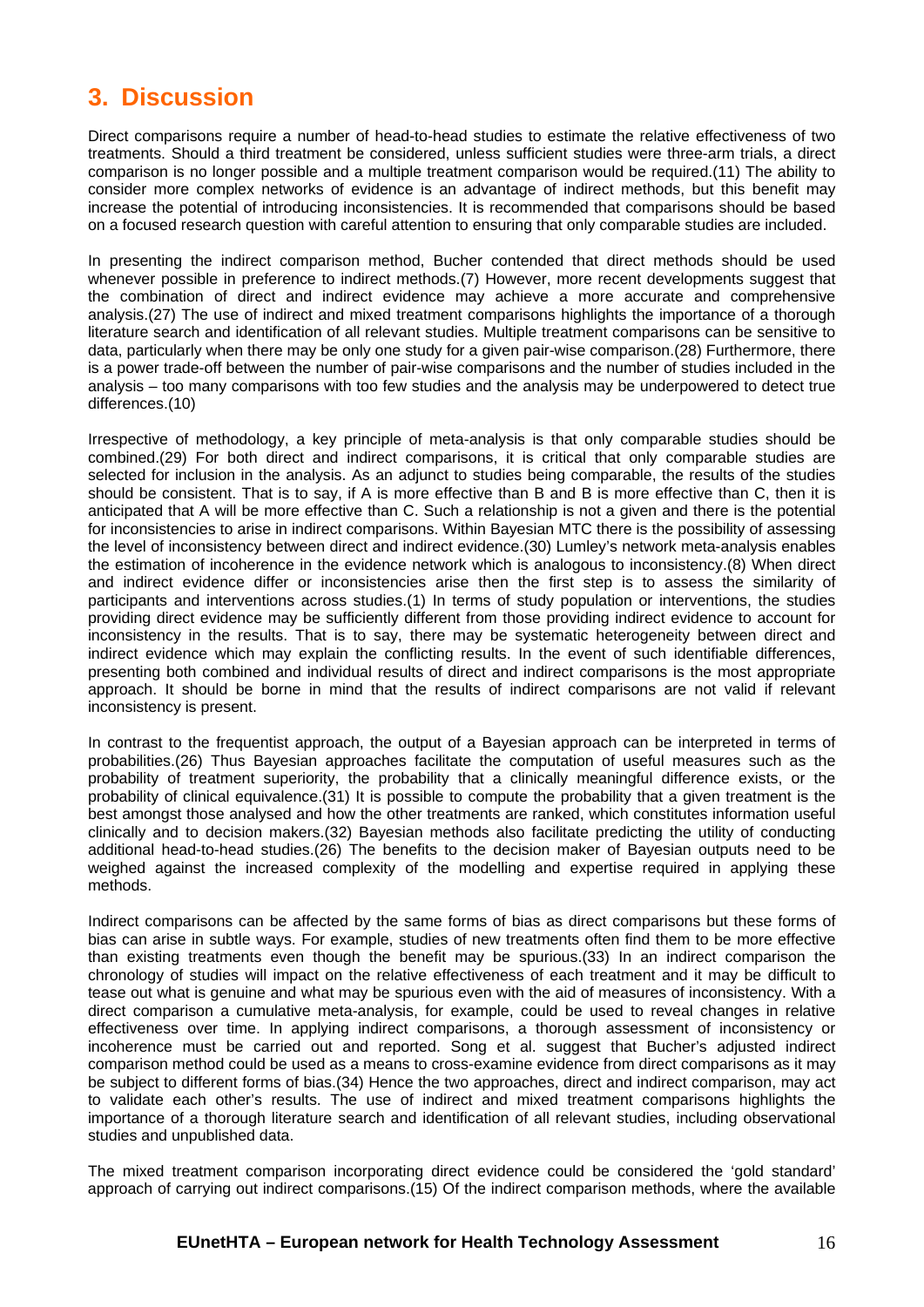evidence supports the use of either Bucher's method of adjusted indirect comparison or Bayesian MTC, the former approach offers the most in terms of transparency and relative ease of application.(5;35) Bayesian MTC has gained popularity and has greater flexibility with regard to the network of evidence available but these benefits must be counterbalanced by the difficulty in applying this methodology and the scope for incorrect specification of the model. The application of Bayesian MTC involves many choices that may alter the conclusions of the analysis but the justifications for those choices may seem somewhat arbitrary.(36) The complexity of the Bayesian MTC models renders them less advantageous than Bucher's method of adjusted indirect comparison or network meta-analysis when the latter methods can be applied.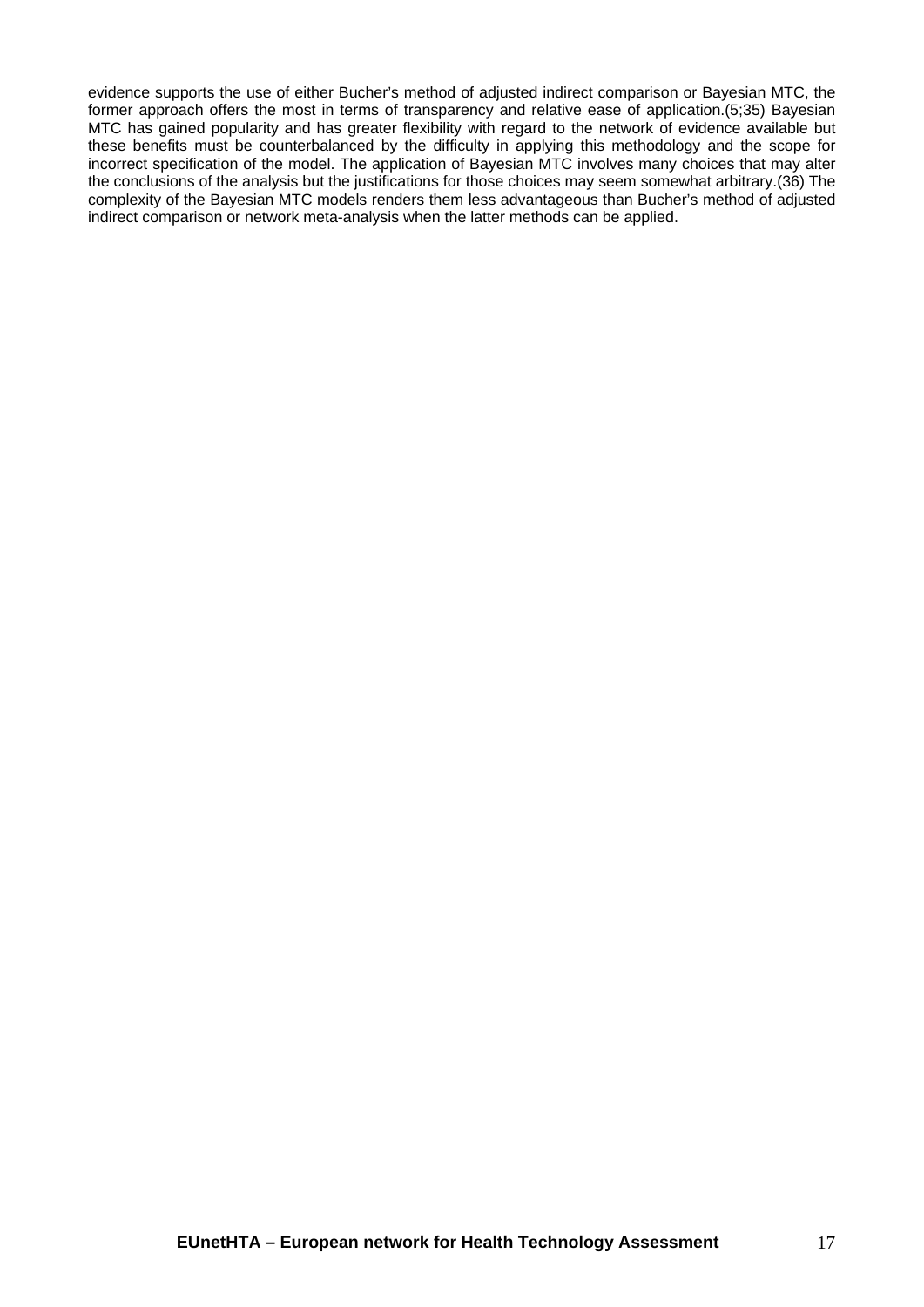## <span id="page-17-0"></span>**4. Conclusion**

To maximise the evidence on the relative effectiveness of a pharmaceutical treatment it is common to combine results from several randomised controlled trials (RCTs) in a meta-analysis. Direct comparisons combine the results of multiple head-to-head trials whereas indirect comparisons can infer the relative effectiveness in the absence of direct head-to-head evidence. Irrespective of the methodology used, a metaanalysis must be preceded by a properly conducted and transparent systematic literature review.

Direct methods use well known meta-analysis techniques which may be either frequentist or Bayesian although the former are more common. Methods of indirect comparison are a more recent development and still evolving. Bucher's adjusted indirect comparison method is being supplanted by the Bayesian MTC approach. Both of these methods generate similar results when applied to the same data but Bayesian MTC can be used to analyse far more complex networks of evidence and can include study-level covariates. It has been suggested by a number of commentators that the least complex model that can be applied in a given analysis is generally preferable.

There is no consensus on the best approach to comparisons, particularly when both direct and indirect evidence are available. In the case of a head-to-head comparison where sufficient good quality studies are available for a direct comparison, an indirect comparison may not be necessary. However, where the direct evidence is limited, then combining the direct with indirect evidence is advantageous. Alternatively, if a number of treatments are being considered simultaneously, then indirect or multiple treatment comparison may be helpful. It may also be desirable to carry out direct and mixed treatment comparison separately to determine the impact of incorporating indirect evidence. Alternatively, if a number of treatments are being considered simultaneously, then a multiple treatment comparison is preferable. When both direct and indirect evidence exists, it is important to investigate inconsistencies between the direct and indirect evidence and to attempt to account for the discrepancies.

Bucher's method of adjusted indirect comparison, Lumley's method of network meta-analysis and Bayesian MTC are acceptable methods for indirect comparisons in the context of REA.

Bayesian methods are advantageous for a number of reasons (e.g. they can incorporate additional sources of evidence and they produce output that is inherently interpretable by decision makers). However, these advantages must be weighed against the sometimes increased complexity of the Bayesian models and a potential lack of transparency.

When conducting a treatment comparison, irrespective of methodology used there are a number of additional issues to consider: heterogeneity; fixed and random effects models; the presence of bias; influential observations and outliers; and, in a Bayesian context, to investigate the sensitivity of results to the choice of priors.

In making a comparison between two or more treatments, it is critical that the reported relative effectiveness is an accurate reflection of reality. That accuracy can only be achieved by using the best evidence available synthesised using the most appropriate methods. The choice of methodology is context specific and should be based on an objective assessment of the quality and quantity of the direct and indirect evidence, the comparability of the selected studies, and of the fundamental assumptions in the different models. The complexity of a model is not a measure of its accuracy or utility and preference is for the most parsimonious model.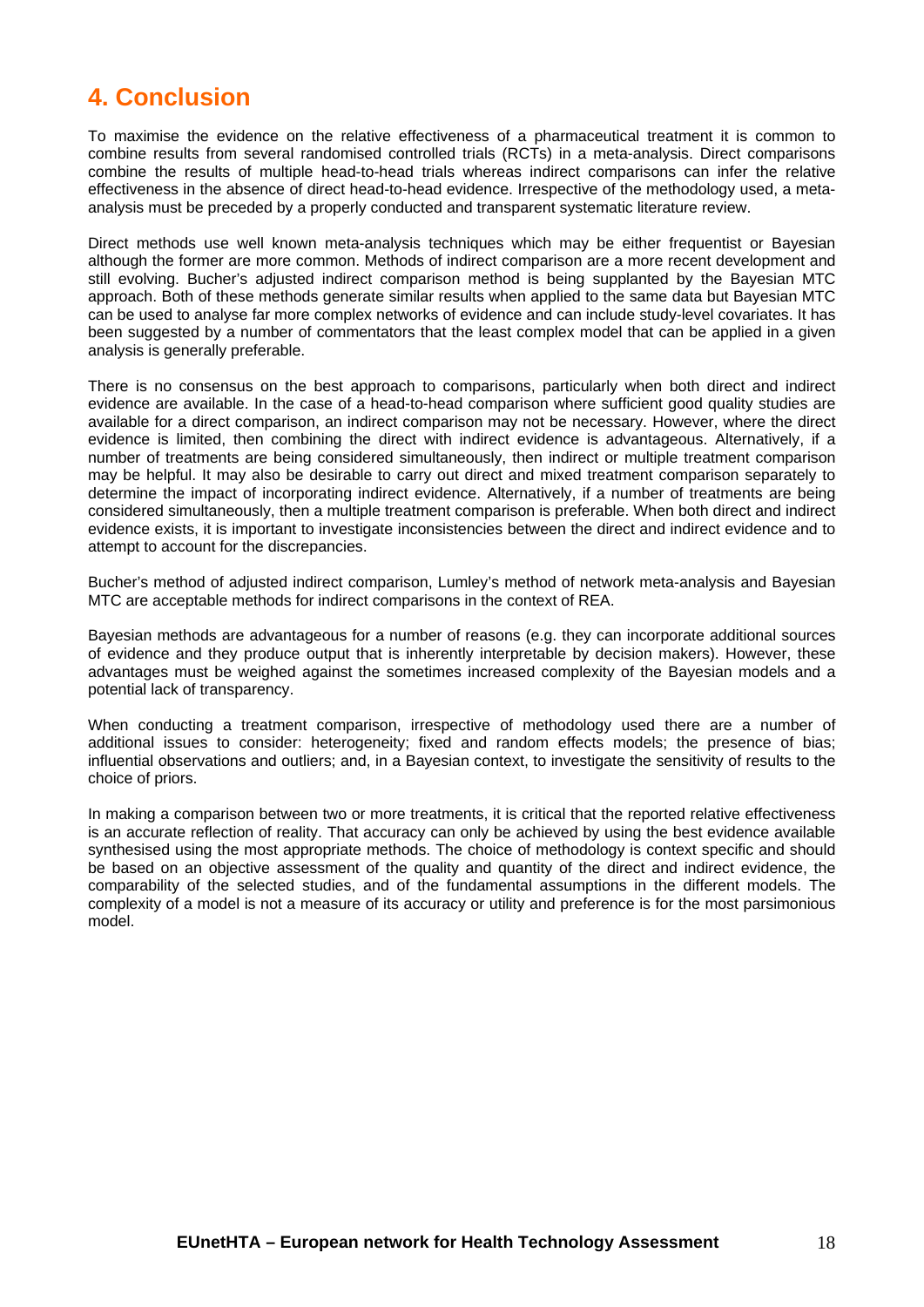# <span id="page-18-0"></span>**Annexe 1. Methods of documentation and selection criteria**

Keywords that will be used for the bibliographic research:

- Meta-analysis
- Meta-regression
- Direct comparison
- Direct treatment comparison
- Indirect comparison
- Unadjusted indirect comparison
- Adjusted indirect comparison
- Mixed treatment comparison
- Indirect treatment comparison
- Multiple treatment comparison
- Network meta-analysis
- **•** Bayesian

.

### <span id="page-18-1"></span>*Sources of information*

#### **Data-bases**

**MEDLINE** MEDLINE via OVID DARE Cochrane Database of Systematic Reviews CADTH/CEDAC **EBSCOhost** 

#### **Websites**

National Guideline Clearinghouse National Institute for Health and Clinical Excellence ISPOR Pharmaceutical Benefits Advisory Committee (PBAC) Centre for Reviews and Dissemination, University of York University of Bristol Haute Autorité de Santé (HAS)

#### **Guidelines, reports, recommendations already available**

Gartlehner G, Moore CG. Direct versus indirect comparisons: A summary of the evidence. International Journal of Technology Assessment in Health Care, 24:2 (2008), 170–177.

Wells GA, Sultan SA, Chen L, Khan M, Coyle D. Indirect Evidence: Indirect Treatment Comparisons in Meta-Analysis. Ottawa: Canadian Agency for Drugs and Technologies in Health; 2009.

#### **Books**

The topic is relatively new; no relevant books were identified.

#### **Other**

Google and Google Scholar ScienceDirect Wiley-InterScience Hand searching of references cited in relevant documents The Cochrane Collaboration The Cochrane Methodology Register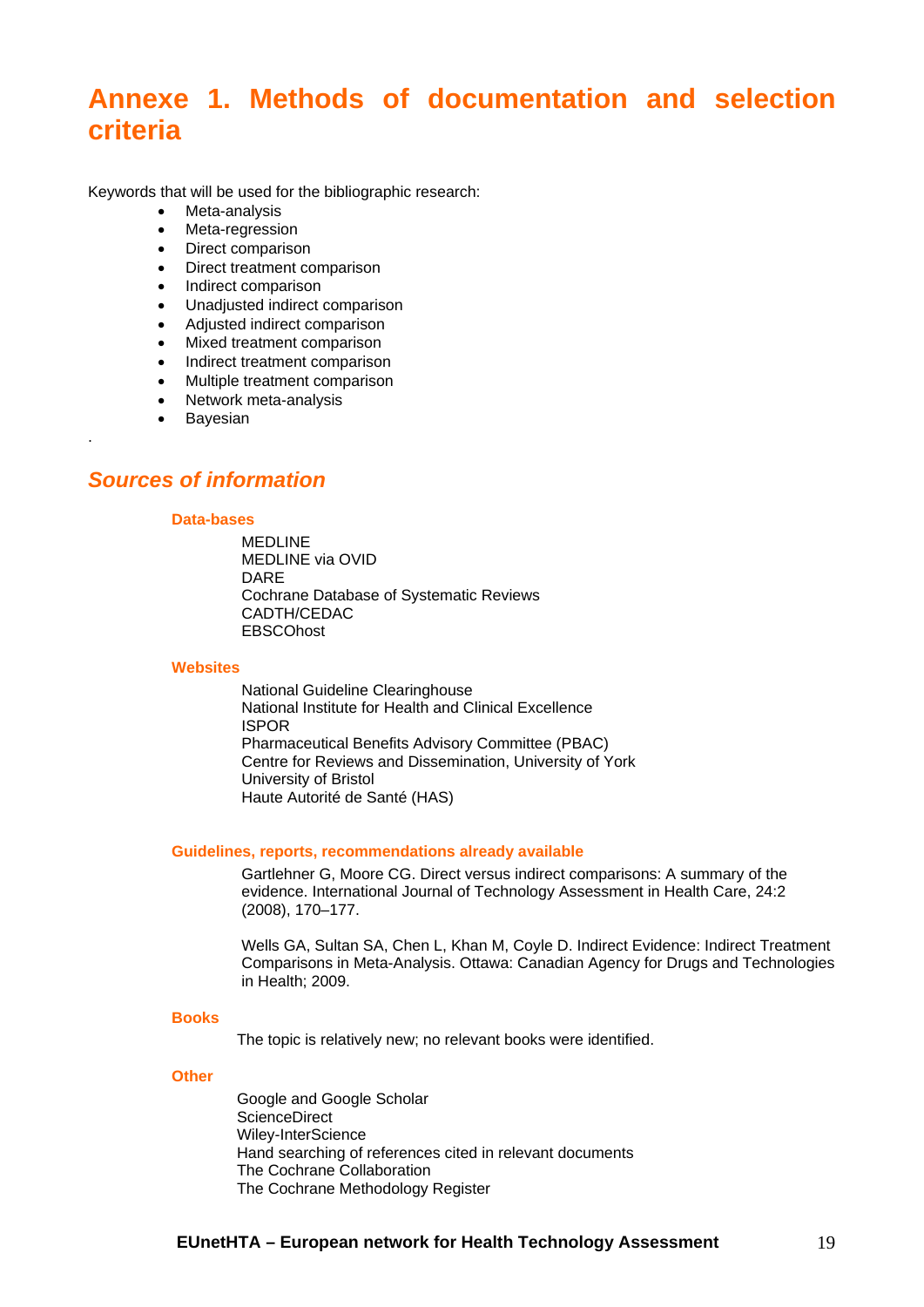## <span id="page-19-0"></span>*Bibliographic search strategy*

Direct comparisons are generally dealt with by way of standard meta-analytic techniques that are welldocumented. Indirect comparisons are a more recent development and most applications have occurred since the paper of Bucher et al. in 1997. For PubMed, the search was limited to the period "last ten years". In EBSCO the search was limited to 2000 to 2010 (inclusive). In both cases the search was limited to English language publications and human subjects.

Database searches used the following search strategy:

(("network meta-analysis" OR "mixed treatment" OR "multiple treatment" OR "multiple comparison" OR "cross-trial") AND (meta-analysis OR systematic)) OR ((indirect comparison OR "direct comparison") AND (meta-analysis OR systematic))

## <span id="page-19-1"></span>*Selection criteria*

Reports, papers and other guidance documents were assessed on the basis of whether they described, applied or assessed methods of direct and indirect treatment comparisons. Documents that only mentioned methods, but did not describe, apply or assess them were discarded after being checked for useful references. Documents describing new methods provided keywords and were also used to identify subsequent citing documents that then either applied or assessed those new methods. Documents that applied methods were used to determine the scope of application, utility and possible limitations of those methods. Finally, documents that assessed methods were used to compare methods directly and to elicit recommendations.

The full bibliography is provided in Annexe 2 and is split into two – methodological/review articles and application articles. The former articles were used to form opinion and recommendations. The latter articles were not reviewed in depth, but were used to determine the frequency with which the different methods are applied as a marker of acceptability and diffusion into common practice.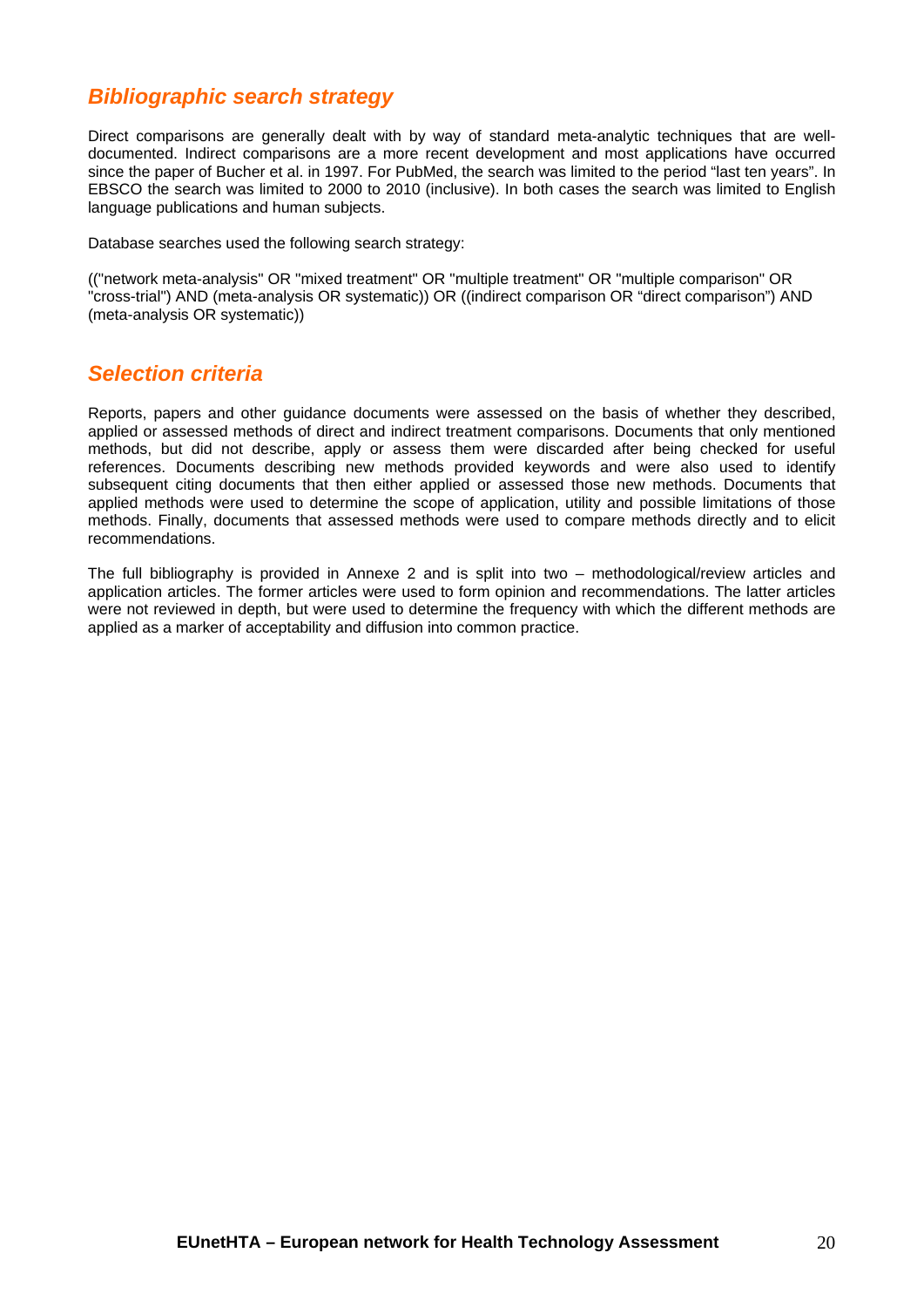# <span id="page-20-0"></span>**Annexe 2. Bibliography**

- (1) Gartlehner G, Moore CG. Direct versus indirect comparisons: A summary of the evidence. International Journal of Technology Assessment in Health Care 2008;24(02):170-7.
- (2) Systematic Reviews in Health Care: Meta-analysis in Context. London: BMJ Publishing Group; 2007.
- (3) Diamond GA, Bax L, Kaul S. Uncertain Effects of Rosiglitazone on the Risk for Myocardial Infarction and Cardiovascular Death. Annals of Internal Medicine 2007; 147:578-581.
- (4) Vandermeer BW, Buscemi N, Liang Y, Witmans M. Comparison of meta-analytic results of indirect, direct, and combined comparisons of drugs for chronic insomnia in adults: a case study. Medical Care 2007 Oct;45(10 Supl 2):S166-S172.
- (5) Wells GA, Sultan SA, Chen L, Khan M, Coyle D. Indirect Evidence: Indirect Treatment Comparisons in Meta-Analysis. Ottawa: Canadian Agency for Drugs and Technologies in Health; 2009.
- (6) Song F, Loke YK, Walsh T, Glenny AM, Eastwood AJ, Altman DG. Methodological problems in the use of indirect comparisons for evaluating healthcare interventions: survey of published systematic reviews. BMJ 2009;338:b1147.
- (7) Bucher HC, Guyatt GH, Griffith LE, Walter SD. The results of direct and indirect treatment comparisons in meta-analysis of randomized controlled trials. Journal of Clinical Epidemiology 1997 Jun;50(6):683-91.
- (8) Lumley T. Network meta-analysis for indirect treatment comparisons. Statistics in Medicine 2002;21(16):2313-24.
- (9) Lu G, Ades AE. Combination of direct and indirect evidence in mixed treatment comparisons. Statistics in Medicine 2004;23(20):3105-24.
- (10) Cooper NJ, Sutton AJ, Morris D, Ades AE, Welton NJ. Addressing between-study heterogeneity and inconsistency in mixed treatment comparisons: Application to stroke prevention treatments in individuals with non-rheumatic atrial fibrillation. Statistics in Medicine 2009;28(14):1861-81.
- (11) Sutton A, Ades AE, Cooper N, Abrams K. Use of Indirect and Mixed Treatment Comparisons for Technology Assessment. PharmacoEconomics 2008 Jun;26(9):753.
- (12) Nixon RM, Bansback N, Brennan A. Using mixed treatment comparisons and meta-regression to perform indirect comparisons to estimate the efficacy of biologic treatments in rheumatoid arthritis. Statistics in Medicine 2007;26(6):1237-54.
- (13) Sutton AJ, Higgins JPT. Recent developments in meta-analysis. Statistics in Medicine 2008;27:625-50.
- (14) Glenny AM, Altman DG, Song F, Sakarovitch C, Deeks JJ, D'Amico R, et al. Indirect comparisons of competing interventions. Health Technology Assessment 2005;9(26).
- (15) Haute Authorité De Santé. Indirect comparisons: methods and validity. HAS; 2009.
- (16) Edwards SJ, Clarke MJ, Wordsworth S, Borrill J. Indirect comparisons of treatments based on systematic reviews of randomised controlled trials. International Journal of Clinical Practice 2009;63(6):841-54.
- (17) O'Regan C, Ghement I, Eyawo O, Guyatt GH, Mills EJ. Incorporating multiple interventions in metaanalysis: an evaluation of the mixed treatment comparison with the adjusted indirect comparison. Trials 2009;10(86).
- (18) Song F, Xiong T, Parekh-Bhurke S, Loke YK, Sutton AJ, Eastwood AJ, Holland R, Chen YF, Glenny AM, Deeks JJ, Altman DJ. Inconsistency between direct and indirect comparisons of competing interventions: meta-epidemiological study. BMJ 2011; 343:d4909.

#### **EUnetHTA – European network for Health Technology Assessment** 21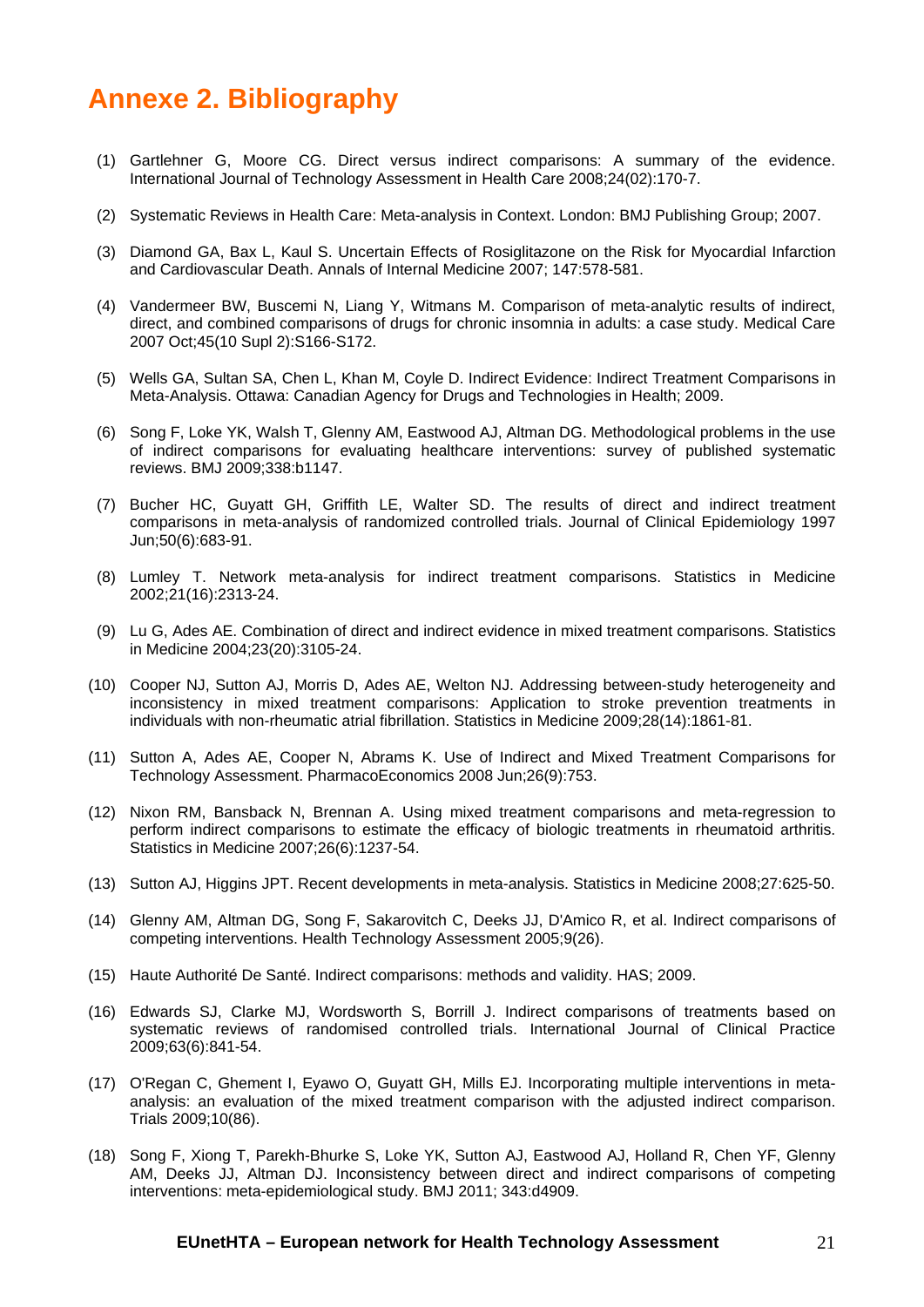- (19) Schöttker B, Lühmann D, Boulkhemair D, Raspe H. Indirekte Vergleiche von Therapieverfahren. (German). GMS Health Technology Assessment 2009 Jan;5:1-13.
- (20) Egger M, Smith GD, Phillips AN. Meta-analysis: Principles and procedures. BMJ 1997;315:1533-7.
- (21) Ades AE, Sculpher M, Sutton A, Abrams K, Cooper N, Welton N, et al. Bayesian Methods for Evidence Synthesis in Cost-Effectiveness Analysis. PharmacoEconomics 2006 Jan;24(1):1-19.
- (22) Egger M, Smith GD, Schneider M, Minder C. Bias in meta-analysis detected by a simple, graphical test. BMJ 1997;315:629-34.
- (23) Peters JL, Sutton AJ, Jones DR, Abrams KR, Rushton L. Comparison of Two Methods to Detect Publication Bias in Meta-analysis. JAMA 2006;295:676-80.
- (24) Harbord RM, Whiting P. metandi: Meta-analysis of diagnostic accuracy using hierarchical logistic regression. Stata Journal 2009;9(2):211-29.
- (25) Cooper NJ, Sutton AJ, Lu G, Khunti K. Mixed Comparison of Stroke Prevention Treatments in Individuals With Nonrheumatic Atrial Fibrillation. Arch Intern Med 2006 Jun 26;166(12):1269-75.
- (26) Jansen JP, Crawford B, Bergman G, Stam W. Bayesian Meta-Analysis of Multiple Treatment Comparisons: An Introduction to Mixed Treatment Comparisons. Value in Health 2008;11(5):956-64.
- (27) Caldwell DM, Ades AE, Higgins JPT. Simultaneous comparison of multiple treatments: combining direct and indirect evidence. BMJ 2005 Oct 15;331(7521):897-900.
- (28) Hawkins N, Scott DA, Woods BS, Thatcher N. No Study Left Behind: A Network Meta-Analysis in Non Small-Cell Lung Cancer Demonstrating the Importance of Considering All Relevant Data. Value in Health 2009;12(6):996-1003.
- (29) Caldwell DM, Gibb DM. Validity of indirect comparisons in meta-analysis. The Lancet 2007;369(9558):270.
- (30) Dias S, Welton NJ, Caldwell DM, Ades AE. Checking consistency in mixed treatment comparison meta-analysis. Statistics in Medicine 2010;29(7-8):932-44.
- (31) Brophy JM, Joseph L. Medical Decision Making with Incomplete Evidence--Choosing a Platelet Glycoprotein IIbIIIa Receptor Inhibitor for Percutaneous Coronary Interventions. Med Decis Making 2005 Mar 1;25(2):222-8.
- (32) Ioannidis JPA. Integration of evidence from multiple meta-analyses: a primer on umbrella reviews, treatment networks and multiple treatments meta-analyses. CMAJ 2009 Oct 13;181(8):488-93.
- (33) Salanti G, Higgins JPT, Ades AE, Ioannidis JPA. Evaluation of networks of randomized trials. Statistical Methods In Medical Research 2008 Jun;17(3):279-301.
- (34) Song F, Harvey I, Lilford R. Adjusted indirect comparison may be less biased than direct comparison for evaluating new pharmaceutical interventions. Journal of Clinical Epidemiology 2008 May;61(5):455- 63.
- (35) Nuijten M, Mickisch G. SUN vs BEV[thorn]IFN in first-line mRCC therapy: no evidence for a statistically significant difference in progression-free survival. Br J Cancer 2010;102(1):232-3.
- (36) Pocock SJ. Safety of drug-eluting stents: demystifying network meta-analysis. The Lancet 2007 Dec 22;370(9605):2099-100.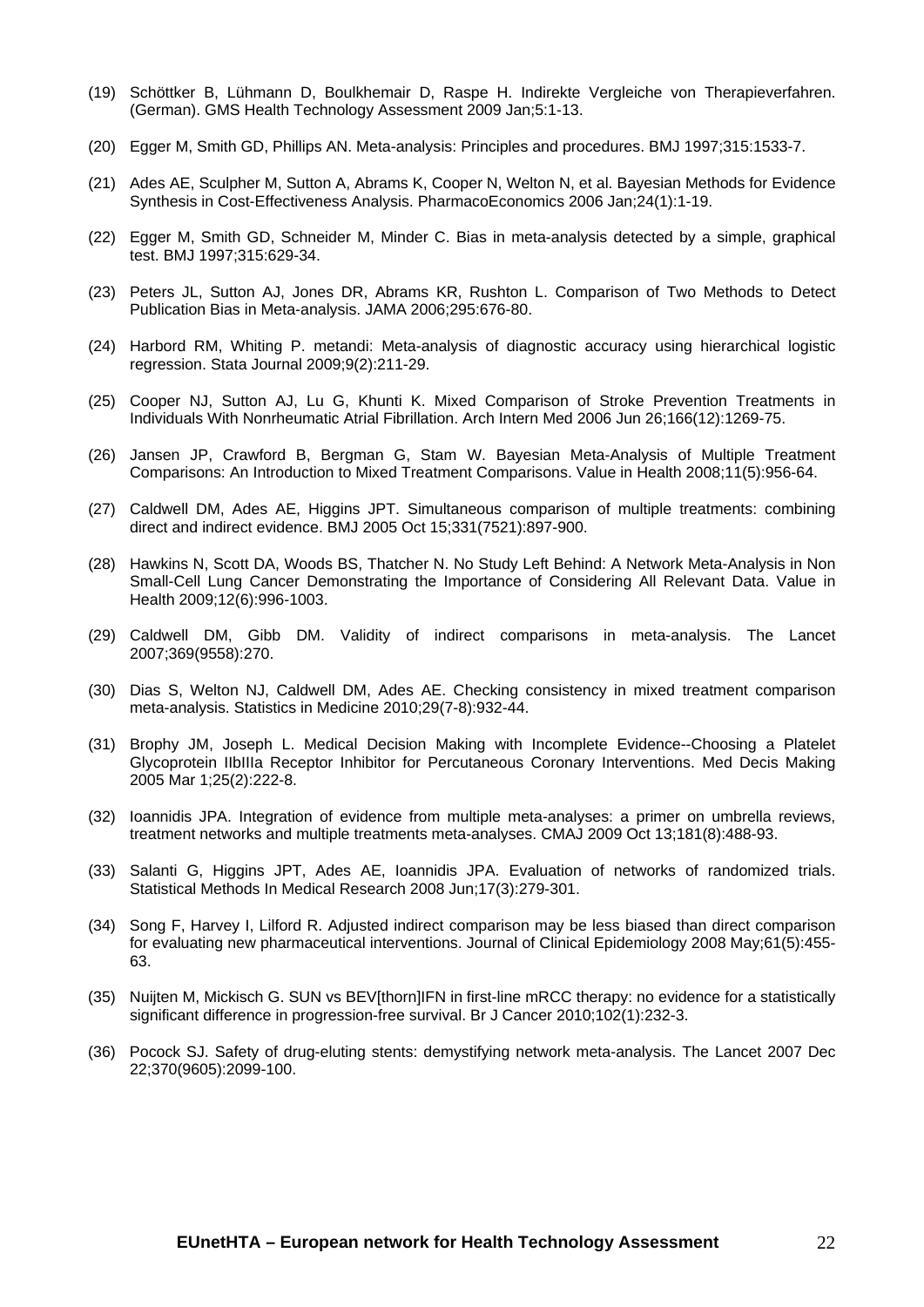# <span id="page-22-0"></span>**Annexe 3. Literature search results**

#### **Methodological and review articles:**

- (1) Ades AE, Sculpher M, Sutton A, Abrams K, Cooper N, Welton N, et al. Bayesian methods for evidence synthesis in cost-effectiveness analysis. Pharmacoeconomics 2006;24(1):1-19.
- (2) Ballesteros J. Orphan comparisons and indirect meta-analysis: a case study on antidepressant efficacy in dysthymia comparing tricyclic antidepressants, selective serotonin reuptake inhibitors, and monoamine oxidase inhibitors by using general linear models. Journal Of Clinical Psychopharmacology 2005 Apr;25(2):127-31.
- (3) Bender R, Bunce C, Clarke M, Gates S, Lange S, Pace NL, et al. Attention should be given to multiplicity issues in systematic reviews. Journal Of Clinical Epidemiology 2008 Sep;61(9):857-65.
	- (4) Caldwell D. Making sense of umbrella reviews [abstract]. Sao Paulo, Brazil 2010 p. 96-7.
- (5) Caldwell DM, Ades AE, Higgins JP. Simultaneous comparison of multiple treatments: combining direct and indirect evidence. BMJ 2005 Oct 15;331(7521):897-900.
- (6) Caldwell DM, Gibb DM, Ades AE. Validity of indirect comparisons in meta- analysis. Lancet 369[9558], 270. 27-1- 2007. Ref Type: Generic
- (7) Carey TS, Williams JW, Jr., Melvin C, Oldham J, Goodman F. Best practices: comparing medication treatments in mental health: drug class reviews and policy challenges. Psychiatric Services (Washington, D C ) 2007 Jun;58(6):746- 8.
- (8) Centre for Reviews and Dissemination. Indirect comparisons of competing interventions (Structured abstract). 2005.
- (9) Chou R, Fu R. Validity of indirect comparisons in meta- analysis. Lancet 369[9558], 271. 27-1-2007. Ref Type: Generic
- (10) Chung H, Lumley T. Graphical exploration of network meta-analysis data: the use of multidimensional scaling. Clinical Trials (London, England) 2008;5(4):301-7.
- (11) Cipriani A, Furukawa TA, Churchill R, Barbui C. Validity of indirect comparisons in meta- analysis. Lancet 369[9558], 270-271. 27-1-2007. Ref Type: Generic
- (12) Cooper NJ, Sutton AJ, Ades AE, Welton NJ. Addressing between-study heterogeneity and inconsistency in mixed treatment comparisons: application to stroke prevention treatments for Atrial Fibrillation patients. Oral presentation at the 16th Cochrane Colloquium: Evidence in the era of globalisation; 2008 Oct 3-7; Freiburg, Germany [abstract]. Zeitschrift fur Evidenz, Fortbildung und Qualitat im Gesundheitswesen 2008;102(Suppl VI):21.
- (13) Cooper NJ, Sutton AJ, Morris D, Ades AE, Welton NJ. Addressing between-study heterogeneity and inconsistency in mixed treatment comparisons: Application to stroke prevention treatments in individuals with non-rheumatic atrial fibrillation. Statistics In Medicine 2009 Jun 30;28(14):1861-81.
- (14) Dias S, Welton NJ, Caldwell DM, Ades AE. Checking consistency in mixed treatment comparison meta-analysis. Stat Med 2010 Mar 30;29(7-8):932-44.
- (15) Donegan S, Tudur SC, Gamble C, Williamson P. Methodological and reporting quality of indirect comparisons. Poster presentation at the 16th Cochrane Colloquium: Evidence in the era of globalisation; 2008 Oct 3-7; Freiburg, Germany [abstract]. Zeitschrift fur Evidenz, Fortbildung und Qualitat im Gesundheitswesen 2008;012(Suppl VI):92.
- (16) Eckermann S, Coory M, Willan AR. Indirect comparison: relative risk fallacies and odds solution. Journal Of Clinical Epidemiology 2009;62(10):1031-6.
- (17) Edwards SJ, Clarke MJ, Wordsworth S, Borrill J. Indirect comparisons of treatments based on systematic reviews of randomised controlled trials. International Journal of Clinical Practice 2009 Jun;63(6):841-54.
- (18) Falissard B, Zylberman M, Cucherat M, Izard V, Meyer F. Real medical benefit assessed by indirect comparison. Therapie 2009 May;64(3):225-32.
- (19) Glenny AM, Altman DG, Song F, Sakarovitch C, Deeks JJ, D'Amico R, et al. Indirect comparisons of competing interventions. Health Technology Assessment (Winchester, England) 2005 Jul;9(26):1.
- (20) Griffin S, Bojke L, Main C, Palmer S. Incorporating direct and indirect evidence using bayesian methods: an applied case study in ovarian cancer. Value In Health: The Journal Of The International Society For Pharmacoeconomics And Outcomes Research 2006 Mar;9(2):123-31.
- (21) Hawkins N, Scott DA, Woods B. How far do you go? Efficient searching for indirect evidence. Medical Decision Making 2009;29(3):273-81.
- (22) Ioannidis JP. Indirect comparisons: the mesh and mess of clinical trials. Lancet 2006 Oct 28;1470-1472.
- (23) Jansen JP, Crawford B, Bergman G, Stam W. Bayesian meta-analysis of multiple treatment comparisons: an introduction to mixed treatment comparisons. Value In Health: The Journal Of The International Society For Pharmacoeconomics And Outcomes Research 2008 Sep;11(5):956-64.
- (24) Juni P, Stettler C, Shang A, Reichenbach S, Allemann S, Windecker S. Exploring and summarising networks of trials comparing multiple interventions. Frequentist and Bayesian approaches to network meta-analysis [abstract]. XIV Cochrane Colloquium; 2006 October 23-26; Dublin, Ireland 2006;129.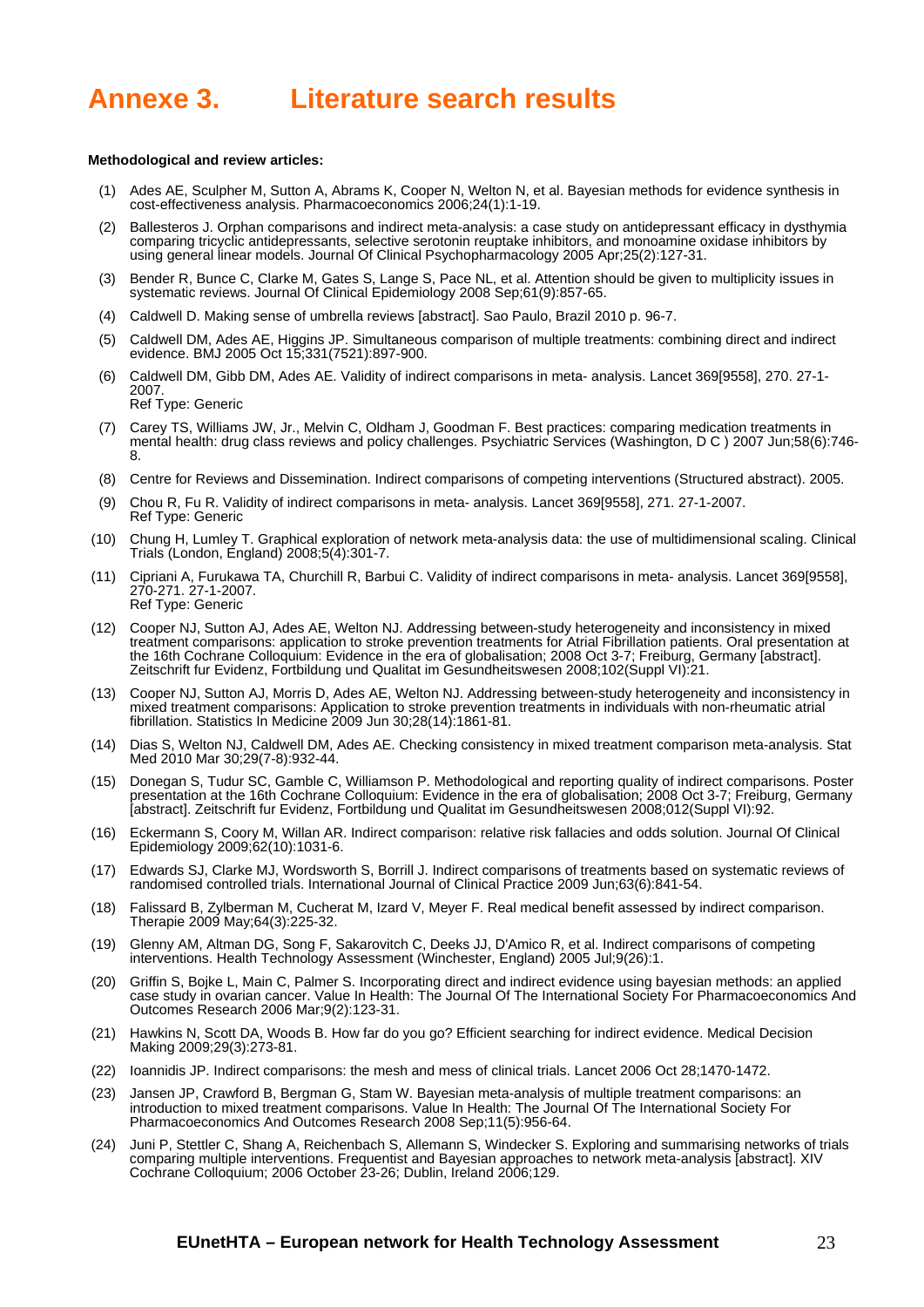- (25) Le H, Schmidt FL. Correcting for indirect range restriction in meta-analysis: testing a new meta-analytic procedure. Psychol Methods 2006 Dec;11(4):416-38.
- (26) Lu G, Ades AE. Combination of direct and indirect evidence in mixed treatment comparisons. Statistics In Medicine 2004 Oct 30;23(20):3105-24.
- (27) Lu G, Ades AE, Sutton AJ, Cooper NJ, Briggs AH, Caldwell DM. Meta-analysis of mixed treatment comparisons at multiple follow-up times. Statistics In Medicine 2007 Sep 10;26(20):3681-99.
- (28) Lu G, Ades A. Modeling between-trial variance structure in mixed treatment comparisons. Biostatistics 2009 Oct;10(4):792-805.
- (29) Lumley T. Network meta-analysis for indirect treatment comparisons. Statistics In Medicine 2002 Aug 30;21(16):2313- 24.
- (30) O'Regan C, Ghement I, Eyawo O, Guyatt GH, Mills EJ. Incorporating multiple interventions in meta-analysis: an evaluation of the mixed treatment comparison with the adjusted indirect comparison. Trials 2009;10:86.
- (31) Salanti G, Higgins JPT, Ades AE, Ioannidis JPA. Evaluation of networks of randomized trials. Statistical Methods In Medical Research 2008 Jun;17(3):279-301.
- (32) Salonen R. Drug comparisons: why are they so difficult? Cephalalgia: An International Journal Of Headache 2000;20 Suppl 2:25-32.
- (33) Schöttker B, Lühmann D, Boulkhemair D, Raspe H. Indirekte Vergleiche von Therapieverfahren. (German). GMS Health Technology Assessment 2009 Jan;5:1-13.
- (34) Shrier I, Steele R, Platt R. A novel approach to mixed-treatment meta-analyses [abstract]. XIV Cochrane Colloquium; 2006 October 23-26; Dublin, Ireland 2006;55.
- (35) Song F, Glenny AM, Altman DG. Indirect comparison in evaluating relative efficacy illustrated by antimicrobial prophylaxis in colorectal surgery. Controlled Clinical Trials 2000 Oct;21(5):488-97.
- (36) Song F, Altman DG, Glenny AM, Deeks JJ. Validity of indirect comparison for estimating efficacy of competing interventions: empirical evidence from published meta-analyses. British Medical Journal 2003;326(7387):472.
- (37) Song F, Harvey I, Lilford R. Discrepancy between direct comparison and adjusted indirect comparison of new versus conventional pharmaceutical interventions [abstract]. XIV Cochrane Colloquium; 2006 October 23-26; Dublin, Ireland 2006;167.
- (38) Song F, Harvey I, Lilford R. Adjusted indirect comparison may be less biased than direct comparison for evaluating new pharmaceutical interventions. Journal Of Clinical Epidemiology 2008 May;61(5):455-63.
- (39) Song F, Loke YK, Walsh T, Glenny AM, Eastwood AJ, Altman DG. Methodological problems in the use of indirect comparisons for evaluating healthcare interventions: survey of published systematic reviews. BMJ 2009;338:b1147.
- (40) Song F, Loke Y, Walsh T, Glenny A-M, Eastwood A, Deeks J, et al. Empirical evidence on the validity of adjusted indirect comparison: an updated review [abstract]. 17th Cochrane Colloquium; 2009 Oct 11-14; Singapore 2009;69.
- (41) Song FJ, Yoon YK WT, Glenny AM, Eastwood AJ, Altman DG. Indirect comparisons for evaluation healthcare interventions: review of published systematic reviews and discussion of methodological problems. Oral presentation at the 16th Cochrane Colloquium: Evidence in the era of globalisation; 2008 Oct 3-7; Freiburg, Germany [abstract]. Zeitschrift fur Evidenz, Fortbildung und Qualitat im Gesundheitswesen 2008;102(Suppl VI):12.
- (42) Sutton A, Ades AE, Cooper N, Abrams K. Use of indirect and mixed treatment comparisons for technology assessment. Pharmacoeconomics 2008;26(9):753-67.
- (43) Sutton AJ, Cooper NJ, Jones DR. Formalising the use of evidence synthesis to designing future research coherently and efficiently: a framework proposal. Poster presentation at the 16th Cochrane Colloquium: Evidence in the era of globalisation; 2008 Oct 3-7; Freiburg, Germany [abstract]. Zeitschrift fur Evidenz, Fortbildung und Qualitat im Gesundheitswesen 2008;102:45.
- (44) Sutton AJ, Cooper NJ, Jones DR. Evidence synthesis as the key to more coherent and efficient research. BMC Medical Research Methodology 2009;9:29.
- (45) Thorlund K, Steele R, Platt R, Carlisle J, Shrier I. Combining multiple imputation and Bayesian model selection to reduce inconsistency in multiple treatment meta-analysis. Poster presentation at the 16th Cochrane Colloquium: Evidence in the era of globalisation; 2008 Oct 3-7; Freiburg, Germany [abstract]. Zeitschrift fur Evidenz, Fortbildung und Qualitat im Gesundheitswesen 2008;102(Suppl VI):93.
- (46) Tudur SC, Williamson P, Marson A. Totality of evidence: using indirect evidence to bridge the gaps [abstract]. 12th Cochrane Colloquium: Bridging the Gaps; 2004 Oct 2-6; Ottawa, Ontario, Canada 2004;78.
- (47) Wiebe N, Barrowman N, Platt R, Klassen T. Methods for variance imputation in meta-analysis: a systematic review [abstract]. XI Cochrane Colloquium: Evidence, Health Care and Culture; 2003 Oct 26-31; Barcelona, Spain 2003;51.

#### **Application of direct and indirect methods:**

- (1) Zonisamide: new drug. No advantage in refractory partial epilepsy. Prescrire International 2007 Jun;16(89):95-7.
- (2) Department of Error. Lancet 369[9572], 1518. 5-5-2007.
- (3) Department of Error. Lancet 374[9687], 378. 8-8-2009.
- (4) Correction: Research. CMAJ: Canadian Medical Association Journal 182[8], 806. 18-5-2010. Canadian Medical Association.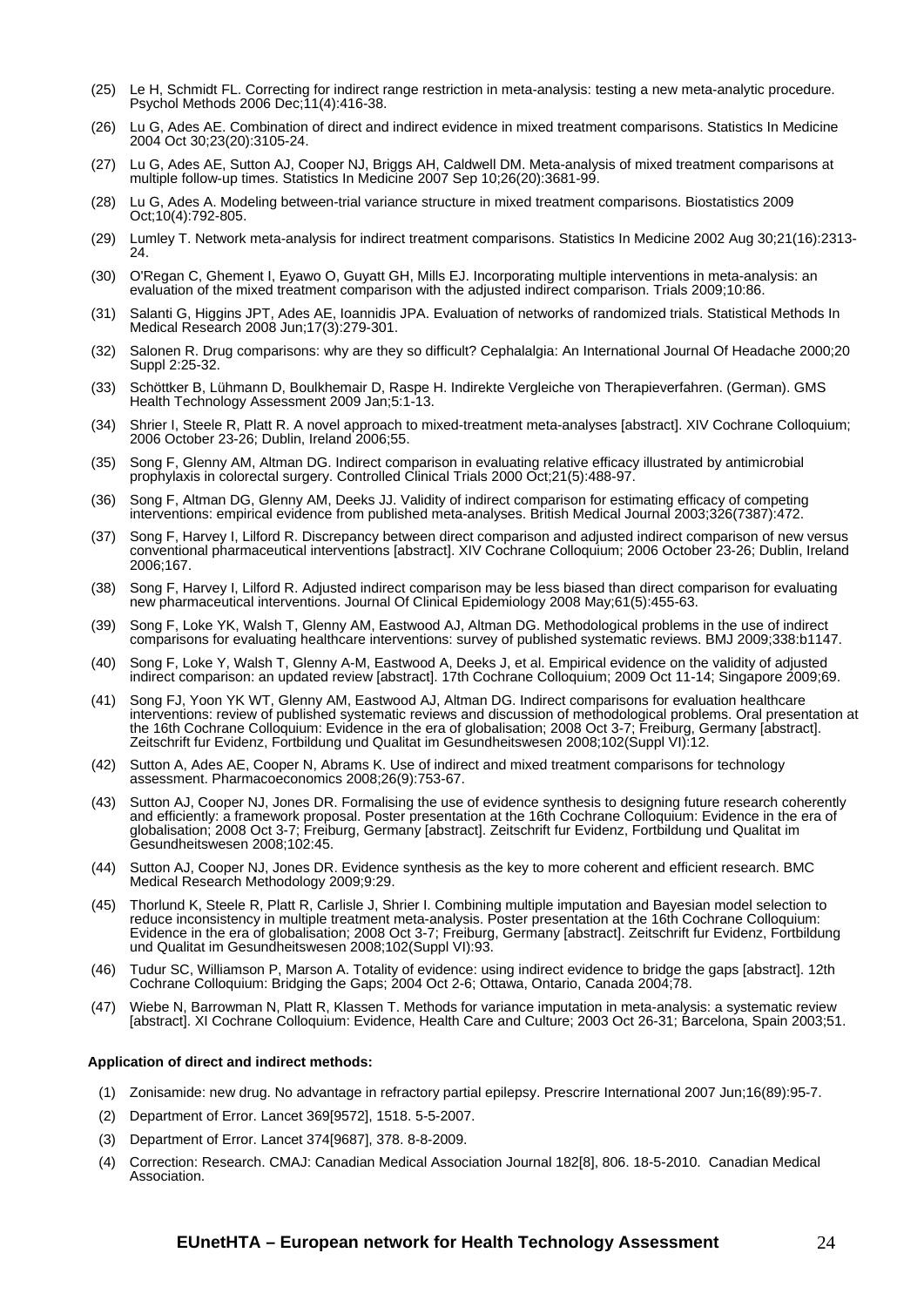- (5) Abdullah AK, Khan S. Relative oral corticosteroid-sparing effect of 7 inhaled corticosteroids in chronic asthma: a metaanalysis [corrected] [published erratum appears in ANN ALLLERGY ASTHMA IMMUNOL 2008 Nov;101(5):557]. Annals of Allergy, Asthma & Immunology 2008 Jul;101(1):74-81.
- (6) Abdullah AK, Khan S. Relative oral corticosteroid-sparing effect of 7 inhaled corticosteroids in chronic asthma: a metaanalysis. Ann Allergy Asthma Immunol 2008 Jul;101(1):74-81.
- (7) Abou-Setta AM. Firm embryo transfer catheters for assisted reproduction: a systematic review and meta-analysis using direct and adjusted indirect comparisons. Reproductive Biomedicine Online 2006 Feb;12(2):191-8.
- (8) Ara R, Pandor A, Stevens J, Rees A, Rafia R. Early high-dose lipid-lowering therapy to avoid cardiac events: a systematic review and economic evaluation. Health Technology Assessment 2009;13(34):1-118.
- (9) Bagust A, Boland A, Hockenhull J, Fleeman N, Greenhalgh J, Dundar Y, et al. Rituximab for the treatment of rheumatoid arthritis. Health Technology Assessment 2009 Feb;13:23-9.
- (10) Baker WL, White CM, Coleman CI. The impact of angiotensin II receptor blocker potency on the clinical outcomes of stroke, acute myocardial infarction, or death. (cover story). Formulary 2007 Oct;42(10):581-98.
- (11) Baker WL, Baker EL, Coleman CI. Pharmacologic treatments for chronic obstructive pulmonary disease: a mixedtreatment comparison meta-analysis. Pharmacotherapy 2009 Aug;29(8):891-905.
- (12) Ballesteros J. Orphan comparisons and indirect meta-analysis: a case study on antidepressant efficacy in dysthymia comparing tricyclic antidepressants, selective serotonin reuptake inhibitors, and monoamine oxidase inhibitors by using general linear models. Journal Of Clinical Psychopharmacology 2005 Apr;25(2):127-31.
- (13) Bandelow B, Seidler-Brandler U, Becker A, Wedekind D, RA<sup>1</sup>/<sub>4</sub>ther E. Meta-analysis of randomized controlled comparisons of psychopharmacological and psychological treatments for anxiety disorders. The World Journal Of Biological Psychiatry: The Official Journal Of The World Federation Of Societies Of Biological Psychiatry 2007;8(3):175-87.
- (14) Bansback N, Sizto S, Sun H, Feldman S, Willian MK, Anis A. Efficacy of systemic treatments for moderate to severe plaque psoriasis: systematic review and meta-analysis. Dermatology 2009;219(3):209-18.
- (15) Batterham MJ. Investigating heterogeneity in studies of resting energy expenditure in persons with HIV/AIDS: a metaanalysis. American Journal of Clinical Nutrition 2005 Mar;81(3):702-13.
- (16) Baumgartner RW. Network meta-analysis of antiplatelet treatments for secondary stroke prevention. European Heart Journal 2008 May;29(9):1082-3.
- (17) Benish SG, Imel ZE, Wampold BE. The relative efficacy of bona fide psychotherapies for treating post-traumatic stress disorder: a meta-analysis of direct comparisons. Clinical Psychology Review 2008 Jun;28(5):746-58.
- (18) Berner MM, Kriston L, Harms A. Efficacy of PDE-5-inhibitors for erectile dysfunction. A comparative meta-analysis of fixed-dose regimen randomized controlled trials administering the International Index of Erectile Function in broadspectrum populations. International Journal Of Impotence Research 2006 May;18(3):229-35.
- (19) Berry C, Norrie J, McMurray JJV. Ximelagatran compared with warfarin for the prevention of systemic embolism and stroke. An imputed placebo analysis. Cardiovascular Drugs And Therapy / Sponsored By The International Society Of Cardiovascular Pharmacotherapy 2005 Mar;19(2):149-51.
- (20) Bhandari M, Tornetta P, III, Hanson B, Swiontkowski MF. Optimal internal fixation for femoral neck fractures: multiple screws or sliding hip screws? J Orthop Trauma 2009 Jul;23(6):403-7.
- (21) Biondi-Zoccai G, Lotrionte M, Moretti C, Agostoni P, Sillano D, Laudito A, et al. Percutaneous coronary intervention with everolimus-eluting stents (Xience V): systematic review and direct-indirect comparison meta-analyses with paclitaxel-eluting stents (Taxus) and sirolimus-eluting stents (Cypher). Minerva Cardioangiologica 2008 Feb;56(1):55- 65.
- (22) Biondi-Zoccai GG, Agostoni P, Abbate A, Testa L, Burzotta F, Lotrionte M, et al. Adjusted indirect comparison of intracoronary drug-eluting stents: evidence from a metaanalysis of randomized bare-metal-stent-controlled trials. Int J Cardiol 2005 Apr 8;100(1):119-23.
- (23) Biondi-Zoccai GGL, Lotrionte M, Abbate A, Valgimigli M, Testa L, Burzotta F, et al. Direct and indirect comparison meta-analysis demonstrates the superiority of sirolimus- versus paclitaxel-eluting stents across 5854 patients. International Journal of Cardiology 2007 Jan 2;114(1):104-5.
- (24) Bolon MK, Wright SB, Gold HS, Carmeli Y. The magnitude of the association between fluoroquinolone use and quinolone-resistant Escherichia coli and Klebsiella pneumoniae may be lower than previously reported. Antimicrob Agents Chemother 2004 Jun;48(6):1934-40.
- (25) Bond M, Hoyle M, Moxham T, Napier M, Anderson R. Sunitinib for the treatment of gastrointestinal stromal tumours: a critique of the submission from Pfizer. Health Technology Assessment 2009 Feb;13:69-74.
- (26) Boonen S, Lips P, Bouillon R, Bischoff-Ferrari HA, Vanderschueren D, Haentjens P. Need for additional calcium to reduce the risk of hip fracture with vitamin d supplementation: evidence from a comparative meta-analysis of randomized controlled trials. J Clin Endocrinol Metab 2007 Apr;92(4):1415-23.
- (27) Bravo VY, Dunn G, Asseburg C, Beynon S, Woolacott N, Soares-Weiser K, et al. A simultaneous comparison of multiple pharmacological treatments for bipolar disorder: an application of Bayesian statistical methods [abstract]. XIV Cochrane Colloquium; 2006 October 23-26; Dublin, Ireland 2006;159.
- (28) Brophy JM, Joseph L. Medical decision making with incomplete evidence--choosing a platelet glycoprotein IIbIIIa receptor inhibitor for percutaneous coronary interventions. Medical Decision Making: An International Journal Of The Society For Medical Decision Making 2005 Mar;25(2):222-8.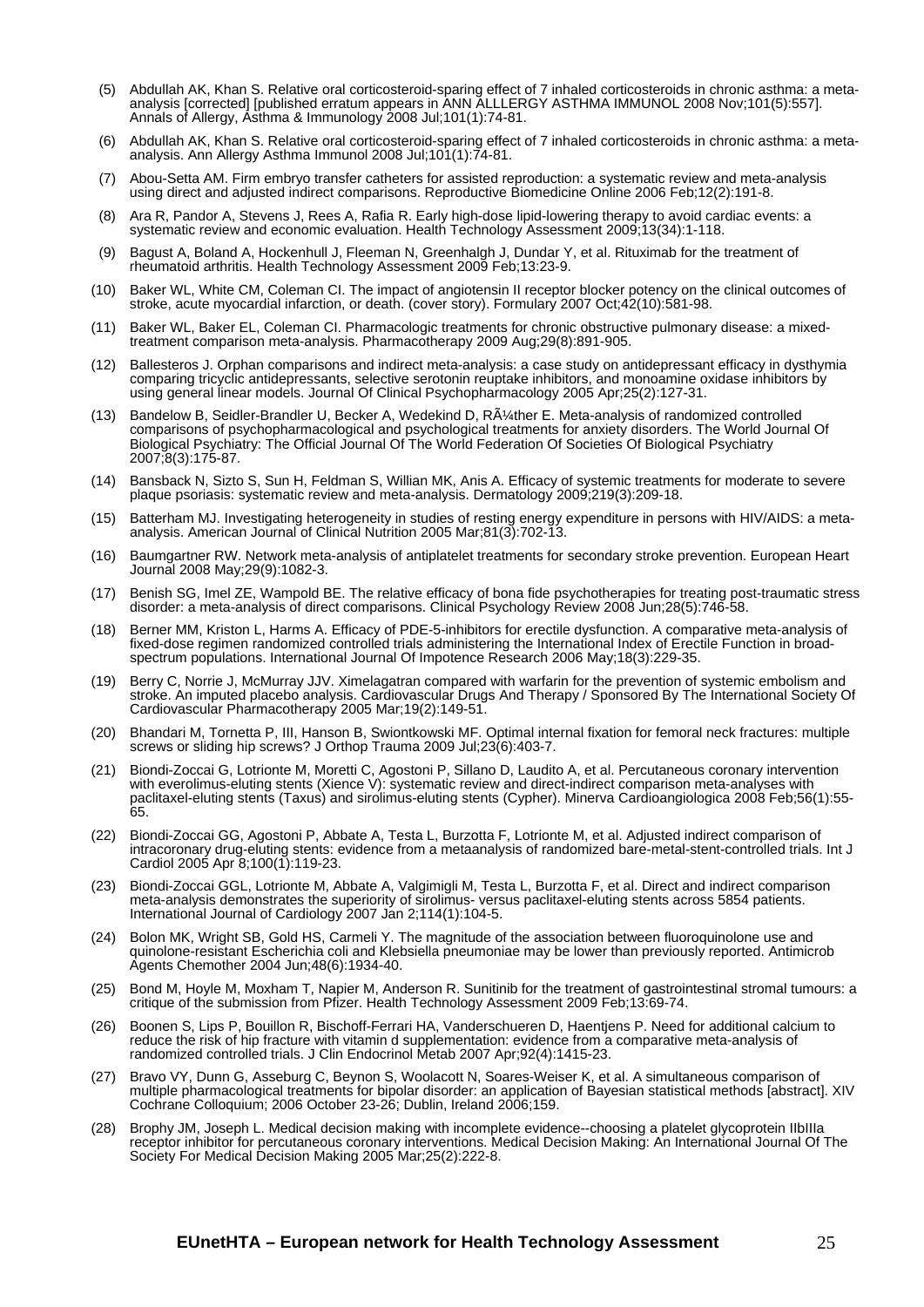- (29) Brown TJ, Hooper L, Elliott RA, Payne K, Webb R, Roberts C, et al. A comparison of the cost-effectiveness of five strategies for the prevention of non-steroidal anti-inflammatory drug-induced gastrointestinal toxicity: a systematic review with economic modelling. Health Technol Assess 2006 Oct;10(38):iii-xiii, 1.
- (30) Caldwell D, Ades T, Higgins J. Mixed treatment comparison analysis of seven treatments for acute myocardial infarction [abstract]. XIII Cochrane Colloquium; 2005 Oct 22-26; Melbourne, Australia 2005;58.
- (31) Carre-Pierrat Mt, Baillie D, Johnsen R, Hyde R, Hart A, Granger L, et al. Characterization of the Caenorhabditis elegans G protein-coupled serotonin receptors. Invertebrate Neuroscience: IN 2006 Dec;6(4):189-205.
- (32) Casetta I, Iuliano G, Filippini G. Azathioprine for multiple sclerosis. Cochrane Database of Systematic Reviews 2007 Dec;(4).
- (33) Centre for Reviews and Dissemination. Atypical antipsychotics in the treatment of schizophrenia: systematic overview and meta-regression analysis (Structured abstract). Geddes J, Freemantle N, Harrison P, Bebbington P, editors. BMJ 321, 1371-1376. 2000.
- (34) Centre for Reviews and Dissemination. Antiplatelet therapy and other interventions after revascularisation procedures in patients with peripheral arterial disease: a meta-analysis (Structured abstract). Girolami B, Bernardi E, Prins MH, Cate JW, Prandoni P, Simioni P et al., editors. European Journal of Vascular and Endovascular Surgery 19[4], 370- 380. 2000.
- (35) Centre for Reviews and Dissemination. Helicobacter pylori eradication: proton pump inhibitor versus ranitidine bismuth citrate plus two antibiotics for 1 week. A meta-analysis of efficacy (Structured abstract). Gisbert JP, Gonzalez L, Calvet X, Roque M, Gabriel R, Pajares JM, editors. Alimentary Pharmacology and Therapeutics 14[9], 1141-1150. 2000.
- (36) Centre for Reviews and Dissemination. Meta-analysis of the effect of latanoprost and brimonidine on intraocular pressure in the treatment of glaucoma (Structured abstract). Einarson TR, Kulin NA, Tingey D, Iskedjian M, editors. Clinical Therapeutics 22[12], 1502-1515. 2000.
- (37) Centre for Reviews and Dissemination. Peripheral arterial disease: gadolinium-enhanced MR angiography versus color-guided duplex US. A meta-analysis (Structured abstract). Visser K, Hunink MG, editors. Radiology 216[1], 67-77. 2000.
- (38) Centre for Reviews and Dissemination. Combination regimens of topical calcipotriene in chronic plaque psoriasis: systematic review of efficacy and tolerability (Structured abstract). Ashcroft DM, Li Wan Po A, Williams HC, Griffiths CE, editors. Archives of Dermatology 136[12], 1536-1543. 2000.
- (39) Centre for Reviews and Dissemination. Do the low molecular weight heparins improve efficacy and safety of the treatment of deep venous thrombosis: a meta-analysis (Structured abstract). Rocha E, Martinez-Gonzalez MA, Montes R, Panizo C, editors. Haematologica 85[9], 935-942. 2000.
- (40) Centre for Reviews and Dissemination. Effectiveness of interventions to improve follow-up after abnormal cervical cancer screening (Structured abstract). Yabroff KR, Kerner JF, Mandelblatt JS, editors. Preventive Medicine 31[4], 429-439. 2000.
- (41) Centre for Reviews and Dissemination. Risk of cardiovascular events associated with selective COX-2 inhibitors (Structured abstract). Mukherjee D, Nissen SE, Topol EJ, editors. JAMA 286[8], 954-959. 2001.
- (42) Centre for Reviews and Dissemination. Systematic review of long term anticoagulation or antiplatelet treatment in patients with non-rheumatic atrial fibrillation (Structured abstract). Taylor FC, Cohen H, Ebrahim S, editors. BMJ 322. 2001.
- (43) Centre for Reviews and Dissemination. Treatment of open fractures of the shaft of the tibia: a systematic overview and meta-analysis (Structured abstract). Bhandari M, Guyatt GH, Swiontkowski MF, Schemitsch EH, editors. Journal of Bone and Joint Surgery.British volume 83GÇÉB[1], 62-68. 2001.
- (44) Centre for Reviews and Dissemination. A systematic review of the peripheral analgesic effects of intraarticular morphine (Structured abstract). Gupta A, Bodin L, Holmstrom B, Berggren L, editors. Anesthesia And Analgesia 93[3], 761-770. 2001.
- (45) Centre for Reviews and Dissemination. An effect-size analysis of the relative efficacy and tolerability of serotonin selective reuptake inhibitors for panic disorder (Structured abstract). Otto MW, Tuby KS, Gould RA, McLean RY, Pollack MH, editors. American Journal of Psychiatry 158[12], 1989-1992. 2001.
- (46) Centre for Reviews and Dissemination. Infarct artery reocclusion after primary angioplasty, stent placement, and thrombolytic therapy for acute myocardial infarction (Structured abstract). Wilson SH, Bell MR, Rihal CS, Bailey KR, Holmes DR, Berger PB, editors. American Heart Journal 141[5], 704-710. 2001.
- (47) Centre for Reviews and Dissemination. Labor induction with 25 microg versus 50 microg intravaginal misoprostol: a systematic review (Structured abstract). Sanchez Ramos L, Kaunitz AM, Delke I, editors. Obstetrics And Gynecology 99[1], 145-151. 2002.
- (48) Centre for Reviews and Dissemination. Health outcomes associated with various antihypertensive therapies used as first-line agents: a network meta-analysis (Structured abstract). Psaty BM, Lumley T, Furberg CD, Schellenbaum G, Pahor M, Alderman MH et al., editors. JAMA 289[19], 2534-2544. 2003.
- (49) Centre for Reviews and Dissemination. Meta-analysis of trials of interventions to improve medication adherence (Structured abstract). Peterson AM, Takiya L, Finley R, editors. American Journal of Health System Pharmacy 60[7], 657-665. 2003.
- (50) Centre for Reviews and Dissemination. The effect of treatment on radiological progression in rheumatoid arthritis: a systematic review of randomized placebo-controlled trials (Structured abstract). Jones G, Halbert J, Crotty M, Shanahan EM, Batterham M, Ahern M, editors. Rheumatology 42[1], 6-13. 2003.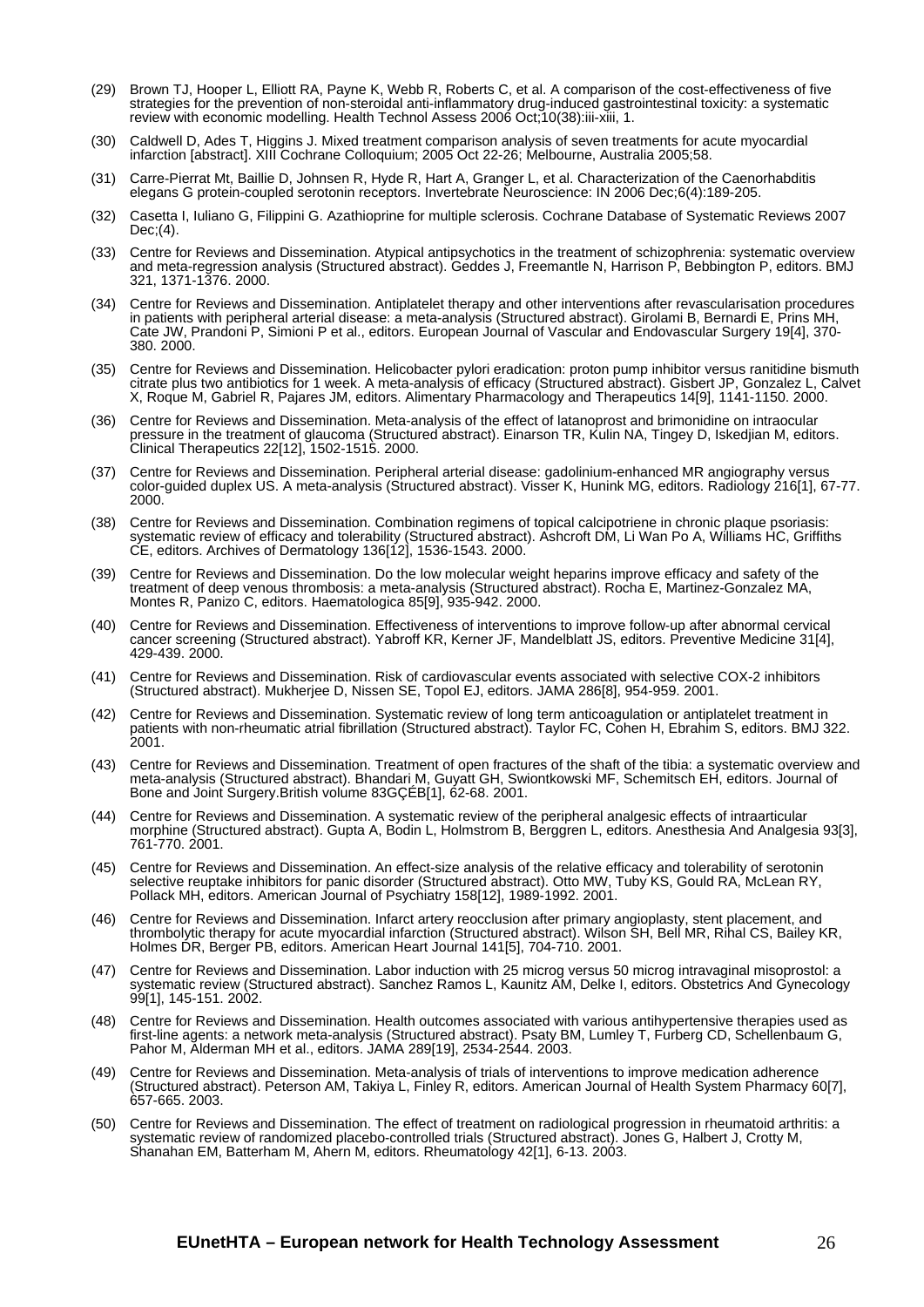- (51) Centre for Reviews and Dissemination. Effects of different blood-pressure-lowering regimens on major cardiovascular events: results of prospectively-designed overviews of randomised trials (Structured abstract). Turnbull F, Neal B, Algert C, Chalmers J, Woodward M, MacMahon S, editors. Lancet 362, 1527-1535. 2003.
- (52) Centre for Reviews and Dissemination. Indirect comparison meta-analysis of aspirin therapy after coronary surgery (Structured abstract). Lim E, Ali Z, Ali A, Routledge T, Edmonds L, Altman DG et al., editors. BMJ 327, 1309-1311. 2003.
- (53) Centre for Reviews and Dissemination. Characteristics of effective school-based substance abuse prevention (Structured abstract). Gottfredson DC, Wilson DB, editors. Prevention Science 4[1], 27-38. 2003.
- (54) Centre for Reviews and Dissemination. Clinical trial response and dropout rates with olanzapine versus risperidone (Structured abstract). Santarlasci B, Messori A, editors. Annals of Pharmacotherapy 37[4], 556-563. 2003.
- (55) Centre for Reviews and Dissemination. Effectiveness of proton pump inhibitors in nonerosive reflux disease (Structured abstract). Dean BB, Gano AD, Knight K, Ofman JJ, Fass R, editors. Clinical Gastroenterology and Hepatology 2[8], 656-664. 2004.
- (56) Centre for Reviews and Dissemination. Antibiotics for reduction of posttonsillectomy morbidity: a meta-analysis (Structured abstract). Burkart CM, Steward DL, editors. Laryngoscope 115[6], 997-1002. 2005.
- Centre for Reviews and Dissemination. Drug-eluting stents versus bare metal stents in percutaneous coronary interventions (a meta-analysis) (Structured abstract). Indolfi C, Pavia M, Angelillo IF, editors. American Journal of Cardiology 95[10], 1146-1152. 2005.
- (58) Centre for Reviews and Dissemination. Duloxetine and venlafaxine-XR in the treatment of major depressive disorder: a meta-analysis of randomized clinical trials (Structured abstract). Vis PM, Baardewijk M, Einarson TR, editors. Annals of Pharmacotherapy 39[11], 1798-1807. 2005.
- (59) Centre for Reviews and Dissemination. A comparison of olanzapine versus risperidone for the treatment of schizophrenia: a meta-analysis of randomised clinical trials (Structured abstract). Mudge MA, Davey PJ, Coleman KA, Montgomery W, Croker VS, Mullen K et al., editors. International Journal of Psychiatry in Clinical Practice 9[1], 3-15. 2005.
- (60) Centre for Reviews and Dissemination. Adjusted indirect comparison of intracoronary drug-eluting stents: evidence from a metaanalysis of randomized bare-metal-stent-controlled trials (Structured abstract). Biondi-Zoccai GG, Agostoni P, Abbate A, Testa L, Burzotta F, Lotrionte M et al., editors. International Journal of Cardiology 100[1], 119- 123. 2005.
- (61) Centre for Reviews and Dissemination. Aerobic walking or strengthening exercise for osteoarthritis of the knee: a systematic review (Structured abstract). Roddy E, Zhang W, Doherty M, editors. Annals Of The Rheumatic Diseases 64[4], 544-548. 2005.
- (62) Centre for Reviews and Dissemination. Treatments for later-life depressive conditions: a meta-analytic comparison of pharmacotherapy and psychotherapy (Structured abstract). Pinquart M, Duberstein PR, Lyness JM, editors. American Journal of Psychiatry 163[9], 1493-1501. 2006.
- (63) Centre for Reviews and Dissemination. The comparative efficacy and safety of biologics for the treatment of rheumatoid arthritis: a systematic review and metaanalysis (Structured abstract). Gartlehner G, Hansen RA, Jonas BL, Thieda P, Lohr KN, editors. Journal of Rheumatology 33[12], 2398-2408. 2006.
- (64) Centre for Reviews and Dissemination. Survival benefits with diverse chemotherapy regimens for ovarian cancer: meta-analysis of multiple treatments (Structured abstract). Kyrgiou M, Salanti G, Pavlidis N, Paraskevaidis E, Ioannidis JP, editors. Journal of the National Cancer Institute 98[22], 1655-1663. 2006.
- (65) Centre for Reviews and Dissemination. Differential effectiveness of behavioral parent-training and cognitive-behavioral therapy for antisocial youth: a meta-analysis (Structured abstract). McCart MR, Priester PE, Davies WH, Azen R, editors. Journal of Abnormal Child Psychology 34[4], 527-543. 2006.
- (66) Centre for Reviews and Dissemination. Drug eluting stents: an updated meta-analysis of randomised controlled trials (Structured abstract). Roiron C, Sanchez P, Bouzamondo A, Lechat P, Montalescot G, editors. Heart 92[5], 641-649. 2006.
- (67) Centre for Reviews and Dissemination. Echinacea in the prevention of induced rhinovirus colds: a meta-analysis (Structured abstract). Schoop R, Klein P, Suter A, Johnston SL, editors. Clinical Therapeutics 28[2], 174-183. 2006.
- (68) Centre for Reviews and Dissemination. Efficacy and safety of balloon kyphoplasty in the treatment of vertebral compression fractures: a systematic review (Structured abstract). Bouza C, Lopez T, Magro A, Navalpotro L, Amate JM, editors. European Spine Journal 15[7], 1050-1067. 2006.
- (69) Centre for Reviews and Dissemination. Strategies for discontinuing long-term benzodiazepine use: meta-analysis (Structured abstract). Oude Voshaar RC, Couvee JE, Balkom AJ, Mulder PG, Zitman FG, editors. British Journal of Psychiatry 189, 213-220. 2006.
- (70) Centre for Reviews and Dissemination. Anti-TNF antibody therapy in rheumatoid arthritis and the risk of serious infections and malignancies: systematic review and meta-analysis of rare harmful effects in randomized controlled trials (Structured abstract). Bongartz T, Sutton AJ, Sweeting MJ, Buchan I, Matteson EL, Montori V, editors. JAMA 295[19], 2275-2285. 2006.
- Centre for Reviews and Dissemination. Assessing the diagnostic test accuracy of natriuretic peptides and ECG in the diagnosis of left ventricular systolic dysfunction: a systematic review and meta-analysis (Structured abstract). Davenport C, Cheng EY, Kwok YT, Lai AH, Wakabayashi T, Hyde C et al., editors. British Journal of General Practice 56, 48-56. 2006.
- (72) Centre for Reviews and Dissemination. Are statins created equal: evidence from randomized trials of pravastatin, simvastatin, and atorvastatin for cardiovascular disease prevention (Structured abstract). Zhou Z, Rahme E, Pilote L, editors. American Heart Journal 151[2], 273-281. 2006.

#### **EUnetHTA – European network for Health Technology Assessment** 27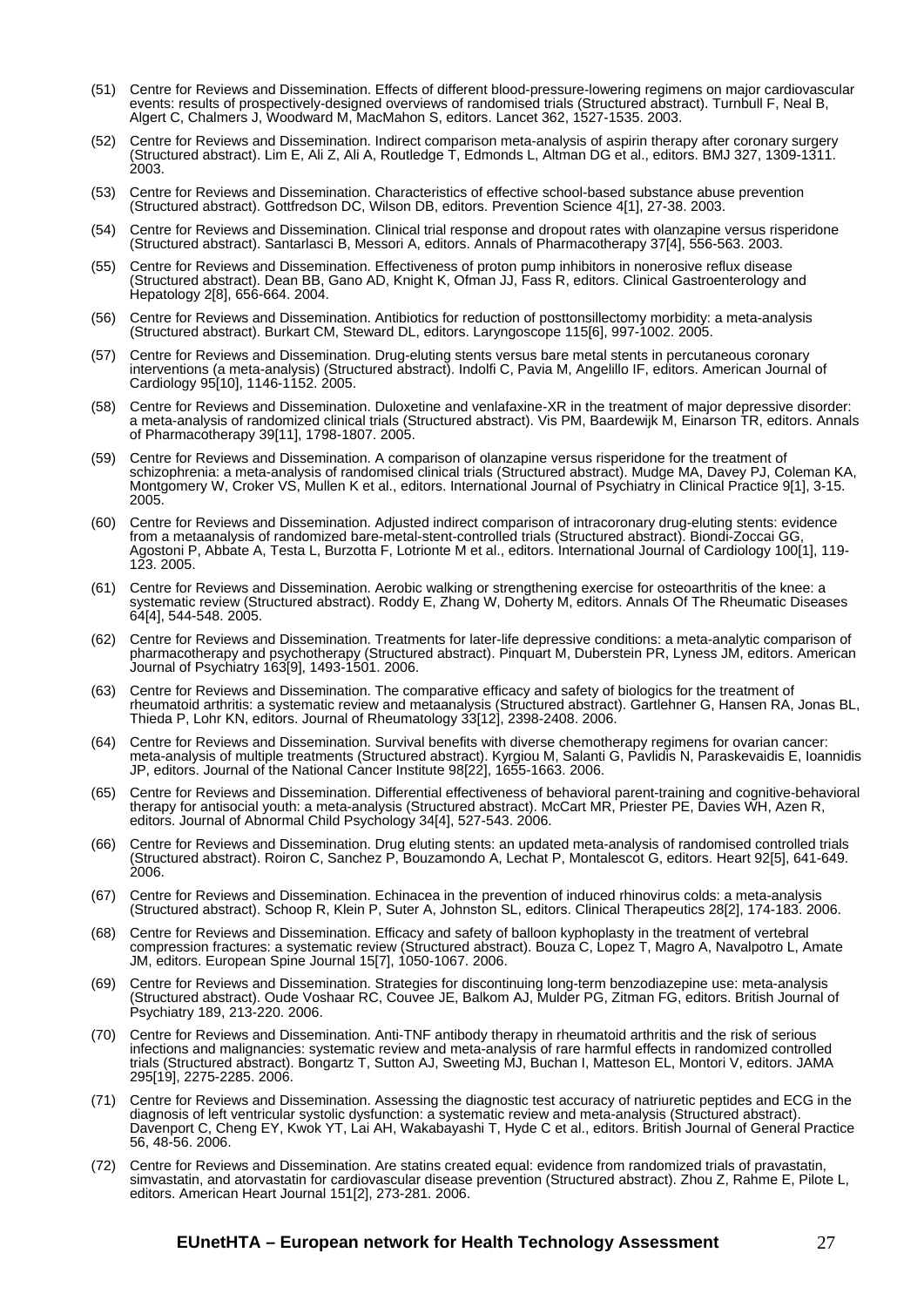- (73) Centre for Reviews and Dissemination. Diagnostic precision of nanoparticle-enhanced MRI for lymph-node metastases: a meta-analysis (Structured abstract). Will O, Purkayastha S, Chan C, Athanasiou T, Darzi AW, Gedroyc W et al., editors. Lancet Oncology 7[1], 52-60. 2006.
- (74) Centre for Reviews and Dissemination. Meta-analysis of comparative diagnostic performance of magnetic resonance imaging and multislice computed tomography for noninvasive coronary angiography (Structured abstract). Schuijf JD, Bax JJ, Shaw LJ, Roos A, Lamb HJ, Wall EE et al., editors. American Heart Journal 151[2], 404-411. 2006.
- (75) Centre for Reviews and Dissemination. Etanercept and efalizumab for the treatment of psoriasis: a systematic review (Structured abstract). 2006.
- (76) Centre for Reviews and Dissemination. Efficacy of drug eluting stents in patients with and without diabetes mellitus: indirect comparison of controlled trials (Structured abstract). Stettler C, Allemann S, Egger M, Windecker S, Meier B, Diem P, editors. Heart 92[5], 650-657. 2006.
- (77) Centre for Reviews and Dissemination. Risk of corneal inflammatory events with silicone hydrogel and low Dk hydrogel extended contact lens wear: a meta-analysis (Structured abstract). Szczotka-Flynn L, Diaz M, editors. Optometry and Vision Science 84[4], 247-256. 2007. Ref Type: Generic
- (78) Centre for Reviews and Dissemination. Does the use of preoperative aspirin increase the risk of bleeding in patients undergoing coronary artery bypass grafting surgery: systematic review and meta-analysis (Structured abstract). Alghamdi AA, Moussa F, Fremes SE, editors. Journal of Cardiac Surgery 22[3], 247-256. 2007.
- (79) Centre for Reviews and Dissemination. Pharmacological and lifestyle interventions to prevent or delay type 2 diabetes in people with impaired glucose tolerance: systematic review and meta-analysis (Structured abstract). Gillies CL, Abrams KR, Lambert PC, Cooper NJ, Sutton AJ, Hsu RT et al., editors. BMJ 334, 299. 2007.
- (80) Centre for Reviews and Dissemination. The clinical effectiveness and cost-effectiveness of strontium ranelate for the prevention of osteoporotic fragility fractures in postmenopausal women (Structured abstract). Stevenson M, Davis S, Lloyd-Jones M, Beverley C, editors. Health Technology Assessment 11[4], 1-134. 2007.
- (81) Centre for Reviews and Dissemination. Use of octreotide for the prevention of pancreatic fistula after elective pancreatic surgery: a systematic review and meta-analysis (Structured abstract). Alghamdi AA, Jawas AM, Hart RS, editors. Canadian Journal of Surgery 50[6], 459-466. 2007.
- (82) Centre for Reviews and Dissemination. The number needed to treat for adalimumab, etanercept, and infliximab based on ACR50 response in three randomized controlled trials on established rheumatoid arthritis: a systematic literature review (Structured abstract). Kristensen LE, Christensen R, Bliddal H, Geborek P, Danneskiold-Samsoe B, Saxne T, editors. Scandinavian Journal of Rheumatology 36[6], 411-417. 2007.
- (83) Centre for Reviews and Dissemination. The efficacy of behavioral interventions in reducing HIV risk sex behaviors and incident sexually transmitted disease in black and Hispanic sexually transmitted disease clinic patients in the United States: a meta-analytic review (Structured abstract). Crepaz N, Horn AK, Rama SM, Griffin T, Deluca JB, Mullins MM et al., editors. Sexually Transmitted Diseases 34[6], 319-332. 2007.
- (84) Centre for Reviews and Dissemination. Deliberate hypotension in orthopedic surgery reduces blood loss and transfusion requirements: a meta-analysis of randomized controlled trials (Structured abstract). Paul JE, Ling E, Lalonde C, Thabane L, editors. Canadian Journal of Anaesthesia 54[10], 799-810. 2007.
- (85) Centre for Reviews and Dissemination. Antifungal prophylaxis in cancer patients after chemotherapy or hematopoietic stem-cell transplantation: systematic review and meta-analysis (Structured abstract). Robenshtok E, Gafter-Gvili A, Goldberg E, Weinberger M, Yeshurun M, Leibovici L et al., editors. Journal of Clinical Oncology 25[34], 5471-5489. 2007.
- (86) Centre for Reviews and Dissemination. Meta-analysis of mixed treatment comparisons at multiple follow-up times (Brief record). Statistics In Medicine 2007;26(20):3681-99.
- (87) Centre for Reviews and Dissemination. Thiazolidinediones and the risk of edema: a meta-analysis (Structured abstract). Berlie HD, Kalus JS, Jaber LA, editors. Diabetes Research and Clinical Practice 76[2], 279-289. 2007.
- (88) Centre for Reviews and Dissemination. Cost-effectiveness of pegaptanib compared to photodynamic therapy with verteporfin and to standard care in the treatment of subfoveal wet age-related macular degeneration in Canada (Structured abstract). Clinical Therapeutics 2007;29(9):2096-106.
- (89) Centre for Reviews and Dissemination. A cost-effectiveness analysis of angiotensin-converting enzyme inhibitors and angiotensin receptor blockers in diabetic nephropathy (Structured abstract). Journal of Clinical Hypertension 2007;9(10):751-9.
- (90) Centre for Reviews and Dissemination. Hylan versus hyaluronic acid for osteoarthritis of the knee: a systematic review and meta-analysis (Structured abstract). Reichenbach S, Blank S, Rutjes AW, Shang A, King EA, Dieppe PA et al., editors. Arthritis And Rheumatism 57[8], 1410-1418. 2007.
- (91) Centre for Reviews and Dissemination. Behavioral activation treatments of depression: a meta-analysis (Structured abstract). Cuijpers P, Straten A, Warmerdam L, editors. Clinical Psychology Review 27[3], 318-326. 2007.
- (92) Centre for Reviews and Dissemination. Chemotherapy compared with biochemotherapy for the treatment of metastatic melanoma: a meta-analysis of 18 trials involving 2,621 patients (Structured abstract). Ives NJ, Stowe RL, Lorigan P, Wheatley K, editors. Journal of Clinical Oncology 25[34], 5426-5434. 2007.
- (93) Centre for Reviews and Dissemination. Clinical impact of adjuvant chemotherapy in glioblastoma multiforme: a metaanalysis (Structured abstract). Spiegel BM, Esrailian E, Laine L, Chamberlain MC, editors. CNS Drugs 21[9], 775-787. 2007.
- (94) Centre for Reviews and Dissemination. A meta-analysis of topical prostaglandin analogues intra-ocular pressure lowering in glaucoma therapy (Structured abstract). Denis P, Lafuma A, Khoshnood B, Mimaud V, Berdeaux G, editors. Current Medical Research And Opinion 23[3], 601-608. 2007.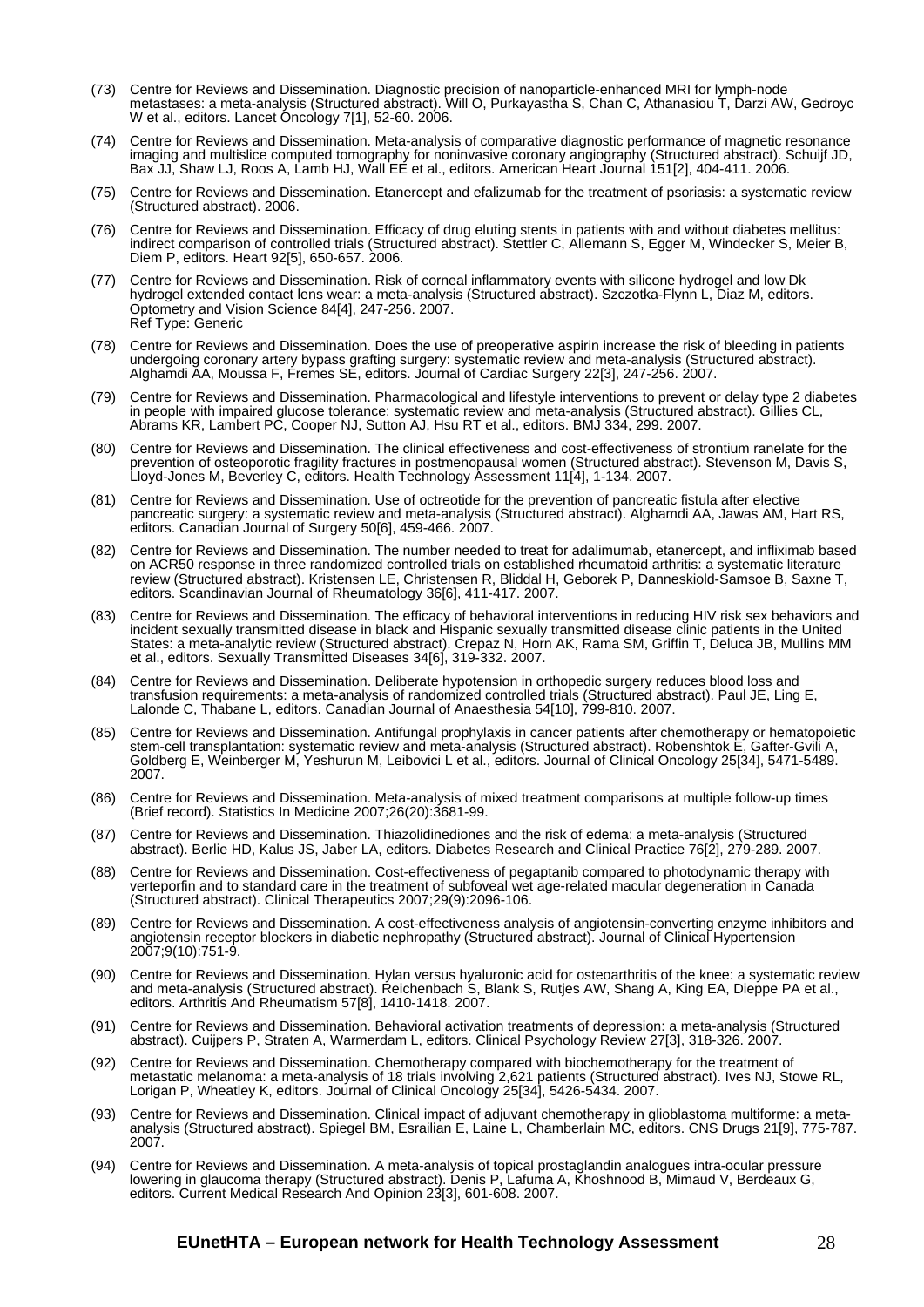- (95) Centre for Reviews and Dissemination. Twice vs three times daily heparin dosing for thromboembolism prophylaxis in the general medical population: a metaanalysis (Structured abstract). King CS, Holley AB, Jackson JL, Shorr AF, Moores LK, editors. Chest 131[2], 507-516. 2007.
- (96) Centre for Reviews and Dissemination. Adalimumab, etanercept and infliximab for the treatment of ankylosing spondylitis: a systematic review and economic evaluation (Structured abstract). McLeod C, Bagust A, Boland A, Dagenais P, Dickson R, Dundar Y et al., editors. Health Technology Assessment 11[28], 1-158. 2007.
- (97) Centre for Reviews and Dissemination. Drug eluting and bare metal stents in people with and without diabetes: collaborative network meta-analysis (Structured abstract). Stettler C, Allemann S, Wandel S, Kastrati A, Morice MC, Schömig A et al., editors. BMJ . 2008.
- (98) Centre for Reviews and Dissemination. How much does pharmacologic prophylaxis reduce postoperative vomiting in children? Calculation of prophylaxis effectiveness and expected incidence of vomiting under treatment using Bayesian meta-analysis (Structured abstract). Engelman E, Salengros JC, Barvais L, editors. Anesthesiology 109[6], 1023- 1035. 2008.
- (99) Centre for Reviews and Dissemination. Relative oral corticosteroid-sparing effect of 7 inhaled corticosteroids in chronic asthma: a meta-analysis (Structured abstract). Abdullah AK, Khan S, editors. Annals of Allergy, Asthma and Immunology 101[1], 74-81. 2008.
- (100) Centre for Reviews and Dissemination. Long-term antidepressant treatment in bipolar disorder: meta-analyses of benefits and risks (Structured abstract). Ghaemi SN, Wingo AP, Filkowski MA, Baldessarini RJ, editors. Acta Psychiatrica Scandinavica 118[5], 347-356. 2008.
- (101) Centre for Reviews and Dissemination. A meta-analysis of parent-involved treatment for child sexual abuse (Structured abstract). Corcoran J, Pillai V, editors. Research on Social Work Practice 18[5], 453-464. 2008.
- (102) Centre for Reviews and Dissemination. Cost utility analysis of early adjuvant letrozole or anastrozole versus tamoxifen in postmenopausal women with early invasive breast cancer: the UK perspective (Structured abstract). European Journal of Health Economics 2008;9:171-83.
- (103) Centre for Reviews and Dissemination. Computer aids and human second reading as interventions in screening mammography: two systematic reviews to compare effects on cancer detection and recall rate (Structured abstract). Taylor P, Potts HW, editors. European Journal of Cancer 44[6], 798-807. 2008.
- (104) Centre for Reviews and Dissemination. Antihypertensive medication and their impact on cancer incidence: a mixed treatment comparison meta-analysis of randomized controlled trials (Structured abstract). Coleman CI, Baker WL, Kluger J, White CM, editors. Journal of Hypertension 26[4], 622-629. 2008.
- (105) Centre for Reviews and Dissemination. Statins and cancer: a systematic review and meta-analysis (Structured abstract). Kuoppala J, Lamminpaa A, Pukkala E, editors. European Journal of Cancer 44[15], 2122-2132. 2008.
- (106) Centre for Reviews and Dissemination. Repeat thrombolysis or conservative therapy vs. rescue percutaneous coronary intervention for failed thrombolysis: systematic review and meta-analysis (Structured abstract). Testa L, Gaal WJ, Biondi-Zoccai GG, Abbate A, Agostoni P, Bhindi R et al., editors. QJM: an International Journal of Medicine 101[5], 387-395. 2008.
- (107) Centre for Reviews and Dissemination. The relative efficacy of bona fide psychotherapies for treating post-traumatic stress disorder: a meta-analysis of direct comparisons (Structured abstract). Benish SG, Imel ZE, Wampold BE, editors. Clinical Psychology Review 28[5], 746-758. 2008.
- (108) Centre for Reviews and Dissemination. Antifungal treatment for invasive Candida infections: a mixed treatment comparison meta-analysis (Provisional abstract). Mills EJ, Perri D, Cooper C, Nachega JB, Wu P, Tleyjeh I et al., editors. Annals Of Clinical Microbiology And Antimicrobials 8:23. 2009.
- (109) Centre for Reviews and Dissemination. Economic evaluation of systemic therapies for moderate to severe psoriasis (Structured abstract). British Journal of Dermatology 2009;160(6):1264-72.
- (110) Centre for Reviews and Dissemination. No study left behind: a network meta-analysis in non-small-cell lung cancer demonstrating the importance of considering all relevant data (Provisional abstract). Hawkins N, Scott DA, Woods BS, Thatcher N, editors. Value in Health 12[6], 996-1003. 2009.
- (111) Centre for Reviews and Dissemination. Inhaled drugs to reduce exacerbations in patients with chronic obstructive pulmonary disease: a network meta-analysis (Provisional abstract). Puhan MA, Bachmann LM, Kleijnen J, ter Riet G, Kessels AG, editors. BMC Medicine 7[2]. 2009.
- (112) Centre for Reviews and Dissemination. Metastatic renal cell cancer treatments: an indirect comparison meta-analysis (Structured abstract). Mills EJ, Rachlis B, O'Regan C, Thabane L, Perri D, editors. BMC Cancer 9:34. 2009.
- (113) Centre for Reviews and Dissemination. Treatment of fibromyalgia syndrome with antidepressants: a meta-analysis (Structured abstract). Hauser W, Bernardy K, Uceyler N, Sommer C, editors. JAMA 301[2], 198-209. 2009.
- (114) Centre for Reviews and Dissemination. Percutaneous coronary interventions for non-acute coronary artery disease: a quantitative 20-year synopsis and a network meta-analysis (Structured abstract). Trikalinos TA, Alsheikh-Ali AA, Tatsioni A, Nallamothu BK, Kent DM, editors. Lancet 373, 911-918. 2009.
- (115) Centre for Reviews and Dissemination. The effectiveness of intravenous 5-fluorouracil-containing chemotherapy after curative resection for gastric carcinoma: a systematic review of published randomized controlled trials (Structured abstract). Hu JK, Li CM, Chen XZ, Chen ZX, Zhou ZG, Zhang B et al., editors. Journal of Chemotherapy 19[4], 359- 375. 2010.
- (116) Chilcott J, Lloyd JM, Wilkinson A. Docetaxel for the adjuvant treatment of early node-positive breast cancer: a single technology appraisal. Health Technol Assess 2009 Jun;13 Suppl 1:7-13.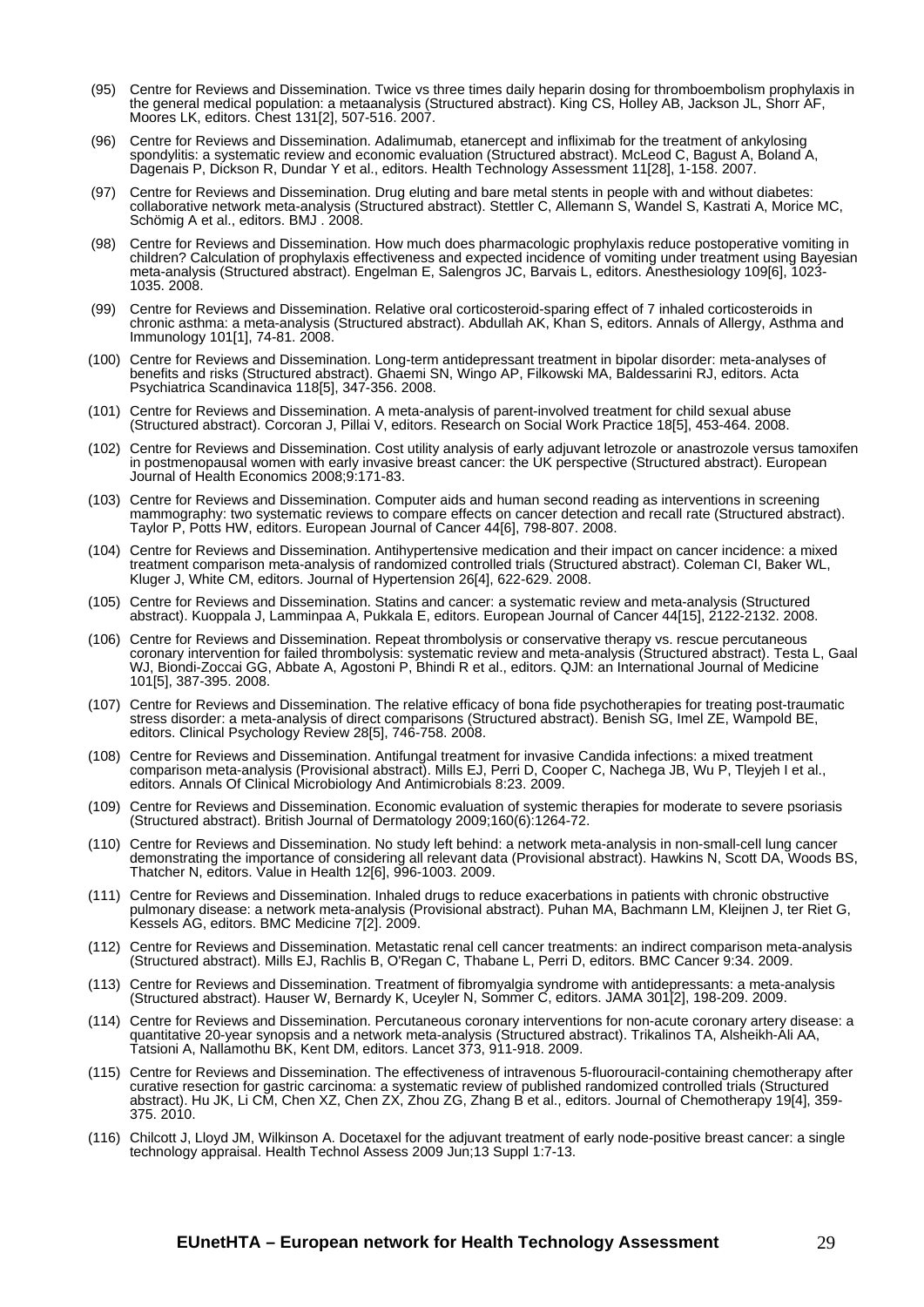- (117) Chlapoutakis K, Theocharopoulos N, Yarmenitis S, Damilakis J. Performance of computed tomographic urography in diagnosis of upper urinary tract urothelial carcinoma, in patients presenting with hematuria: Systematic review and meta-analysis. European Journal Of Radiology 2010 Feb;73(2):334-8.
- (118) Chou R, Fu R, Hoyt Huffman L, Korthuis PT. Initial highly-active antiretroviral therapy with a protease inhibitor versus a non-nucleoside reverse transcriptase inhibitor: discrepancies between direct and indirect meta-analyses. Lancet 2006 Oct 28;368(9546):1503-15.
- (119) Chou R, Fu R. Validity of indirect comparisons in meta- analysis. Lancet 369[9558], 271. 27-1-2007.
- (120) Chung H, Lumley T. Graphical exploration of network meta-analysis data: the use of multidimensional scaling. Clinical Trials (London, England) 2008;5(4):301-7.
- (121) Cipriani A, Furukawa TA, Churchill R, Barbui C. Validity of indirect comparisons in meta- analysis. Lancet 369[9558], 270-271. 27-1-2007.
- (122) Cipriani A, La Ferla T, Furukawa TA, Signoretti A, Nakagawa A, Churchill R, et al. Sertraline versus other antidepressive agents for depression. Cochrane Database Of Systematic Reviews (Online) 2009;(2):CD006117.
- (123) Cipriani A, La Ferla T, Furukawa TA, Signoretti A, Nakagawa A, Churchill R, et al. Sertraline versus other antidepressive agents for depression. Cochrane Database Of Systematic Reviews (Online) 2010;4:CD006117.
- (124) Clark W, Jobanputra P, Barton P, Burls A. The clinical and cost-effectiveness of anakinra for the treatment of rheumatoid arthritis in adults: a systematic review and economic analysis. Health Technology Assessment (Winchester, England) 2004 May;8(18):iii.
- (125) Coleman CI, Baker WL, Kluger J, White CM. Antihypertensive medication and their impact on cancer incidence: a mixed treatment comparison meta-analysis of randomized controlled trials. Journal of Hypertension 2008 Apr;26(4):622-9.
- (126) Collins R, Fenwick E, Trowman R, Perard R, Norman G, Light K, et al. A systematic review and economic model of the clinical effectiveness and cost-effectiveness of docetaxel in combination with prednisone or prednisolone for the treatment of hormone-refractory metastatic prostate cancer. Health Technology Assessment 2007;11(2):1-198.
- (127) Connock M, Juarez-Garcia A, Jowett S, Frew E, Liu Z, Taylor RJ, et al. Methadone and buprenorphine for the management of opioid dependence: a systematic review and economic evaluation. Health Technology Assessment (Winchester, England) 2007 Mar;11(9):1.
- (128) Coomarasamy A, Knox EM, Gee H, Song F, Khan KS. Effectiveness of nifedipine versus atosiban for tocolysis in preterm labour: a meta-analysis with an indirect comparison of randomised trials. BJOG: An International Journal Of Obstetrics And Gynaecology 2003 Dec;110(12):1045-9.
- (129) Cooper NJ, Sutton AJ, Lu G, Khunti K. Mixed comparison of stroke prevention treatments in individuals with nonrheumatic atrial fibrillation. Arch Intern Med 2006 Jun 26;166(12):1269-75.
- (130) Cooper NJ, Sutton AJ, Ades AE, Welton NJ. Addressing between-study heterogeneity and inconsistency in mixed treatment comparisons: application to stroke prevention treatments for Atrial Fibrillation patients. Oral presentation at the 16th Cochrane Colloquium: Evidence in the era of globalisation; 2008 Oct 3-7; Freiburg, Germany [abstract]. Zeitschrift fur Evidenz, Fortbildung und Qualitat im Gesundheitswesen 2008;102(Suppl VI):21.
- (131) Cooper NJ, Sutton AJ, Morris D, Ades AE, Welton NJ. Addressing between-study heterogeneity and inconsistency in mixed treatment comparisons: Application to stroke prevention treatments in individuals with non-rheumatic atrial fibrillation. Statistics In Medicine 2009 Jun 30;28(14):1861-81.
- (132) Cross NB, Webster AC, Masson P, O'Connell PJ, Craig JC. Antihypertensive treatment for kidney transplant recipients. Cochrane Database of Systematic Reviews 2009 Sep;(3).
- (133) Cross NB, Webster AC, Masson P, O'Connell PJ, Craig JC. Antihypertensives for kidney transplant recipients: systematic review and meta-analysis of randomized controlled trials. Transplantation 2009 Jul 15;88(1):7-18.
- (134) Davies L, Brown TJ, Haynes S, Payne K, Elliott RA, McCollum C. Cost-effectiveness of cell salvage and alternative methods of minimising perioperative allogeneic blood transfusion: a systematic review and economic model. Health Technology Assessment 2006;10(44):iii.
- (135) Eckert L, Lancon C. Duloxetine compared with fluoxetine and venlafaxine: use of meta-regression analysis for indirect comparisons. BMC Psychiatry 2006;6:30.
- (136) Edwards SJ, Smith CJ. Tolerability of atypical antipsychotics in the treatment of adults with schizophrenia or bipolar disorder: a mixed treatment comparison of randomized controlled trials. Clinical Therapeutics 2009 Jun 3;31(Theme Issue):1345-59.
- (137) Edwards SJ, Lind T, Lundell L, DAS R. Systematic review: standard- and double-dose proton pump inhibitors for the healing of severe erosive oesophagitis -- a mixed treatment comparison of randomized controlled trials. Alimentary Pharmacology & Therapeutics 2009 Sep 15;30(6):547-56.
- (138) Edwards SJ, Clarke MJ, Wordsworth S, Welton NJ. Carbapenems versus other beta-lactams in the treatment of hospitalised patients with infection: a mixed treatment comparison. Current Medical Research And Opinion 2009 Jan;25(1):251-61.
- (139) Einarson TR, Kulin NA, Tingey D, Iskedjian M. Meta-analysis of the effect of latanoprost and brimonidine on intraocular pressure in the treatment of glaucoma. Clinical Therapeutics 2000 Dec;22(12):1502-15.
- (140) Eisenberg MJ, Filion KB, Yavin D, Bélisle P, Mottillo S, Joseph L, et al. Pharmacotherapies for smoking cessation: a meta-analysis of randomized controlled trials. CMAJ: Canadian Medical Association Journal 2008 Jul 15;179(2):135- 44.
- (141) Elliott WJ, Meyer PM. Incident diabetes in clinical trials of antihypertensive drugs: a network meta-analysis. Lancet 2007 Jan 20;369(9557):201-7.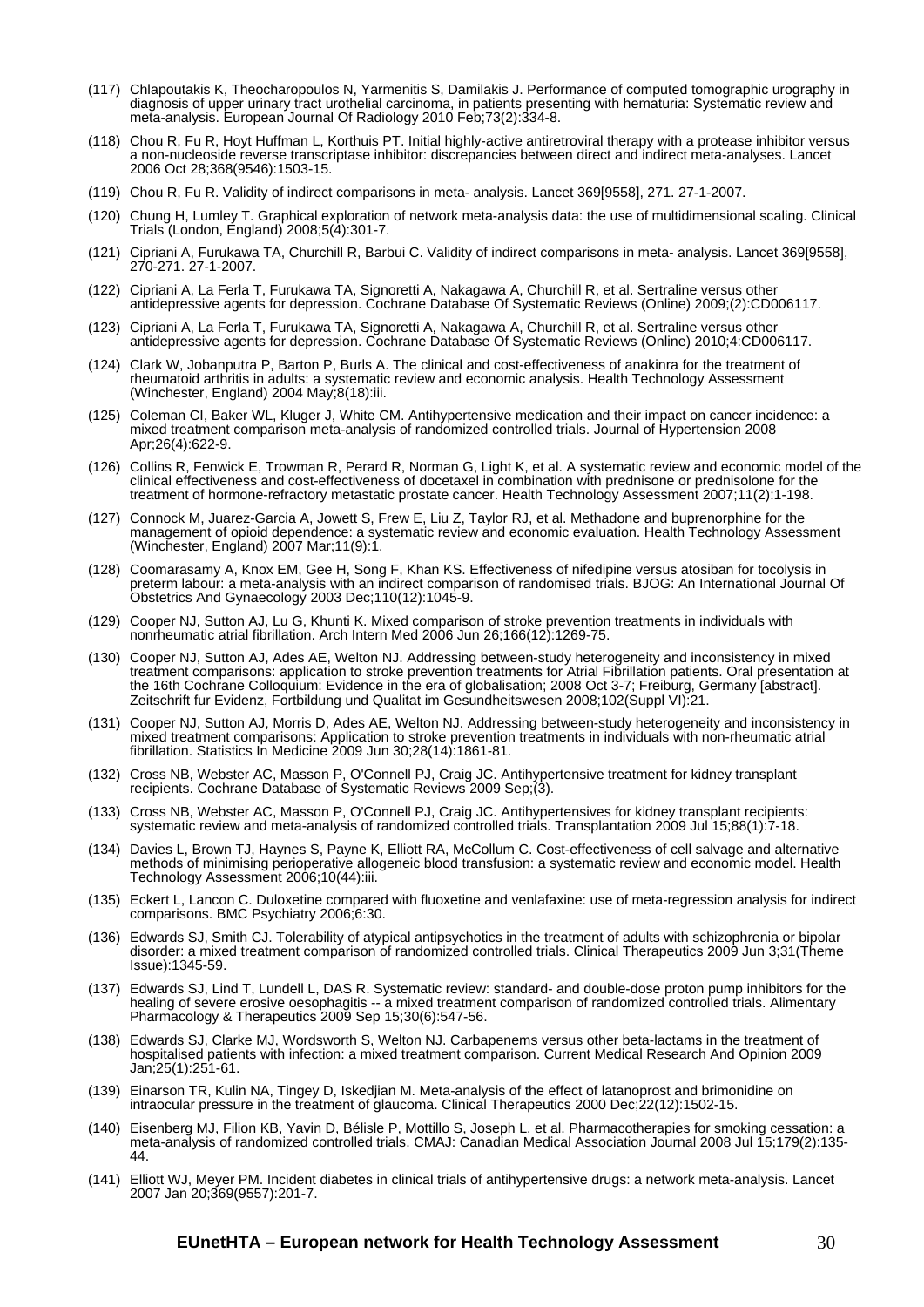- (142) Fakhoury W, Lockhart I, Kotchie RW, Aagren M, LeReun C. Indirect comparison of once daily insulin detemir and glargine in reducing weight gain and hypoglycaemic episodes when administered in addition to conventional oral antidiabetic therapy in patients with type-2 diabetes. Pharmacology 2008;82(2):156-63.
- (143) Golfinopoulos V, Salanti G, Pavlidis N, Ioannidis JPA. Survival and disease-progression benefits with treatment regimens for advanced colorectal cancer: a meta-analysis. Lancet Oncology 2007 Oct;8(10):898-911.
- (144) Grandjean EM, Berthet P, Ruffman R, Leuenberger P. Efficacy of oral long-term N-acetylcysteine in chronic bronchopulmonary disease: a meta-analysis of published double-blind, placebo-controlled clinical trials. Clinical Therapeutics 2000 Feb;22(2):209-21.
- (145) Hansen RA, Gaynes BN, Gartlehner G, Moore CG, Tiwari R, Lohr KN. Efficacy and tolerability of second-generation antidepressants in social anxiety disorder. International Clinical Psychopharmacology 2008 May;23(3):170-9.
- (146) Hansen RA, Gartlehner G, Webb AP, Morgan LC, Moore CG, Jonas DE. Efficacy and safety of donepezil, galantamine, and rivastigmine for the treatment of Alzheimer's disease: a systematic review and meta-analysis. Clinical Interventions In Aging 2008;3(2):211-25.
- (147) Hawkins N, Scott DA, Woods BS, Thatcher N. Tim to broaden our horizons: the case for network meta-analysis within relapsed nonsmall cell lung cancer (NSCLC) [abstract]. Annals of Oncology 2008;19(Supplement 8):115.
- (148) Hawkins N, Scott DA, Woods BS, Thatcher N. No study left behind: a network meta-analysis in non-small-cell lung cancer demonstrating the importance of considering all relevant data. Value In Health: The Journal Of The International Society For Pharmacoeconomics And Outcomes Research 2009 Sep;12(6):996-1003.
- (149) Hind D, Calvert N, McWilliams R, Davidson A, Paisley S, Beverley C, et al. Ultrasonic locating devices for central venous cannulation: meta-analysis. BMJ (Clinical Research Ed ) 2003 Aug 16;327(7411):361.
- (150) Hochberg MC, Tracy JK, Hawkins-Holt M, Flores RH. Comparison of the efficacy of the tumour necrosis factor alpha blocking agents adalimumab, etanercept, and infliximab when added to methotrexate in patients with active rheumatoid arthritis. Ann Rheum Dis 2003 Nov;62 Suppl 2:ii13-ii16.
- (151) Hodson EM, Craig JC, Strippoli GF, Webster AC. Antiviral medications for preventing cytomegalovirus disease in solid organ transplant recipients. Cochrane Database of Systematic Reviews 2008 Jun;(2).
- (152) Hofmeyr GJ, Gülmezoglu AM, Novikova N, Linder V, Ferreira S, Piaggio G. Misoprostol to prevent and treat postpartum haemorrhage: a systematic review and meta-analysis of maternal deaths and dose-related effects. Bulletin of the World Health Organization 2009 Sep;87(9):666-F.
- (153) Holmes M, Carroll C, Papaioannou D. Dabigatran etexilate for the prevention of venous thromboembolism in patients undergoing elective hip and knee surgery: a single technology appraisal. Health Technology Assessment 2009 Feb;13:55-62.
- (154) Jansen JP. Self-monitoring of glucose in type 2 diabetes mellitus: a Bayesian meta-analysis of direct and indirect comparisons. Curr Med Res Opin 2006 Apr;22(4):671-81.
- (155) Jansen JP, Gaugris S, Choy EH, Ostor A, Nash JT, Stam W. Cost effectiveness of etoricoxib versus celecoxib and non-selective NSAIDS in the treatment of ankylosing spondylitis. Pharmacoeconomics 2010 Apr 1;28(4):323-44.
- (156) Jansen JP, Bergman GJD, Huels J, Olson M. Prevention of vertebral fractures in osteoporosis: mixed treatment comparison of bisphosphonate therapies. Current Medical Research And Opinion 2009 Aug;25(8):1861-8.
- (157) King S, Griffin S, Hodges Z, Weatherly H, Asseburg C, Richardson G, et al. A systematic review and economic model of the effectiveness and cost-effectiveness of methylphenidate, dexamfetamine and atomoxetine for the treatment of attention deficit hyperactivity disorder in children and adolescents. Health Technology Assessment 2006;10(23):iii.
- (158) Kulisevsky J, Pagonabarraga J. Tolerability and safety of ropinirole versus other dopamine agonists and levodopa in the treatment of Parkinson's disease: meta-analysis of randomized controlled trials. Drug Safety: An International Journal Of Medical Toxicology And Drug Experience 2010 Feb 1;33(2):147-61.
- (159) Lam SKH, Owen A. Combined resynchronisation and implantable defibrillator therapy in left ventricular dysfunction: Bayesian network meta-analysis of randomised controlled trials. BMJ (Clinical Research Ed ) 2007 Nov 3;335(7626):925.
- (160) Lam SKH, Owen A. Is the finding of the PROFESS study consistent with predictions of network meta-analysis? European Heart Journal 2008 Oct;29(20):2580.
- (161) Lancaster T, Stead L. Physician advice for smoking cessation. Cochrane Database Of Systematic Reviews (Online) 2004;(4):CD000165.
- (162) Lee YH, Woo JH, Rho YH, Choi SJ, Ji JD, Song GG. Meta-analysis of the combination of TNF inhibitors plus MTX compared to MTX monotherapy, and the adjusted indirect comparison of TNF inhibitors in patients suffering from active rheumatoid arthritis. Rheumatology International 2008 Apr;28(6):553-9.
- (163) Lim E, Harris G, Patel A, Adachi I, Edmonds L, Song F. Preoperative versus postoperative chemotherapy in patients with resectable non-small cell lung cancer: Systematic review and indirect comparison meta-analysis of randomized trials [abstract no.7546]. Journal of Clinical Oncology: ASCO annual meeting proceedings 2008;26(15S part I):408.
- (164) Lim E, Ali Z, Ali A, Routledge T, Edmonds L, Altman DG, et al. Indirect comparison meta-analysis of aspirin therapy after coronary surgery. BMJ (Clinical Research Ed ) 2003 Dec 6;327(7427):1309.
- (165) Lim E, Harris G, Patel A, Adachi I, Edmonds L, Song F. Preoperative versus postoperative chemotherapy in patients with resectable non-small cell lung cancer: systematic review and indirect comparison meta-analysis of randomized trials. Journal Of Thoracic Oncology: Official Publication Of The International Association For The Study Of Lung Cancer 2009 Nov;4(11):1380-8.
- (166) Loveman E, Turner D, Hartwell D, Cooper K, Clegg A. Infliximab for the treatment of adults with psoriasis. Health Technology Assessment 2009 Feb;13:55-60.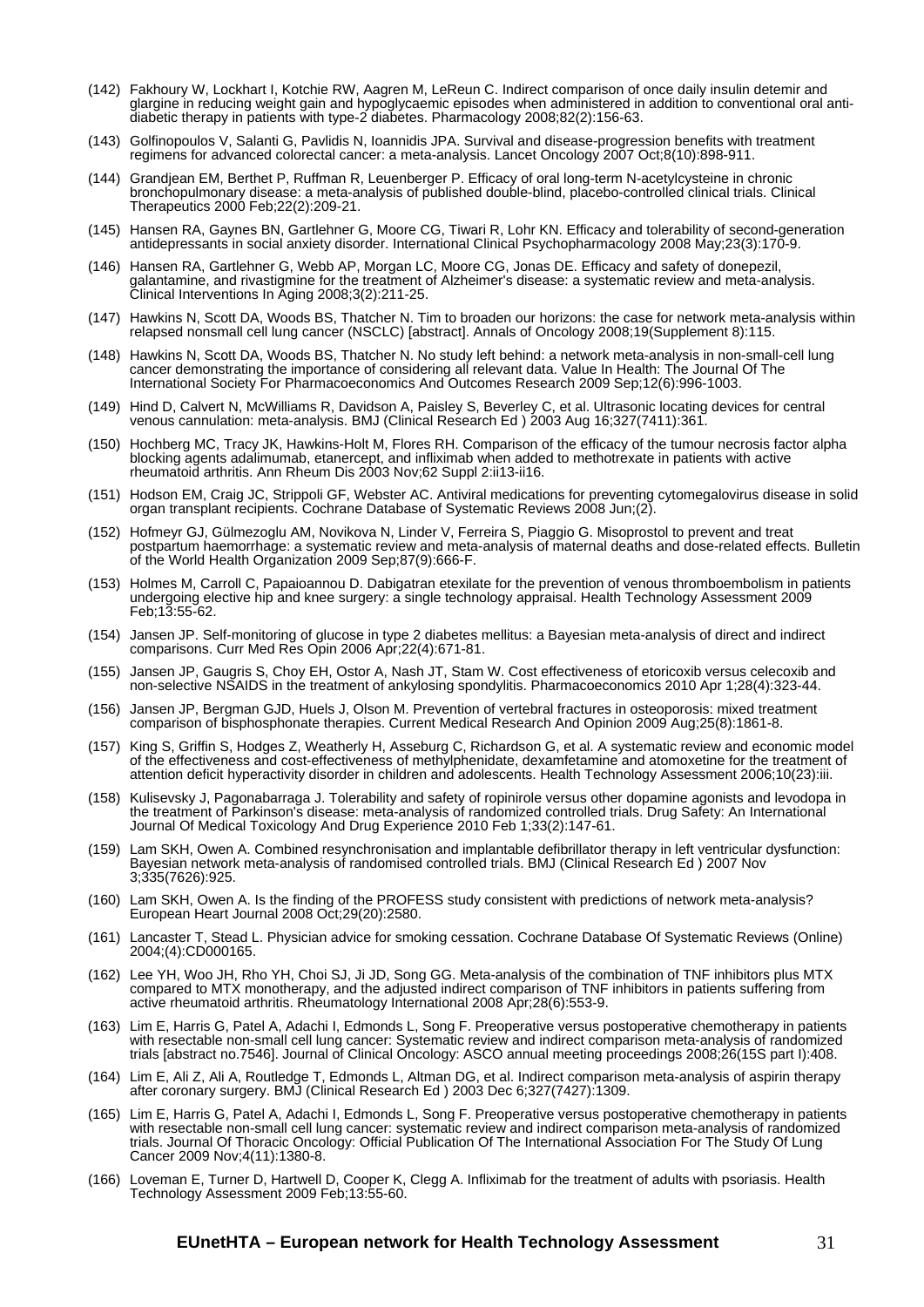- (167) Manzoli L, Salanti G, De Vito C, Boccia A, Ioannidis JPA, Villari P. Immunogenicity and adverse events of avian influenza A H5N1 vaccine in healthy adults: multiple-treatments meta-analysis. The Lancet Infectious Diseases 2009 Aug;9(8):482-92.
- (168) Mason JB, Fehring TK, Estok R, Banel D, Fahrbach K. Meta-analysis of alignment outcomes in computer-assisted total knee arthroplasty surgery. The Journal Of Arthroplasty 2007 Dec;22(8):1097-106.
- (169) McLeod C, Bagust A, Boland A, Hockenhull J, Dundar Y, Proudlove C, et al. Erlotinib for the treatment of relapsed non-small cell lung cancer. Health Technol Assess 2009 Jun;13 Suppl 1:41-7.
- (170) Meader N. A comparison of methadone, buprenorphine and alpha(2) adrenergic agonists for opioid detoxification: a mixed treatment comparison meta-analysis. Drug And Alcohol Dependence 2010 Apr 1;108(1-2):110-4.
- (171) Mhaskar R, Redzepovic J, Wheatley K, Clark OA, Miladinovic B, Glasmacher A, et al. Bisphosphonates in multiple myeloma. Cochrane Database Syst Rev 2010;3:CD003188.
- (172) Mills EJ, Rachlis B, Wu P, Devereaux PJ, Arora P, Perri D. Primary prevention of cardiovascular mortality and events with statin treatments: a network meta-analysis involving more than 65,000 patients. J Am Coll Cardiol 2008 Nov 25;52(22):1769-81.
- (173) Mills EJ, Rachlis B, O'Regan C, Thabane L, Perri D. Metastatic renal cell cancer treatments: an indirect comparison meta-analysis. BMC Cancer 2009;9:34.
- (174) Mills EJ, Perri D, Cooper C, Nachega JB, Wu P, Tleyjeh I, et al. Antifungal treatment for invasive Candida infections: a mixed treatment comparison meta-analysis. Annals Of Clinical Microbiology And Antimicrobials 2009;8:23.
- (175) Moore RA, Derry S, McQuay HJ. Indirect comparison of interventions using published randomised trials: systematic review of PDE-5 inhibitors for erectile dysfunction. BMC Urology 2005;5:18.
- (176) Nixon R, Bansback N, Brennan A. The efficacy of inhibiting tumour necrosis factor alpha and interleukin 1 in patients with rheumatoid arthritis: a meta-analysis and adjusted indirect comparisons. Rheumatology (Oxford) 2007 Jul;46(7):1140-7.
- (177) Nixon RM, Bansback N, Brennan A. Using mixed treatment comparisons and meta-regression to perform indirect comparisons to estimate the efficacy of biologic treatments in rheumatoid arthritis. Statistics In Medicine 2007 Mar 15;26(6):1237-54.
- (178) Norris SL, Carson S, Roberts C. Comparative effectiveness of pioglitazone and rosiglitazone in type 2 diabetes, prediabetes, and the metabolic syndrome: a meta-analysis. Current Diabetes Reviews 2007 May;3(2):127-40.
- (179) Orme M, Collins S, Dakin H, Kelly S, Loftus J. Mixed treatment comparison and meta-regression of the efficacy and safety of prostaglandin analogues and comparators for primary open-angle glaucoma and ocular hypertension. Current Medical Research And Opinion 2010 Mar;26(3):511-28.
- (180) Perlis RH, Welge JA, Vornik LA, Hirschfeld RMA, Keck PEJ. Atypical antipsychotics in the treatment of mania: a metaanalysis of randomized, placebo-controlled trials. The Journal Of Clinical Psychiatry 2006 Apr;67(4):509-16.
- (181) Peterson K, McDonagh MS, Rongwei F. Comparative benefits and harms of competing medications for adults with attention-deficit hyperactivity disorder: a systematic review and indirect comparison meta-analysis. Psychopharmacology 2008 Mar 15;197(1):1-11.
- (182) Phung OJ, Scholle JM, Talwar M, Coleman CI. Effect of noninsulin antidiabetic drugs added to metformin therapy on glycemic control, weight gain, and hypoglycemia in type 2 diabetes. JAMA: The Journal Of The American Medical Association 2010 Apr 14;303(14):1410-8.
- (183) Piccini JP, Hasselblad V, Peterson ED, Washam JB, Califf RM, Kong DF. Comparative efficacy of dronedarone and amiodarone for the maintenance of sinus rhythm in patients with atrial fibrillation. Journal Of The American College Of Cardiology 2009 Sep 15;54(12):1089-95.
- (184) Psaty BM, Lumley T, Furberg CD, Schellenbaum G, Pahor M, Alderman MH, et al. Health outcomes associated with various antihypertensive therapies used as first-line agents: a network meta-analysis. JAMA 2003 May 21;289(19):2534-44.
- (185) Puhan MA, Bachmann LM, Kleijnen J, Ter Riet G, Kessels AG. Inhaled drugs to reduce exacerbations in patients with chronic obstructive pulmonary disease: a network meta-analysis. BMC Medicine 2009;7:2.
- (186) Purkayastha S, Athanasiou T, Tekkis PP, Constantinides V, Teare J, Darzi AW. Magnetic resonance colonography vs computed tomography colonography for the diagnosis of colorectal cancer: an indirect comparison. Colorectal Disease: The Official Journal Of The Association Of Coloproctology Of Great Britain And Ireland 2007 Feb;9(2):100- 11.
- (187) Quilici S, Abrams KR, Nicolas A, Martin M, Petit C, Lleu PL, et al. Meta-analysis of the efficacy and tolerability of pramipexole versus ropinirole in the treatment of restless legs syndrome. Sleep Medicine 2008 Oct;9(7):715-26.
- (188) Quilici S, Chancellor J, L+¦thgren M, Simon D, Said G+, Le TK, et al. Meta-analysis of duloxetine vs. pregabalin and gabapentin in the treatment of diabetic peripheral neuropathic pain. BMC Neurology 2009;9:6.
- (189) Raskob GE, Hirsh J. Controversies in timing of the first dose of anticoagulant prophylaxis against venous thromboembolism after major orthopedic surgery. Chest 2003 Dec;124(6 Suppl):379S-85S.
- (190) Rice VH, Stead LF. Nursing interventions for smoking cessation. Cochrane Database Of Systematic Reviews (Online) 2000;(2):CD001188.
- (191) Rice VH, Stead LF. Nursing interventions for smoking cessation. Cochrane Database Of Systematic Reviews (Online) 2001;(3):CD001188.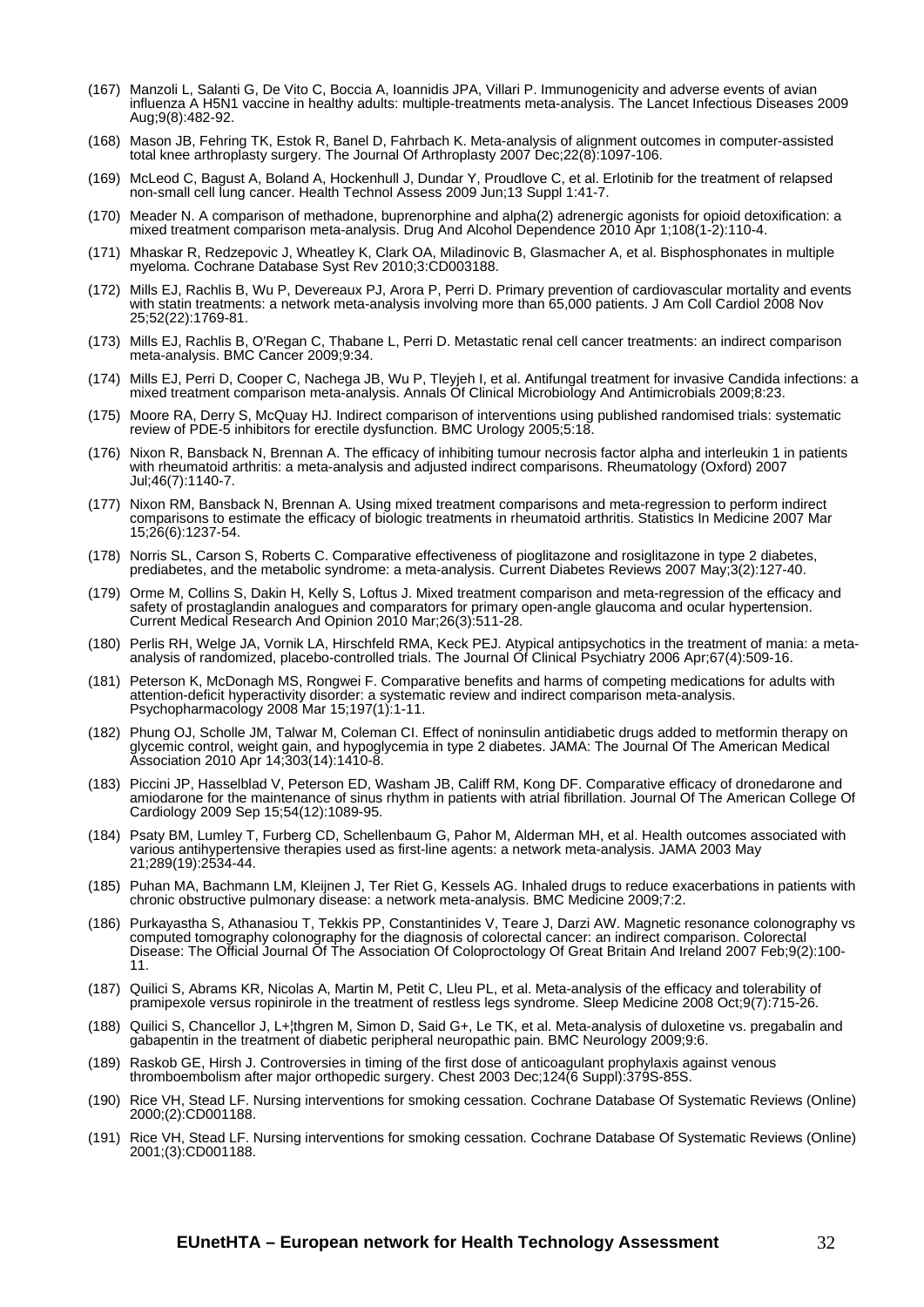- (192) Richy F, Schacht E, Bruyere O, Ethgen O, Gourlay M, Reginster JY. Vitamin D analogs versus native vitamin D in preventing bone loss and osteoporosis-related fractures: a comparative meta-analysis. Calcified Tissue International 2005 Mar;76(3):176-86.
- (193) Richy FF, Banerjee S, Brabant Y, Helmers S. Levetiracetam extended release and levetiracetam immediate release as adjunctive treatment for partial-onset seizures: an indirect comparison of treatment-emergent adverse events using meta-analytic techniques. Epilepsy & Behavior: E&B 2009 Oct;16(2):240-5.
- (194) Salanti G, Higgins J, Marinho V. How to determine the best treatment: a mixed-treatment-comparisons meta-analysis (MTM) of trials of topical fluoride therapies for the prevention of dental caries [abstract]. XIII Cochrane Colloquium; 2005 Oct 22-26; Melbourne, Australia 2005;58.
- (195) Salanti G, Marinho V, Higgins JP. A case study of multiple-treatments meta-analysis demonstrates that covariates should be considered. Journal Of Clinical Epidemiology 2009;62(8):857-64.
- (196) Sanchez-Ramos L, Kaunitz AM, Delke I. Labor induction with 25 microg versus 50 microg intravaginal misoprostol: a systematic review. Obstetrics And Gynecology 2002 Jan;99(1):145-51.
- (197) Sauriol L, Laporta M, Edwardes MD, Deslandes M, Ricard N, Suissa S. Meta-analysis comparing newer antipsychotic drugs for the treatment of schizophrenia: evaluating the indirect approach. Clin Ther 2001 Jun;23(6):942-56.
- (198) Schneeweiss S, Maclure M, Carleton B, Glynn RJ, Avorn J. Clinical and economic consequences of a reimbursement restriction of nebulised respiratory therapy in adults: direct comparison of randomised and observational evaluations. BMJ 2004 Mar 6;328(7439):560.
- (199) Segal JB, McNamara RL, Miller MR, Kim N, Goodman SN, Powe NR, et al. Prevention of thromboembolism in atrial fibrillation. A meta-analysis of trials of anticoagulants and antiplatelet drugs. Journal Of General Internal Medicine 2000 Jan;15(1):56-67.
- (200) Segal JB, McNamara RL, Miller MR, Powe NR, Goodman SN, Robinson KA, et al. Anticoagulants or antiplatelet therapy for non-rheumatic atrial fibrillation and flutter. Cochrane Database Syst Rev 2001;(1):CD001938.
- (201) Silagy C. Physician advice for smoking cessation. Cochrane Database Of Systematic Reviews (Online) 2000;(2):CD000165.
- (202) Singh JA, Christensen R, Wells GA, Suarez-Almazor ME, Buchbinder R, Lopez-Olivo MA, et al. Biologics for rheumatoid arthritis: an overview of Cochrane reviews. Cochrane Database of Systematic Reviews 2009 Dec;(4).
- (203) Singh JA, Christensen R, Wells GA, Suarez-Almazor ME, Buchbinder R, Lopez-Olivo MA, et al. A network metaanalysis of randomized controlled trials of biologics for rheumatoid arthritis: a Cochrane overview. CMAJ: Canadian Medical Association Journal 2009 Nov 24;181(11):787-96.
- (204) Singh JA. Biologics for rheumatoid arthritis: an overview of Cochrane reviews. Cochrane Database of Systematic Reviews 2010 Mar 16;(4).
- (205) Snick HK, Collins JA, Evers JL. What is the most valid comparison treatment in trials of intrauterine insemination, timed or uninfluenced intercourse? A systematic review and meta-analysis of indirect evidence. Hum Reprod 2008 Oct;23(10):2239-45.
- (206) Snyman JR, Wessels F. Perindopril: do randomised, controlled trials support an ACE inhibitor class effect? A metaanalysis of clinical trials. Cardiovascular Journal Of Africa 2009 Mar;20(2):127-34.
- (207) Stead LF, Bergson G, Lancaster T. Physician advice for smoking cessation. Cochrane Database of Systematic Reviews 2008 Jun;(2).
- (208) Stettler C, Allemann S, Egger M, Windecker S, Meier B, Diem P. Efficacy of drug eluting stents in patients with and without diabetes mellitus: indirect comparison of controlled trials. Heart 2006 May;92(5):650-7.
- (209) Stettler C, Wandel S, Allemann S, Kastrati A, Morice MC, Sch+¦mig A, et al. Outcomes associated with drug-eluting and bare-metal stents: a collaborative network meta-analysis. Lancet 2007 Sep 15;370(9591):937-48.
- (210) Stettler C, Allemann S, Wandel S, Kastrati A, Morice MC, Schömig A, et al. Drug eluting and bare metal stents in people with and without diabetes: collaborative network meta-analysis. BMJ 2008;337:a1331.
- (211) Stevenson M, Jones ML, De Nigris E, Brewer N, Davis S, Oakley J. A systematic review and economic evaluation of alendronate, etidronate, risedronate, raloxifene and teriparatide for the prevention and treatment of postmenopausal osteoporosis. Health Technology Assessment (Winchester, England) 2005 Jun;9(22):1-160.
- (212) Strassmann R, Bausch B, Spaar A, Kleijnen J, Braendli O, Puhan MA. Smoking cessation interventions in COPD: a network meta-analysis of randomised trials. The European Respiratory Journal: Official Journal Of The European Society For Clinical Respiratory Physiology 2009 Sep;34(3):634-40.
- (213) Strippoli GF, Bonifati C, Craig M, Navaneethan SD, Craig JC. Angiotensin converting enzyme inhibitors and angiotensin II receptor antagonists for preventing the progression of diabetic kidney disease. Cochrane Database Syst Rev 2006;(4):CD006257.
- (214) Sultana A, Ghaneh P, Cunningham D, Starling N, Neoptolemos JP, Smith CT. Gemcitabine based combination chemotherapy in advanced pancreatic cancer-indirect comparison. BMC Cancer 2008;8:192.
- (215) Thijs V, Lemmens R, Fieuws S. Network meta-analysis: simultaneous meta-analysis of common antiplatelet regimens after transient ischaemic attack or stroke. European Heart Journal 2008 May;29(9):1086-92.
- (216) Thompson Coon JS, Liu Z, Hoyle M, Rogers G, Green C, Moxham T, et al. Sunitinib and bevacizumab for first-line treatment of metastatic renal cell carcinoma: a systematic review and indirect comparison of clinical effectiveness. British Journal Of Cancer 2009 Jul 21;101(2):238-43.